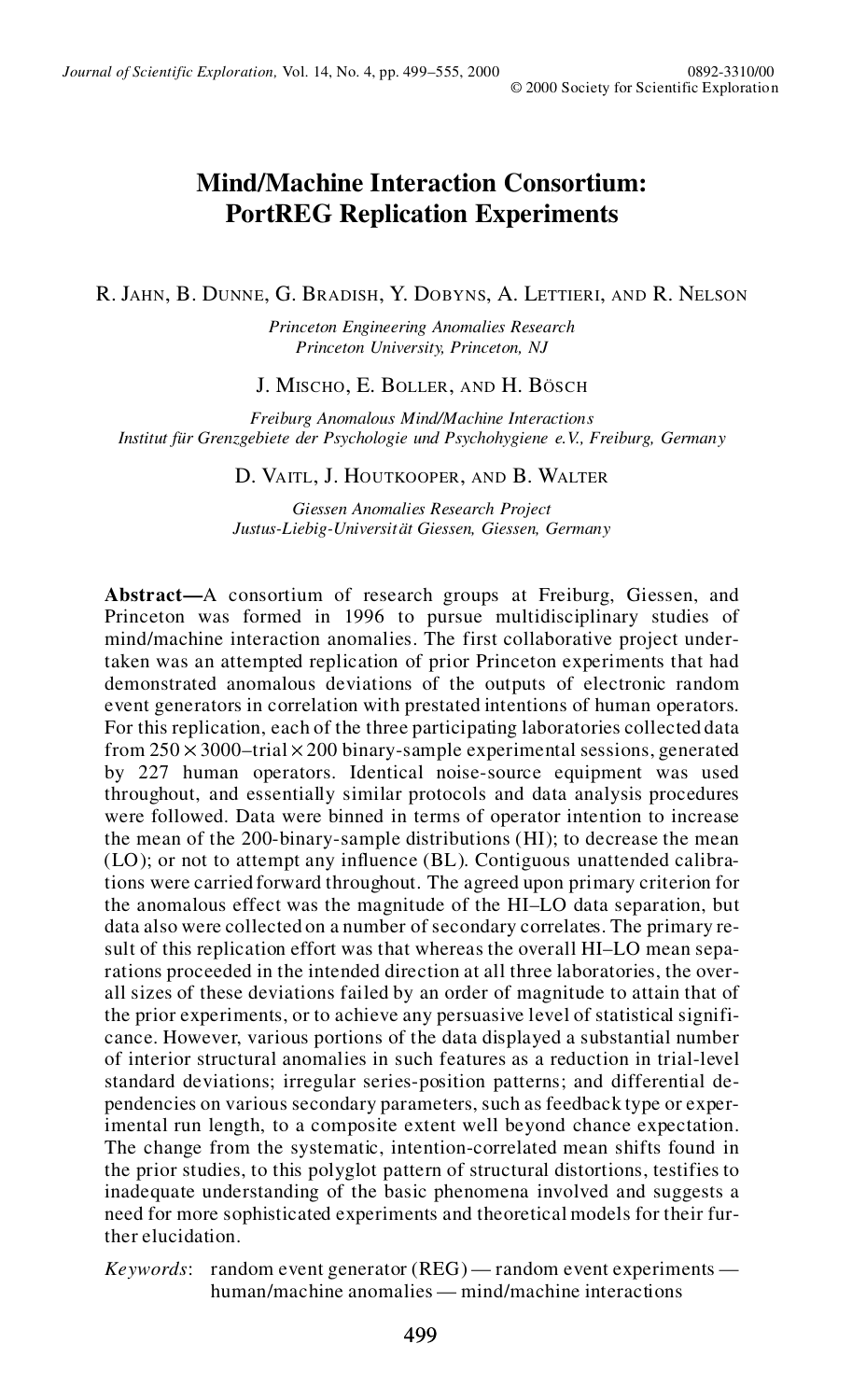# **Table of Contents**

|                                                                                                                                                                                                                                                                                           | Page |
|-------------------------------------------------------------------------------------------------------------------------------------------------------------------------------------------------------------------------------------------------------------------------------------------|------|
|                                                                                                                                                                                                                                                                                           |      |
|                                                                                                                                                                                                                                                                                           |      |
|                                                                                                                                                                                                                                                                                           |      |
| $\mathbf{L}$<br>$\mathbf{B}_{\cdot}$<br>$1_{-}$<br>2.                                                                                                                                                                                                                                     |      |
| II.<br>А.<br><b>B.</b><br>$1_{-}$<br>2.<br>3.                                                                                                                                                                                                                                             |      |
| III. Structural Analyses and Their Interpretation 514<br>$A_{\cdot}$<br>$\mathbf{B}$<br>$\mathbf{1}$ .<br>Structural Parameters $\ldots, \ldots, \ldots, \ldots, \ldots, \ldots, \ldots, 520$<br>2.5<br>3.<br>4.<br>5 <sub>1</sub><br>Counts of Successful Operators and Series 537<br>6. |      |
|                                                                                                                                                                                                                                                                                           |      |
| Appendix I: PortREG Equipment Calibrations 546                                                                                                                                                                                                                                            |      |
|                                                                                                                                                                                                                                                                                           |      |
|                                                                                                                                                                                                                                                                                           |      |
|                                                                                                                                                                                                                                                                                           |      |

# **List of Tables**

# MAIN TEXT

| Table 0:             | Prior PEAR Data (522 Series, 91 Operators). 508 |  |
|----------------------|-------------------------------------------------|--|
| Table 00:            |                                                 |  |
| Table $F_{\cdot}$ 1: | All FAMMI Data (250 Series, 80 Operators) 508   |  |
| Table G.1:           | All GARP Data (250 Series, 69 Operators). 509   |  |
| Table P.1:           | All PEAR Data (250 Series, 78 Operators)  509   |  |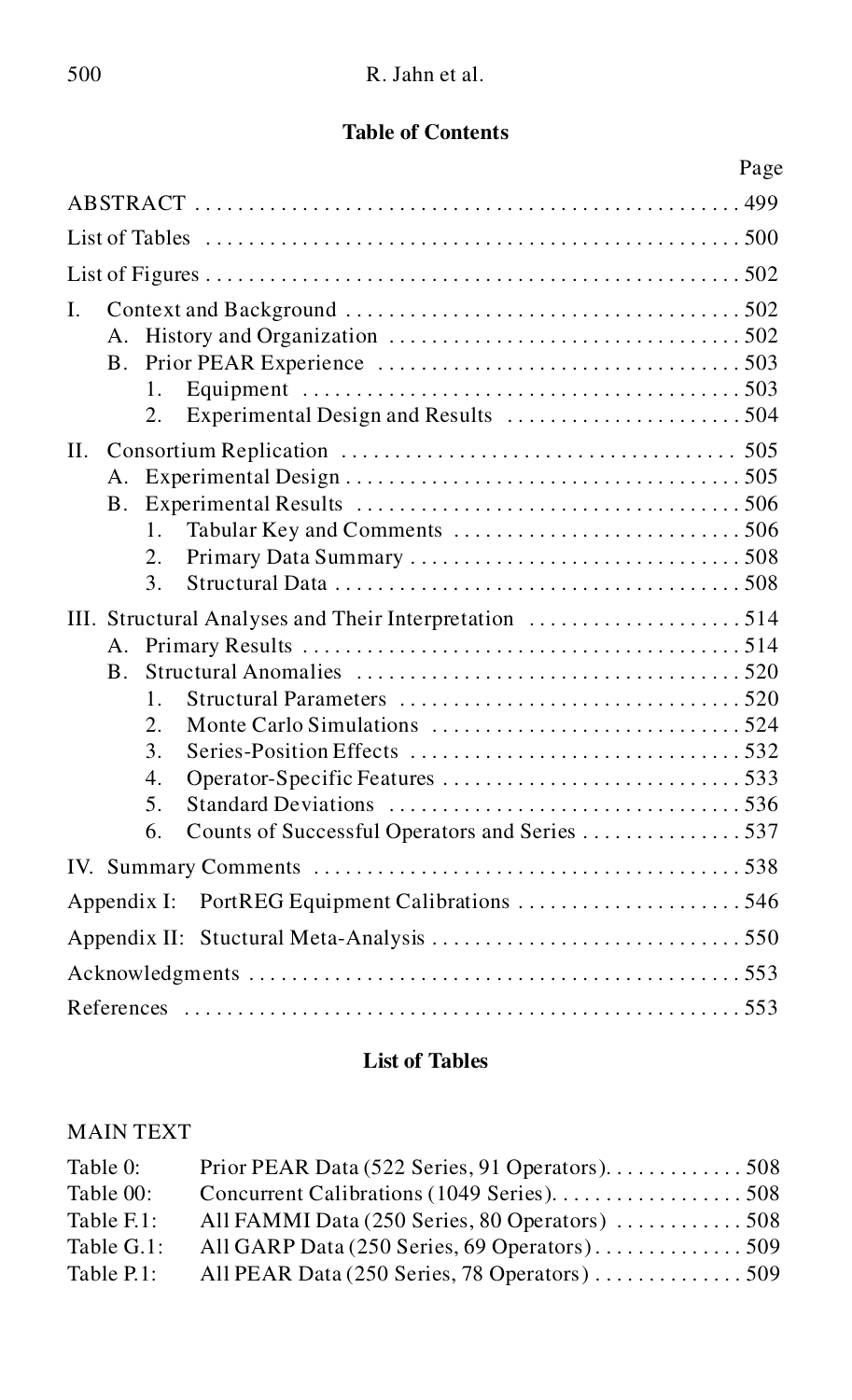| Table C.1:<br>Concatenation Across All Laboratories (750 Series,<br>Gender Effects in FAMMI Data 510<br>Table F.2:<br>Table G.2:<br>Table P.2:<br>Gender Differences in Concatenated Data511<br>Table C.2:<br>Table F.3:<br>Assignment Effects in GARP Data512<br>Table G.3:<br>Assignment Effects in PEAR Data513<br>Table P.3:<br>Assignment Effects in Concatenated Data 513<br>Table C.3:<br>Feedback Effects in FAMMI Data 514<br>Table F.4:<br>Feedback Effects in GARP Data514<br>Table G.4:<br>Table P.4:<br>Feedback Effects in Concatenated Data515<br>Table C.4:<br>Table F.5:<br>Runlength Effects in FAMMI Data 516<br>Runlength Effects in GARP Data 516<br>Table G.5:<br>Runlength Effects in PEAR Data 517<br>Table P.5:<br>Runlength Effects in Concatenated Data517<br>Table C.5:<br>Series-Position Z-Scores in FAMMI Data 518<br>Table F.6:<br>Series-Position Z-Scores in GARP Data 518<br>Table G.6:<br>Series-Position Z-Scores in PEAR Data518<br>Table P.6:<br>Series-Position Z-Scores in Concatenated Data 518<br>Table C.6:<br>Table F.7:<br>Experimenter Effects in FAMMI Data519<br>Control Mode Effects in GARP Data519<br>Table G.7:<br>Table G.8:<br>Comparison of All Laboratory Data with 5000<br>Table M.1:<br>Most Prominent Z-Score Differences from Monte<br>Table M.2:<br>Z-Scores in Secondary Parameter Cells, by Laboratory533<br>Table C.7:<br>Difference Z-Scores of Unconfounded Secondary<br>Table C.8: |
|--------------------------------------------------------------------------------------------------------------------------------------------------------------------------------------------------------------------------------------------------------------------------------------------------------------------------------------------------------------------------------------------------------------------------------------------------------------------------------------------------------------------------------------------------------------------------------------------------------------------------------------------------------------------------------------------------------------------------------------------------------------------------------------------------------------------------------------------------------------------------------------------------------------------------------------------------------------------------------------------------------------------------------------------------------------------------------------------------------------------------------------------------------------------------------------------------------------------------------------------------------------------------------------------------------------------------------------------------------------------------------------------------------------------------------------------------------|
|                                                                                                                                                                                                                                                                                                                                                                                                                                                                                                                                                                                                                                                                                                                                                                                                                                                                                                                                                                                                                                                                                                                                                                                                                                                                                                                                                                                                                                                        |
|                                                                                                                                                                                                                                                                                                                                                                                                                                                                                                                                                                                                                                                                                                                                                                                                                                                                                                                                                                                                                                                                                                                                                                                                                                                                                                                                                                                                                                                        |
|                                                                                                                                                                                                                                                                                                                                                                                                                                                                                                                                                                                                                                                                                                                                                                                                                                                                                                                                                                                                                                                                                                                                                                                                                                                                                                                                                                                                                                                        |
|                                                                                                                                                                                                                                                                                                                                                                                                                                                                                                                                                                                                                                                                                                                                                                                                                                                                                                                                                                                                                                                                                                                                                                                                                                                                                                                                                                                                                                                        |
|                                                                                                                                                                                                                                                                                                                                                                                                                                                                                                                                                                                                                                                                                                                                                                                                                                                                                                                                                                                                                                                                                                                                                                                                                                                                                                                                                                                                                                                        |
|                                                                                                                                                                                                                                                                                                                                                                                                                                                                                                                                                                                                                                                                                                                                                                                                                                                                                                                                                                                                                                                                                                                                                                                                                                                                                                                                                                                                                                                        |
|                                                                                                                                                                                                                                                                                                                                                                                                                                                                                                                                                                                                                                                                                                                                                                                                                                                                                                                                                                                                                                                                                                                                                                                                                                                                                                                                                                                                                                                        |
|                                                                                                                                                                                                                                                                                                                                                                                                                                                                                                                                                                                                                                                                                                                                                                                                                                                                                                                                                                                                                                                                                                                                                                                                                                                                                                                                                                                                                                                        |
|                                                                                                                                                                                                                                                                                                                                                                                                                                                                                                                                                                                                                                                                                                                                                                                                                                                                                                                                                                                                                                                                                                                                                                                                                                                                                                                                                                                                                                                        |
|                                                                                                                                                                                                                                                                                                                                                                                                                                                                                                                                                                                                                                                                                                                                                                                                                                                                                                                                                                                                                                                                                                                                                                                                                                                                                                                                                                                                                                                        |
|                                                                                                                                                                                                                                                                                                                                                                                                                                                                                                                                                                                                                                                                                                                                                                                                                                                                                                                                                                                                                                                                                                                                                                                                                                                                                                                                                                                                                                                        |
|                                                                                                                                                                                                                                                                                                                                                                                                                                                                                                                                                                                                                                                                                                                                                                                                                                                                                                                                                                                                                                                                                                                                                                                                                                                                                                                                                                                                                                                        |
|                                                                                                                                                                                                                                                                                                                                                                                                                                                                                                                                                                                                                                                                                                                                                                                                                                                                                                                                                                                                                                                                                                                                                                                                                                                                                                                                                                                                                                                        |
|                                                                                                                                                                                                                                                                                                                                                                                                                                                                                                                                                                                                                                                                                                                                                                                                                                                                                                                                                                                                                                                                                                                                                                                                                                                                                                                                                                                                                                                        |
|                                                                                                                                                                                                                                                                                                                                                                                                                                                                                                                                                                                                                                                                                                                                                                                                                                                                                                                                                                                                                                                                                                                                                                                                                                                                                                                                                                                                                                                        |
|                                                                                                                                                                                                                                                                                                                                                                                                                                                                                                                                                                                                                                                                                                                                                                                                                                                                                                                                                                                                                                                                                                                                                                                                                                                                                                                                                                                                                                                        |
|                                                                                                                                                                                                                                                                                                                                                                                                                                                                                                                                                                                                                                                                                                                                                                                                                                                                                                                                                                                                                                                                                                                                                                                                                                                                                                                                                                                                                                                        |
|                                                                                                                                                                                                                                                                                                                                                                                                                                                                                                                                                                                                                                                                                                                                                                                                                                                                                                                                                                                                                                                                                                                                                                                                                                                                                                                                                                                                                                                        |
|                                                                                                                                                                                                                                                                                                                                                                                                                                                                                                                                                                                                                                                                                                                                                                                                                                                                                                                                                                                                                                                                                                                                                                                                                                                                                                                                                                                                                                                        |
|                                                                                                                                                                                                                                                                                                                                                                                                                                                                                                                                                                                                                                                                                                                                                                                                                                                                                                                                                                                                                                                                                                                                                                                                                                                                                                                                                                                                                                                        |
|                                                                                                                                                                                                                                                                                                                                                                                                                                                                                                                                                                                                                                                                                                                                                                                                                                                                                                                                                                                                                                                                                                                                                                                                                                                                                                                                                                                                                                                        |
|                                                                                                                                                                                                                                                                                                                                                                                                                                                                                                                                                                                                                                                                                                                                                                                                                                                                                                                                                                                                                                                                                                                                                                                                                                                                                                                                                                                                                                                        |
|                                                                                                                                                                                                                                                                                                                                                                                                                                                                                                                                                                                                                                                                                                                                                                                                                                                                                                                                                                                                                                                                                                                                                                                                                                                                                                                                                                                                                                                        |
|                                                                                                                                                                                                                                                                                                                                                                                                                                                                                                                                                                                                                                                                                                                                                                                                                                                                                                                                                                                                                                                                                                                                                                                                                                                                                                                                                                                                                                                        |
|                                                                                                                                                                                                                                                                                                                                                                                                                                                                                                                                                                                                                                                                                                                                                                                                                                                                                                                                                                                                                                                                                                                                                                                                                                                                                                                                                                                                                                                        |
|                                                                                                                                                                                                                                                                                                                                                                                                                                                                                                                                                                                                                                                                                                                                                                                                                                                                                                                                                                                                                                                                                                                                                                                                                                                                                                                                                                                                                                                        |
|                                                                                                                                                                                                                                                                                                                                                                                                                                                                                                                                                                                                                                                                                                                                                                                                                                                                                                                                                                                                                                                                                                                                                                                                                                                                                                                                                                                                                                                        |
|                                                                                                                                                                                                                                                                                                                                                                                                                                                                                                                                                                                                                                                                                                                                                                                                                                                                                                                                                                                                                                                                                                                                                                                                                                                                                                                                                                                                                                                        |
|                                                                                                                                                                                                                                                                                                                                                                                                                                                                                                                                                                                                                                                                                                                                                                                                                                                                                                                                                                                                                                                                                                                                                                                                                                                                                                                                                                                                                                                        |
|                                                                                                                                                                                                                                                                                                                                                                                                                                                                                                                                                                                                                                                                                                                                                                                                                                                                                                                                                                                                                                                                                                                                                                                                                                                                                                                                                                                                                                                        |
|                                                                                                                                                                                                                                                                                                                                                                                                                                                                                                                                                                                                                                                                                                                                                                                                                                                                                                                                                                                                                                                                                                                                                                                                                                                                                                                                                                                                                                                        |
|                                                                                                                                                                                                                                                                                                                                                                                                                                                                                                                                                                                                                                                                                                                                                                                                                                                                                                                                                                                                                                                                                                                                                                                                                                                                                                                                                                                                                                                        |
| $\chi^2$ Tests for Series-Position Z-Scores 537<br>Table C.9:                                                                                                                                                                                                                                                                                                                                                                                                                                                                                                                                                                                                                                                                                                                                                                                                                                                                                                                                                                                                                                                                                                                                                                                                                                                                                                                                                                                          |
| Consistency of Operators Between Prior PEAR and<br>Table P.7:                                                                                                                                                                                                                                                                                                                                                                                                                                                                                                                                                                                                                                                                                                                                                                                                                                                                                                                                                                                                                                                                                                                                                                                                                                                                                                                                                                                          |
|                                                                                                                                                                                                                                                                                                                                                                                                                                                                                                                                                                                                                                                                                                                                                                                                                                                                                                                                                                                                                                                                                                                                                                                                                                                                                                                                                                                                                                                        |
| Operator Performance $\chi^2$ Values (with Associated<br>Table C.10:                                                                                                                                                                                                                                                                                                                                                                                                                                                                                                                                                                                                                                                                                                                                                                                                                                                                                                                                                                                                                                                                                                                                                                                                                                                                                                                                                                                   |
|                                                                                                                                                                                                                                                                                                                                                                                                                                                                                                                                                                                                                                                                                                                                                                                                                                                                                                                                                                                                                                                                                                                                                                                                                                                                                                                                                                                                                                                        |
| Table C.11:<br>Z-Scores for Trial-Level Standard Deviations,                                                                                                                                                                                                                                                                                                                                                                                                                                                                                                                                                                                                                                                                                                                                                                                                                                                                                                                                                                                                                                                                                                                                                                                                                                                                                                                                                                                           |
|                                                                                                                                                                                                                                                                                                                                                                                                                                                                                                                                                                                                                                                                                                                                                                                                                                                                                                                                                                                                                                                                                                                                                                                                                                                                                                                                                                                                                                                        |
| <b>APPENDIX I</b>                                                                                                                                                                                                                                                                                                                                                                                                                                                                                                                                                                                                                                                                                                                                                                                                                                                                                                                                                                                                                                                                                                                                                                                                                                                                                                                                                                                                                                      |
| FAMMI Concurrent Calibrations (852,000 Trials). 549<br>Table A1.F:                                                                                                                                                                                                                                                                                                                                                                                                                                                                                                                                                                                                                                                                                                                                                                                                                                                                                                                                                                                                                                                                                                                                                                                                                                                                                                                                                                                     |
| Table A1.G:<br>GARP Concurrent Calibrations (1,165,000 Trials)  549                                                                                                                                                                                                                                                                                                                                                                                                                                                                                                                                                                                                                                                                                                                                                                                                                                                                                                                                                                                                                                                                                                                                                                                                                                                                                                                                                                                    |
| Table A1.P:<br>PEAR Concurrent Calibrations (1,130,000 Trials). 549                                                                                                                                                                                                                                                                                                                                                                                                                                                                                                                                                                                                                                                                                                                                                                                                                                                                                                                                                                                                                                                                                                                                                                                                                                                                                                                                                                                    |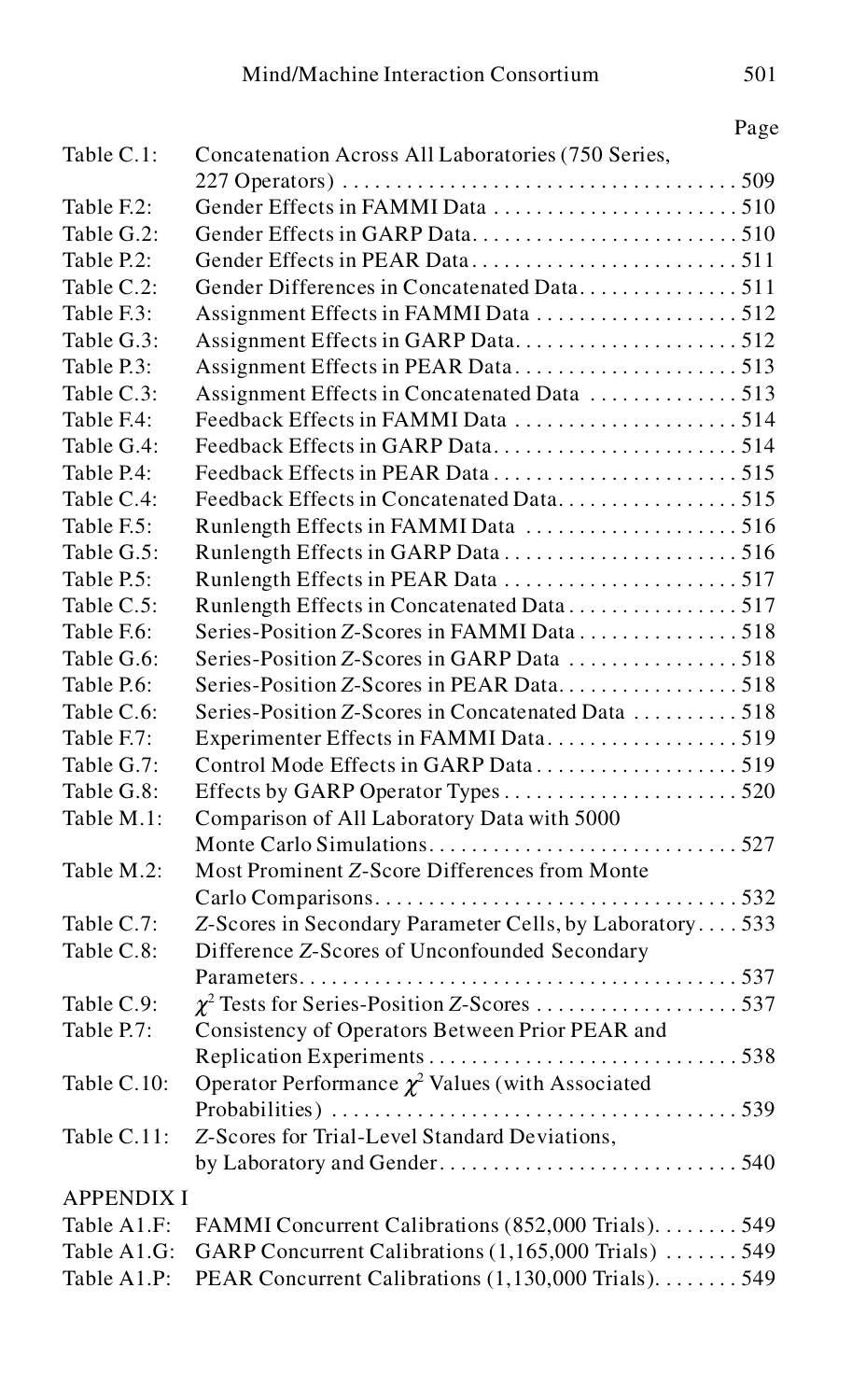|             | Page |
|-------------|------|
| APPENDIX II |      |
|             |      |

### **List of Figures**

| Figure 1:  |                                                                 |
|------------|-----------------------------------------------------------------|
| Figure 2:  |                                                                 |
| Figure 3:  | PEAR Cumulative Deviations 522                                  |
| Figure 4:  | Prior PEAR Cumulative Deviations 522                            |
| Figure 5:  | Cumulative HI-LO Differences for All Three Labs 523             |
| Figure 6:  | Mean-Shift Z-Scores versus Monte Carlo Populations 529          |
| Figure 7:  | Difference Z-Scores versus Monte Carlo Populations 530          |
| Figure 7a: | Composite Statistic for Difference Z versus Monte Carlo  531    |
| Figure 8:  | FAMMI Data Split by Assignment (I, V), Feedback (G, N),         |
|            |                                                                 |
| Figure 9:  | GARP Data Split by Assignment (I, V), Feedback (G,N),           |
|            |                                                                 |
|            | Figure 10: PEAR Data Split by Assignment (I,V), Feedback (G,N), |
|            |                                                                 |
|            | Figure 11: All Data Split by Assignment (I, V), Feedback (G,N), |
|            |                                                                 |
|            | Figure 12: Prior PEAR Cumulative Deviations in Three Epochs 545 |

## **I. Context and Background**

## *A. History and Organization*

Electronic random event generators (REGs) have long been used in a wide range of laboratory experiments designed to test the hypothesis that human consciousness may interact directly with random physical systems (Radin & Nelson, 1989; Schmidt, 1970). The results have provided strong statistical evi dence that the mean outputs of these devices can deviate from chance expectation in direct correlation with prestated intentions of the participants and that aberrations in various other features of the output count distributions may reflect subtler aspects of the human/machine interactions. Over the past two decades, the Princeton Engineering Anomalies Research Laboratory (PEAR) has produced very large databases in REG experiments of this class (Nelson, Bradish, & Dobyns, 1989), which have further confirmed the existence of these types of human/machine anomalies, and have indicated some of their physical and psychological characteristics (Jahn, Dobyns, & Dunne, 1991; Jahn et al., 1997).

While these PEAR experiments have constituted extensive conceptual replications of earlier work elsewhere (Bierman & Houtkooper, 1975; Radin & Nelson, 1989; Rhine & Humphrey, 1944; Schmidt, Morris, & Rudolph, 1986) and also have included many internal replications within themselves, it was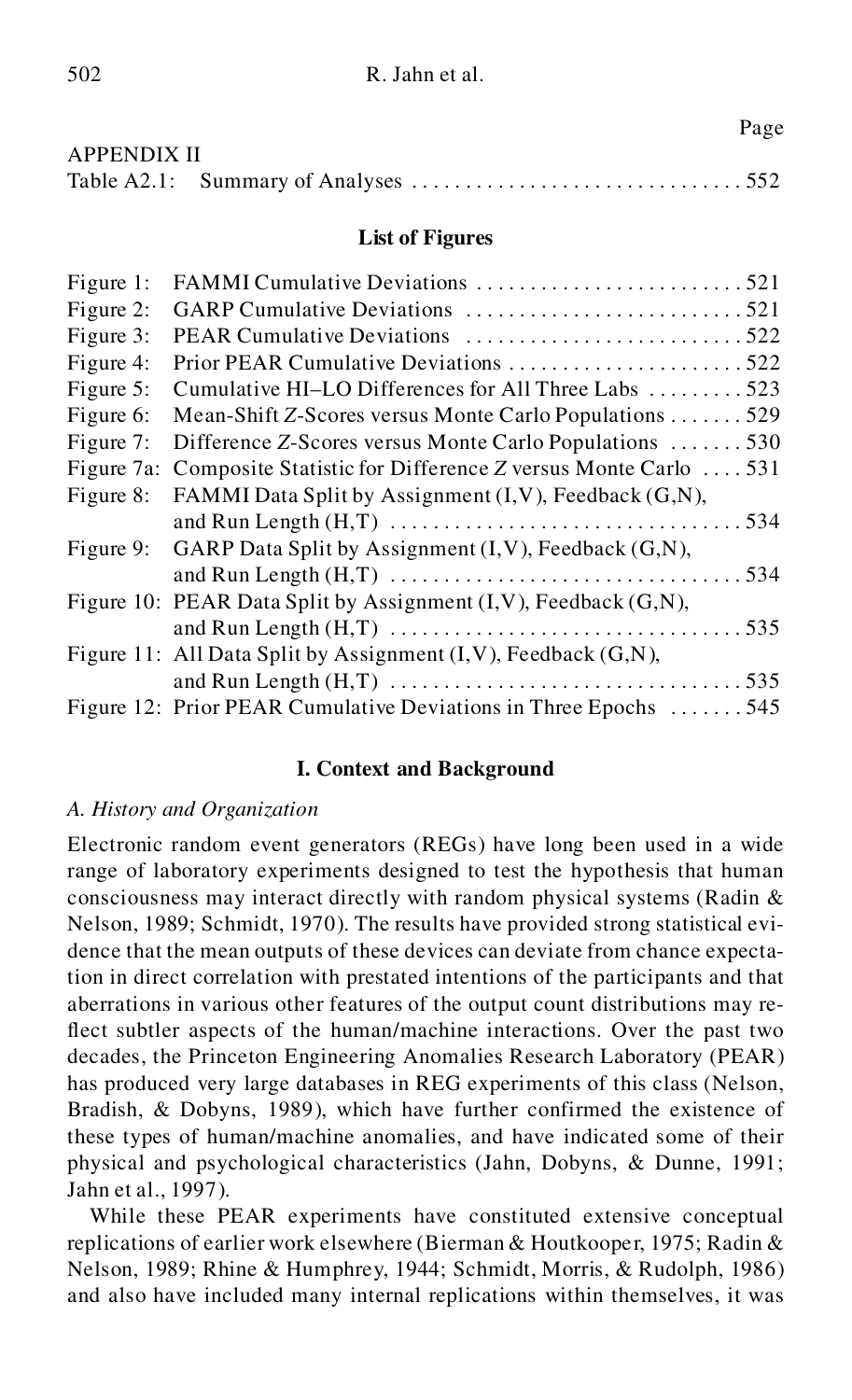felt that more might be learned from further, more broadly based studies of similar character and comparable controls, conducted in collaboration with other researchers having complementary professional interests and experi ence. For this purpose, a consortium of laboratories was assembled in 1996, comprising the Freiburg Anomalous Mind/Machine Interactions group (FAMMI) at the Institut für Grenzgebiete der Psychologie und Psychohygiene (IGPP) in Freiburg, the Giessen Anomalies Research Project (GARP) in the Center for Psychobiology and Behavioral Medicine at Justus-Liebig-Universität Giessen, and the PEAR Laboratory at Princeton University. The primary agenda of this "Mind/Machine Interaction Consortium" was a program of professional interaction and shared technology that would broaden and deepen our collective understanding of these consciousness-related anomalous phe nomena.

As an initial effort to establish sound and effective strategies for long-term collaboration, it was agreed that the first project to be addressed would be an extensive, commensurate repetition of prior PEAR REG experiments, con ducted contemporaneously in all three locations. The first phase of this project was to be as strict a replication as feasible, given the essential differences of structure and style of the three laboratories. At the same time, it was to provide a platform for developing and deploying effective shared technologies, proto cols, database acquisition and management techniques, and interlaboratory and interpersonal communications that would enable productive longer-term collaborations. A second phase of the project also was planned that would ac commodate the three laboratories' specialized interests and capabilities in psychological, psychophysiological, and engineering investigations, respectively, but this article shall deal only with Phase I.

#### *B. Prior PEAR Experience*

*1. Equipment.* Over its many years of mind/machine experimentation, the PEAR program has developed several versions of electronic random event generators, utilizing different primary sources of noise but maintaining important common features of design. An original "benchmark" experiment em ployed a commercial random source sold by Elgenco, Inc. The core of this module is proprietary, but Elgenco's engineering staff describe it as "solid state junctions with precision preamplifiers," implying processes that rely on quantum tunneling to produce unpredictable, broad-spectrum noise in the form of low-amplitude voltage fluctuations. A much simpler and more compact REG, termed "PortREG," was developed subsequently, based on thermal noise in resistors, which also produces a well-behaved, broad-spectrum fluctuation. A yet later-generation device, called "MicroREG," uses a field effect transistor for the primary noise source, again relying on quantum tunneling to provide uncorrelated fundamental events that compound to an unpredictable voltage fluctuation.

In all cases, the electronic process begins with a white-noise frequency dis-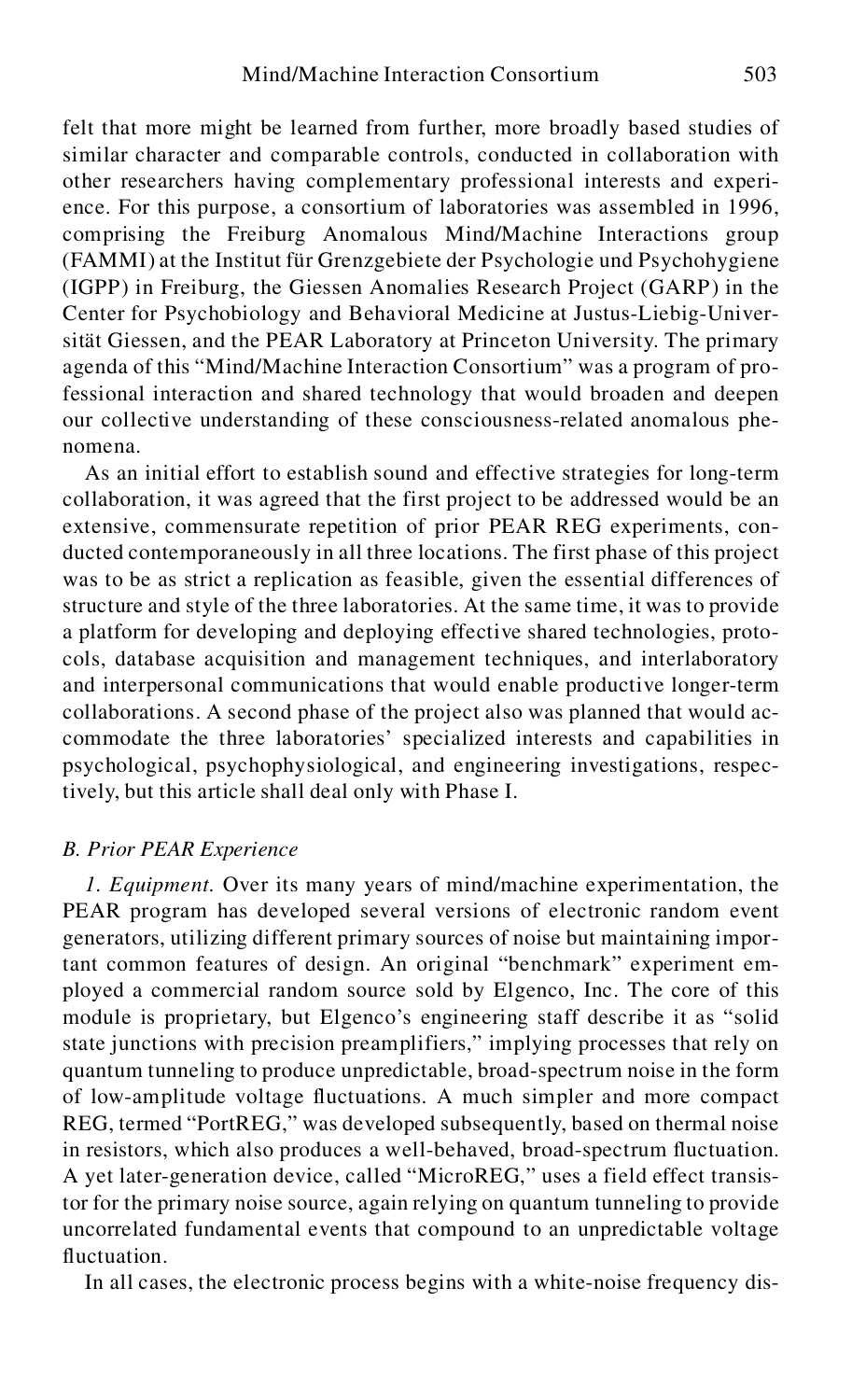tribution. For example, the benchmark REG, on which most of the prior data were acquired, presents a flat spectrum,  $+/- 1$  dB, from 50 Hz to 20 kHz. A subsequent 1000-Hz low-end cutoff attenuates frequencies below the data-sam pling rate. This filtering, followed by appropriate amplification and clipping, produces an approximately rectangular wave train with unpredictable temporal spacing. Gated sampling, typically at 1-kHz, then yields a regularly spaced sequence of randomly alternating  $+/-$  bits, suitable for rapid counting. To eliminate biases from such environmental stresses as temperature change or component aging, "exclusive or" (XOR) masks are applied to the digital data streams in regularly alternating +/– patterns. In the experiments, output data are presented and recorded in "trials" that are the sum of *N* samples (typically 200 bits) from the primary sequence, thus mitigating any residual short-lag autocorrelations. The final output of the benchmark REG thus is a sequence of conditioned bits and, in the later devices, of bytes, presented to the computer's serial port, which then are collected into a sequence of trials, usually presented at approximately one trial per second. Calibrations of all of the devices conform to statistical chance expectations for the mean, standard deviation, skew ness, and kurtosis of the accumulated trial-score distributions, and for time-series of independent events (cf. Appendix I).

*2. Experimental design and results.* The basic experimental designs embody further protocol-level protections against artifacts. Using a "tripolar" proto col, participants generate data under three conditions of prespecified intention, namely to achieve high (HI) or low (LO) output distribution mean values, or to generate baseline (BL) data. With the exception of these expressed intentions, which are immutably prerecorded in the experiments' computer files, all other potentially influential protocol variables are maintained constant within an experimental session.

In addition to the primary variable of tripolar intention, a number of sec ondary parameters are available as options that can be explored in separate sessions and assessed as factors that may contribute to the experimental out comes. These include *human variables*, such as the identities of the individual operators, their gender, the number co-operating in the effort, and whether they are "prolific," i.e., have accumulated sufficient data to permit robust internal comparisons of their results; *technical variables*, such as the different noise sources, including not only the physical random sources described but also various hardwired and algorithmic pseudorandom generators, designated as nondeterministic and deterministic sources, respectively; *operational vari ables*, including information density (bits per second); the number of trials in automatically sequenced "runs;" the instruction mode (volitional or instruct ed); the type of feedback provided to the operator, etc.; and *physical variables*, including the spatial separation of the operator from the machine (up to thousands of miles) and temporal separations between operator attempts and actu al operation of the devices (up to several hours or even a few days).

For the purposes of the replication studies reported here, we shall refer mainly to that segment of previous PEAR data provided by individual opera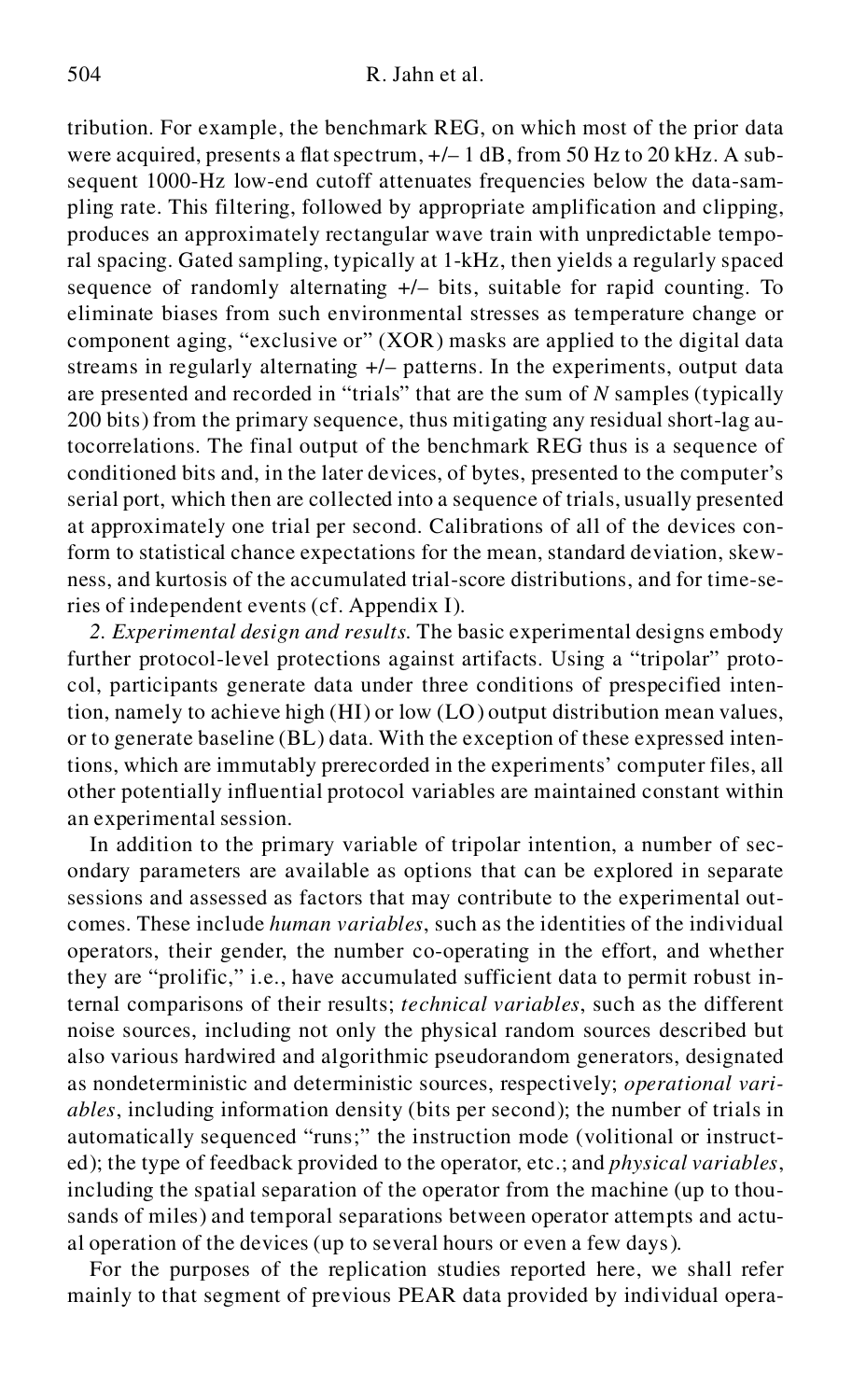tors adjacent to "benchmark" REG equipment. These "local, single-operator" experiments, contributed over 12 years by 91 participants, constituted 522 replications at the "series" or "session" level, comprising nearly two and a half million, 200-bit trials. The primary results of this segment are summarized as "Prior PEAR Data" in Table 0. This database also was subjected to a broad range of subordinate analytical tests, including specific searches for indicative structural details and broad-based analyses of variance, all of which have been extensively reported in the archival literature and supporting technical reports (Jahn et al., 1997; Dunne, 1991; Dunne et al., 1994; Nelson et al., 2000) and will be reviewed as appropriate in the following text.

In passing, it might be noted that these particular experiments were comple mented by an array of studies that used many other forms of random generator equipment and protocols (Jahn, Dunne, & Nelson, 1987), including the much more compact "PortREG" devices chosen for the replication program to follow, several macroscopic mechanical analogs (Dunne, Nelson, & Jahn, 1988; Nelson et al., 1994), various pseudorandom devices (Jahn et al., 1997), "re mote" and "off-time" protocols (Dunne & Jahn, 1992), and nonintentional "FieldREG" experiments (Nelson et al., 1996, 1998). Results of these studies were generally consistent and collectively extended the statistical significance of the entire program by several orders of magnitude (Jahn et al., 1997).

Many human/machine experiments of this sort have been conducted at other laboratories, and most of these have yielded commensurate anomalous results (Radin, 1997). Related studies have also demonstrated responses from biological substances or living organisms employed as the random targets of the op erators' intentions (Braud, 1993; Braud & Dennis, 1989; Grad, 1963). In some cases, the role of the operators has been played by other than human species, e.g., by chicks, rabbits, and mice, many of whom seem capable of eliciting anomalous correlations of machine behavior with their biological or emotion al needs (Peoc'h, 1995). From this array of empirical studies, it appears that operator desire is capable of establishing observable relationships to the out puts of such random physical systems, by some unknown means that is largely independent of the nature of the device and also independent of the intervening distance and time. The ubiquitous character of these anomalies bespeaks broad potential importance to contemporary scientific understanding and to individual and cultural welfare.

#### **II. Consortium Replication**

#### *A. Experimental Design*

At a planning meeting held shortly after the inception of the Mind/Machine Consortium, the members decided to undertake yet another replication of this class of REG experiments. Second-generation PortREG technology was selected for the random source because of its simplicity, portability, and relatively low cost, with confidence of its efficacy based on various indications from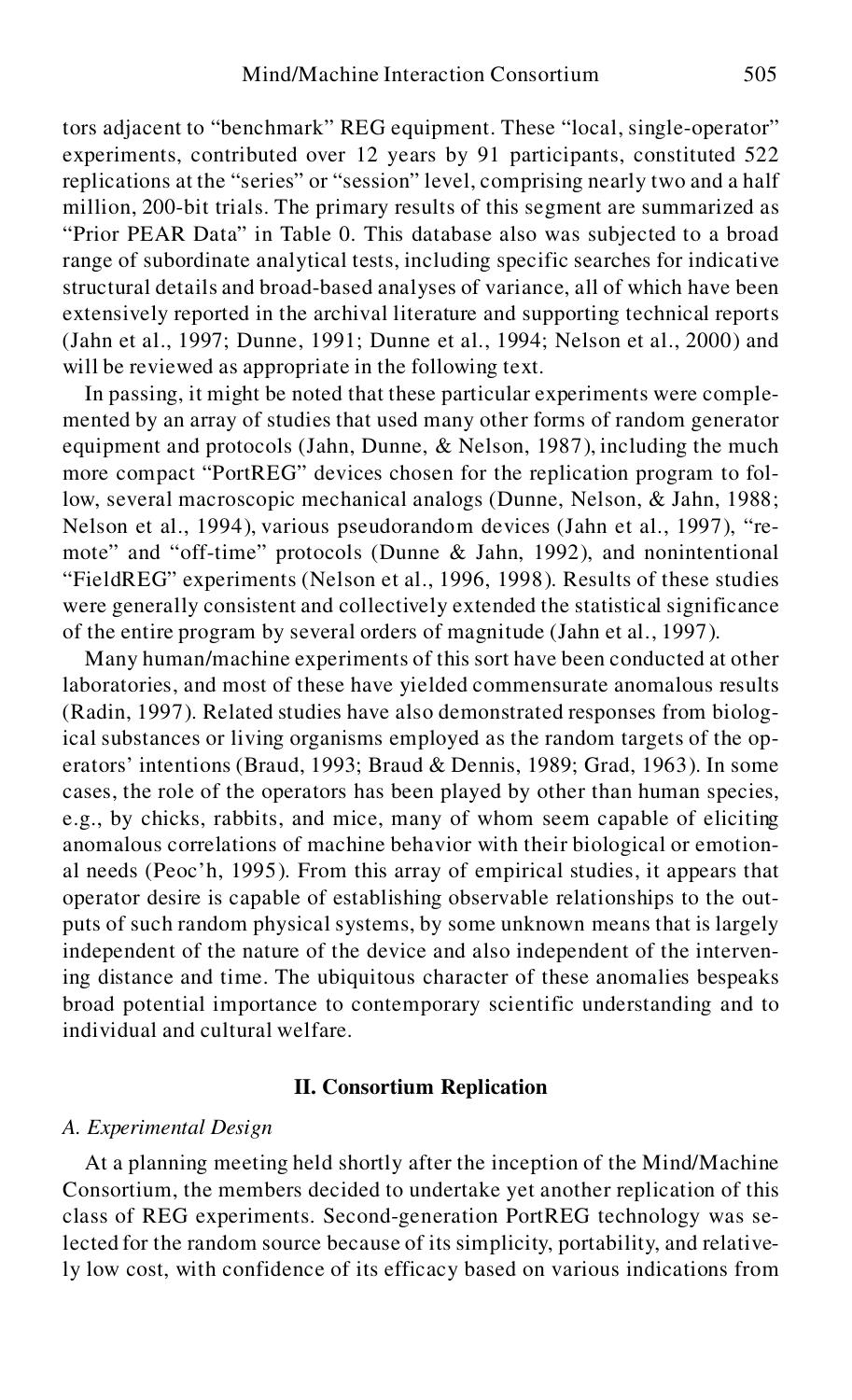preceding PEAR research and that of others that these anomalous effects are independent of the source of randomness (Jahn et al., 1997; Schmidt & Pantas, 1972). All three laboratories would employ identical protocols and data-pro cessing techniques, to the extent feasible given the differing languages, disci plinary backgrounds, and skills. Although the primary hypothesis to be tested was confirmation of the earlier PEAR results on a simple HI–LO mean-shift criterion, secondary investigations were to provide structural data on the char acteristics and correlates of the phenomena. Specifically, it was agreed that each laboratory would use large pools of operators to accumulate 250 experi mental "sessions" or "series," each series consisting of  $1000 \times 200$ -sample trials in each of the HI, LO, and BL intentions and, in addition, would extract whatever structural aspects of the data befit its capabilities, such as separate HI, LO, and BL performances, gender effects, serial position effects, standard deviations, feedback correlations, experimenter effects, etc.

# *B. Experimental Results*

This section presents all of the pertinent data generated by the three laboratories in as commensurate and complete a format as possible here. We begin with a table key and brief explanatory text regarding the tabular formats. Then follows a sequence of tables that summarize the overall results of each laboratory with respect to the primary HI–LO mean-shift hypothesis, followed by a concatenation of all three databases. For comparison, these tables are preceded by similar representations of the earlier PEAR data and of the contemporane ous calibration data described in more detail in Appendix I. Following these summary tables, we then display a large array of explorations into data distrib ution structures and secondary parameter correlations attempted by each laboratory, both individually and collectively.

*1. Tabular key and comments.* All of the following tables use a common statistical notation:

- $\Delta \mu$  = Shift in empirical trial-level mean from chance expectation of 100 (also called "effect size")
	- $\sigma$  = Empirical trial-level standard deviation
	- *Z* = Standardized *Z-score* of the mean-shift, calculated as:

$$
Z = \frac{\Delta \mu}{\sigma_0} \sqrt{N_t}
$$

where

- $N<sub>t</sub>$  = Number of experimental trials
- $\sigma_0$  = Theoretical chance standard deviation for 200-sample trials (7.071)
- $Z_{diff}$  =  $Z$ -score for differences of any two indicated data subsets (see text below)
	- $\chi^2$  = Chi-squared statistic to test for goodness-of-fit of empirical data values to a comparison standard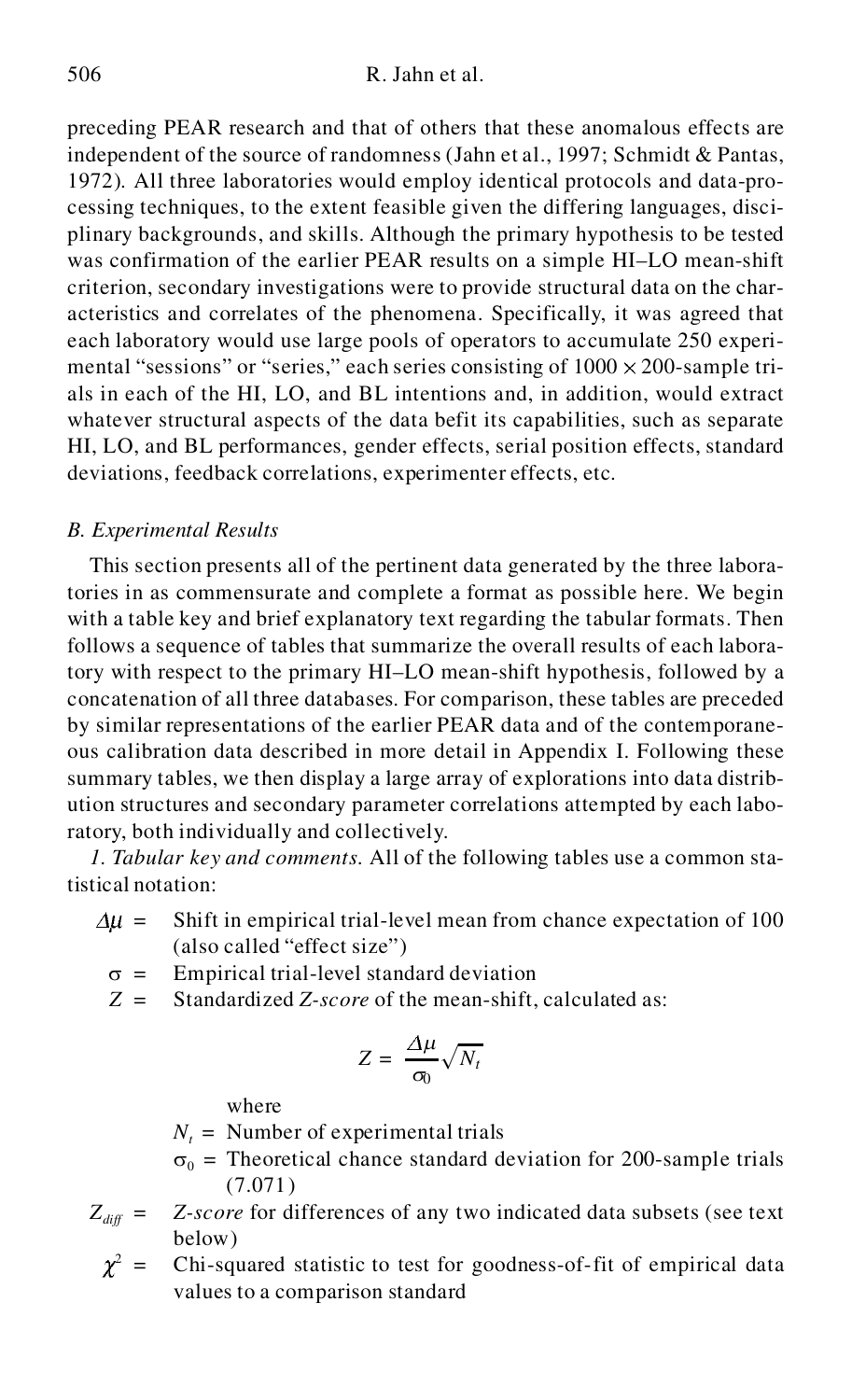The first set of tables presents the overall results of the entire PortREGreplication database for all three intentions and for the HI–LO, or  $\Delta$ , criterion which is regarded as the primary variable. The mean shift for the  $\Delta$  column is calculated by inverting the LO data with respect to the mean and concatenating them with the HI, so it is the average, rather than the sum, of the mean shifts in the intended directions. This is intended to make statistical comparisons easier by preventing intrinsic differences of scale between the separate intentions and the  $\Delta$  values. This representation makes the  $\Delta$  data effectively a single large pool of trials which also have a theoretically expected mean of 100 and standard deviation of  $(50)^{1/2}$  = 7.071, and in which a positive mean shift corresponds to success in the direction of intention. For all of the replication series, *N<sup>t</sup>* comprises 1000 trials per intention. (The earliest prior PEAR data were taken in larger series of 5000 trials per intention; the series size subsequently was reduced in stages to a standard of 1000 trials per intention, which allowed the experiment to be completed in a single session. Thus, the total number of prior PEAR trials is considerably greater than one would infer from the counts of series listed in the table; e.g., the prior PEAR database is approximately equivalent to 834 PortREG series.)

For the sequence of structural tables that follow,  $Z_{\text{diff}}$  refers to the differences in mean shifts, computed as follows: Given two populations,  $N_1$  and  $N_2$ , having *Z*-scores  $Z_1$  and  $Z_2$ , we may compute a normalized effect size for each as  $\varepsilon_i =$  $Z_i/(N_i)^{1/2}$ , which is related to  $\Delta \mu$  by a multiplicative constant, e.g.,  $\varepsilon_i =$ *<sup>i</sup>*/(50) 1/2 . The uncertainty associated with a *Z-*score is always 1 by construction, so the  $\varepsilon_i$  have measurement uncertainties  $\sigma_i = 1/(N_i)^{1/2}$ . The standard normal deviate, or *Z-*score, for a difference between sets 1 and 2 is therefore the difference  $\mathcal{E}_1$  -  $\mathcal{E}_2$  divided by the uncertainty of this difference,  $\sigma_d$ , which is simply the sum in quadrature of the individual uncertainties:  $\sigma_d^2 = \sigma_1^2 + \sigma_2^2$ . <sup>2</sup> . This can be reduced to an expression in the original *N*s and *Z*s:

$$
Z_{diff} = \frac{\varepsilon_1 - \varepsilon_2}{\sqrt{\sigma_1^2 + \sigma_2^2}} = \frac{Z_1 / \sqrt{N_1} - Z_2 \sqrt{N_2}}{\sqrt{1/N_1 + 1/N_2}} = \frac{Z_1 \sqrt{N_2} - Z_2 \sqrt{N_1}}{\sqrt{N_1 + N_2}}
$$
(1)

For most of these presentations and the associated discussions, we have chosen to use only *Z*-scores without associated tail-probability (*p*) values, on the grounds that the former are completely unambiguous, depending only on the statistical character of the data used, whereas *p*-values require subjective and occasionally contentious decisions regarding the appropriateness of one- or two-tailed statistics, primary or secondary analyses, Bonferroni corrections for multiple or prospective analyses, and so forth. The direct correspondence of the *Z* values to particular "tail-probabilities" is, of course, well tabulated, e.g.:

| Ζ            | 1.6449   | 1.9600 | 2.3263 | 2.5758 | 3.0902 |
|--------------|----------|--------|--------|--------|--------|
| $P7(1-tail)$ | 0.05     | 0.025  | 0.01   | 0.005  | 0.001  |
| $Pz(2-tail)$ | $0.10\,$ | 0.05   | 0.02   | 0.01   | 0.002  |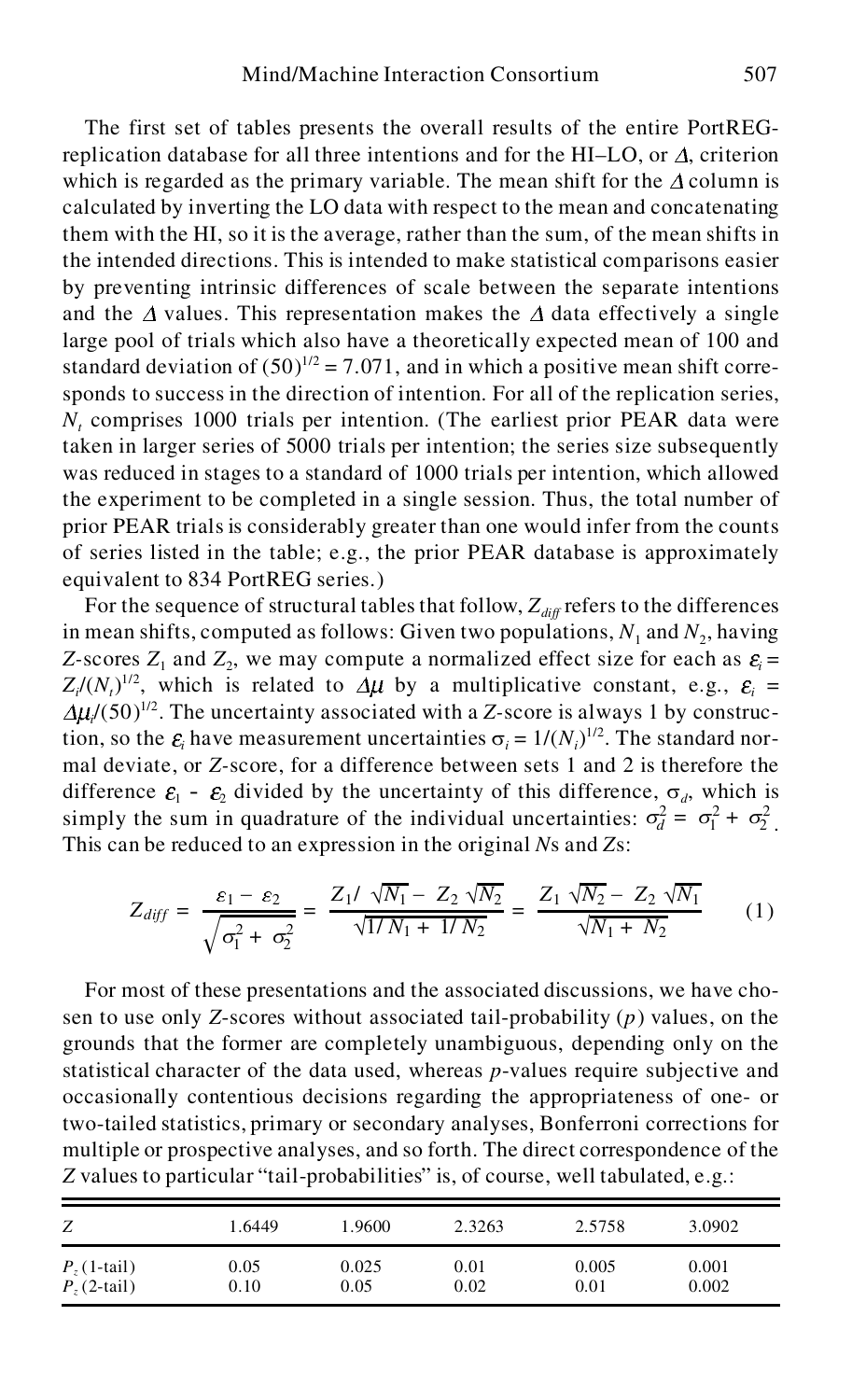*2. Primary data summary.* The mean-shift results and their associated stan dard deviations, obtained by each of the laboratories in each direction of intention, are summarized in Tables 0, 00, F.1, G.1, P.1, and C.1.

It is immediately clear from these summary data that although the mean HI–LO separations found by each of the laboratories all proceed in the intend ed direction, they fail by an order of magnitude to reach the level of the prior PEAR data or any persuasive level of statistical significance. The implications of this result are discussed at length in Section III. Nonetheless, subtler structural anomalies, such as the almost universal depression of the trial-level stan dard deviations below the theoretical and calibration values, are already evi dent in the summary tables above, and invite more detailed searches for other secondary correlates. The following tables display the results of such examinations (cf. section III.B.5).

### *3. Structural data.*

*(a) Gender effects.* In the following sequence of tables, we display break downs of the laboratory data in terms of various subordinate secondary para meters that proved instructive in the prior PEAR studies. As a first example, the distinctions between male and female operator performance that were studied extensively in the early work (Dunne, 1998) are broken down here by laboratory and intention (Tables F.2, G.2, P.2, and C.2). Other than the differ-

|         | Prior PEAR Laboratory Data (522 Series, 91 Operators) |                    |                 |                 |  |  |
|---------|-------------------------------------------------------|--------------------|-----------------|-----------------|--|--|
| Measure | BL.                                                   | LO                 | НI              |                 |  |  |
| Δμ      | 0.013372                                              | $-0.015586$        | 0.025994        | 0.020800        |  |  |
| σ       | 7.074<br>1.7132                                       | 7.069<br>$-2.0161$ | 7.070<br>3.3688 | 7.070<br>3.8087 |  |  |
|         |                                                       |                    |                 |                 |  |  |

TABLE 0

TABLE 00 Concurrent Calibrations (1049 Series)

| Measure | Theory                       | <b>FAMMI</b>                       | GARP                         | PEAR                               |
|---------|------------------------------|------------------------------------|------------------------------|------------------------------------|
| Δu<br>σ | 0.000000<br>7.0711<br>0.0000 | $-0.000901$<br>7.0753<br>$-0.1175$ | 0.000166<br>7.0691<br>0.0253 | $-0.000207$<br>7.0697<br>$-0.0305$ |

| TABLE F.1                                 |  |
|-------------------------------------------|--|
| All FAMMI Data (250 Series, 80 Operators) |  |

| Measure | BL          | LO          | HI       |          |
|---------|-------------|-------------|----------|----------|
| Δμ      | $-0.002308$ | $-0.006496$ | 0.006336 | 0.006416 |
| σ       | 7.0550      | 7.0642      | 7.0713   | 7.0678   |
|         | $-0.1632$   | $-0.4593$   | 0.4480   | 0.6416   |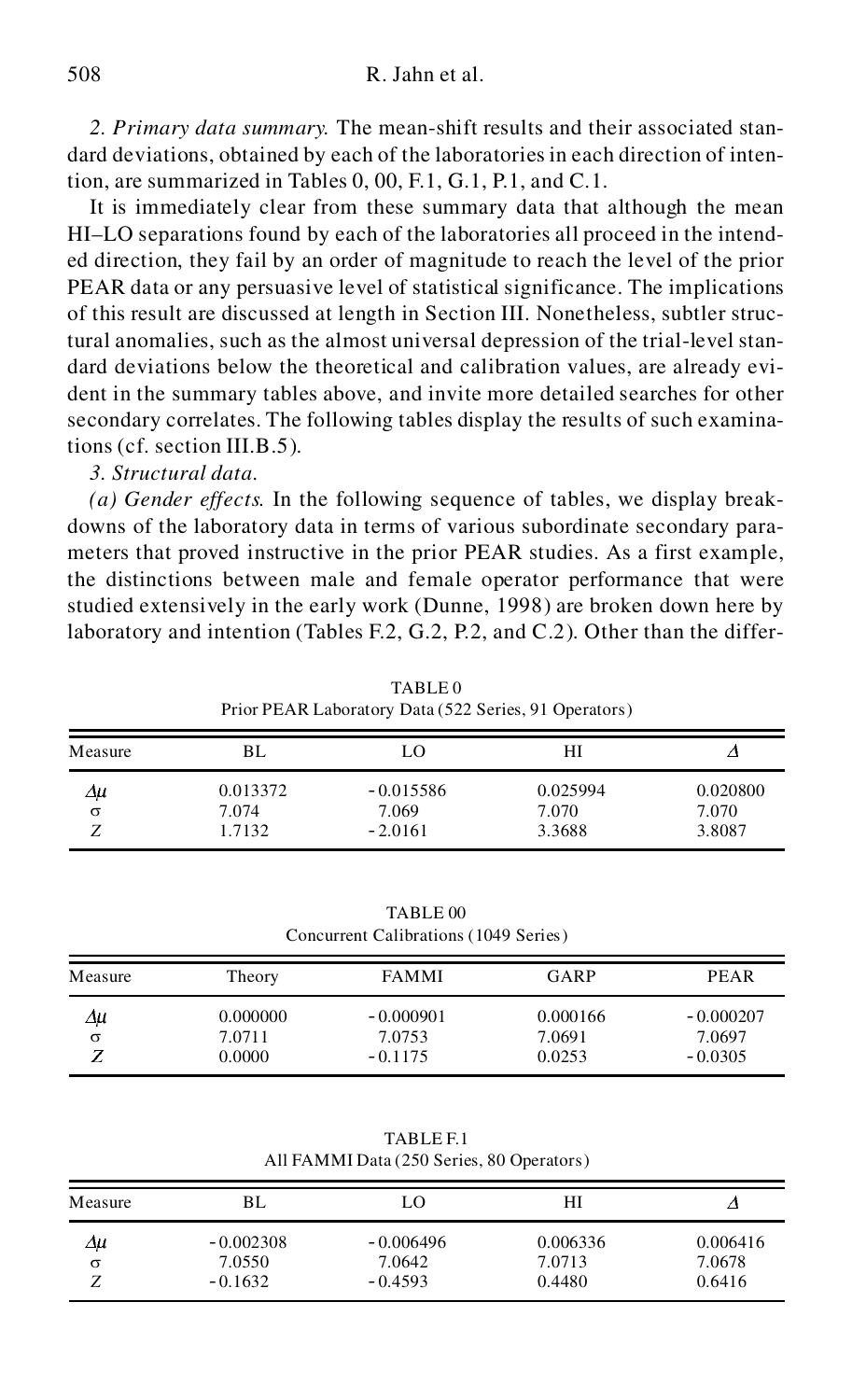| Measure | BL       | LO          | HI         |          |
|---------|----------|-------------|------------|----------|
| Δμ      | 0.004116 | $-0.012596$ | $-0.00808$ | 0.002258 |
| σ       | 7.0559   | 7.0418      | 7.0713     | 7.0566   |
|         | 0.2910   | $-0.8907$   | $-0.5713$  | 0.2258   |

TABLE G.1 All GARP Data (250 Series, 69 Operators)

TABLE P.1 All PEAR Data (250 Series, 78 Operators)

| Measure | BL                           | LO                           | HI                           |                              |
|---------|------------------------------|------------------------------|------------------------------|------------------------------|
| Δu<br>σ | 0.001216<br>7.0617<br>0.0860 | 0.004836<br>7.0608<br>0.3420 | 0.008148<br>7.0622<br>0.5762 | 0.001656<br>7.0615<br>0.1656 |

TABLE C.1 Concatenation Across All Laboratories (750 Series, 227 Operators)

| Measure |                              | LO                                 | HI                           |                              |
|---------|------------------------------|------------------------------------|------------------------------|------------------------------|
| Δu<br>σ | 0.001008<br>7.0575<br>0.1235 | $-0.004752$<br>7.0556<br>$-0.5820$ | 0.002135<br>7.0683<br>0.2614 | 0.003443<br>7.0619<br>0.5964 |

ence between single-operator and dual-operator performance, which was ex plored only by the PEAR group, the only remarkable gender differences evi dent in the concatenated data are in the baseline results. Most of this effect is contributed by the FAMMI and GARP operators, with little assistance from PEAR, despite the prominence of such a disparity, albeit with opposite sign, in the prior PEAR experience (Dunne, 1998). Also possibly worth noting are the almost uniformly higher standard deviations of the female operators.

*(b) Assignment effects.* As one element in a broad search for subjective or psychological correlates, the data have been divided into those trials wherein the directional intention of the operator was assigned by an auxiliary random process of some sort (Instructed), and those for which the operator selected the direction (Volitional), within the constraints of balanced numbers of HI, LO, and BL trials (Tables F.3, G.3, P.3, and C.3). Here, one subset of data emerges as disparate; the GARP experiments in the Instructed mode show very signifi cant anticorrelation with intention, in contrast to the corresponding Volitional data, which correlate positively. The difference *Z*-score is highly significant by any reasonable criterion. However, similar effects are not found in the FAMMI or PEAR data, leaving the concatenated data less impressive in this distinction.

*(c) Feedback effects.* The feedback presented to the operator is another subjective correlate previously examined at PEAR. The alternatives here are (a) a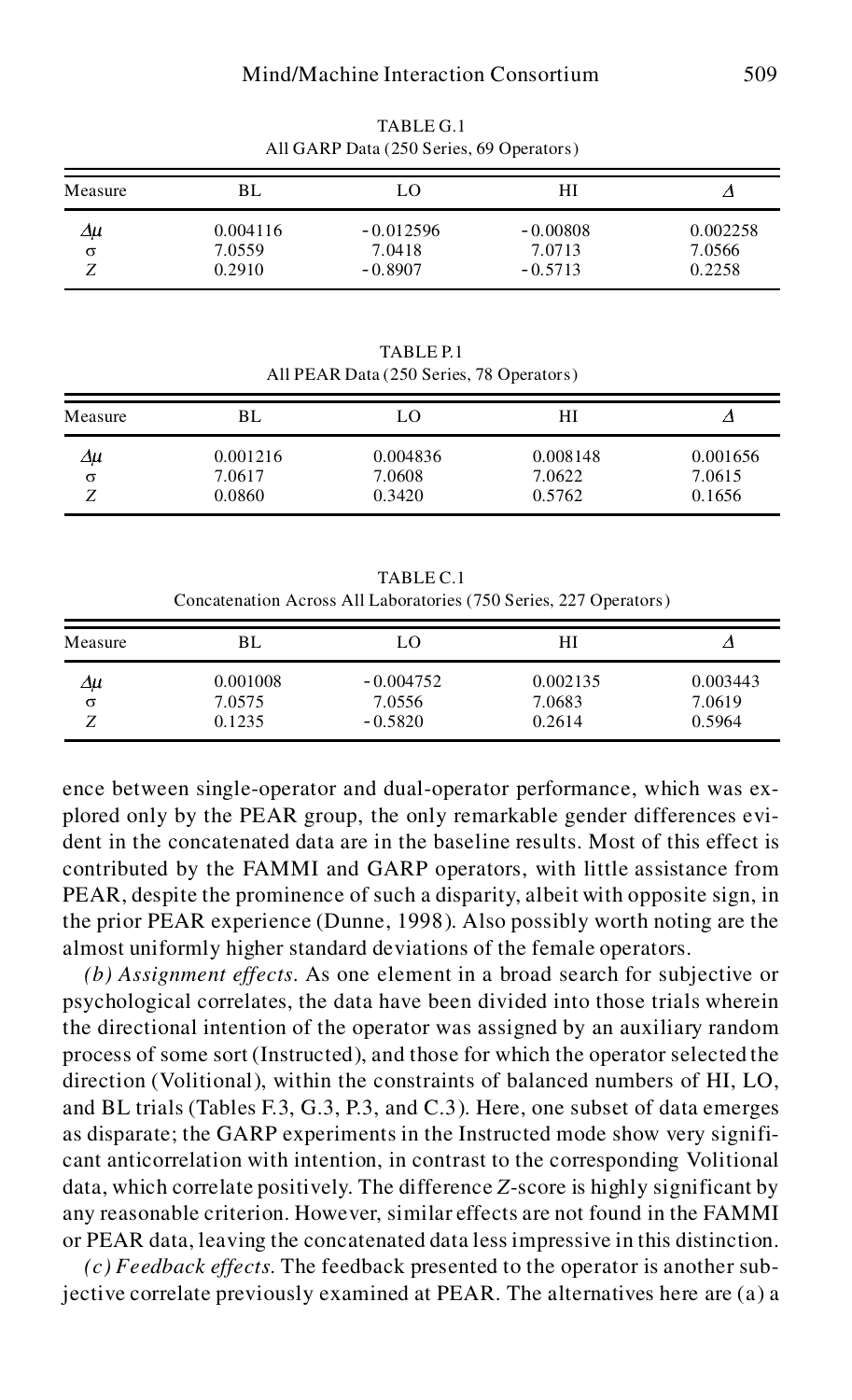### 510 R. Jahn et al.

|                          |                                             | OCHUCI EIICCIS III I ABIBITI D'AGA |          |          |
|--------------------------|---------------------------------------------|------------------------------------|----------|----------|
| Measure                  | BL                                          | LO                                 | HІ       | Δ        |
|                          | Male operators (150 series, 40 operators)   |                                    |          |          |
| $\Delta \mu$             | 0.029607                                    | 0.001320                           | 0.002567 | 0.000623 |
| $\sigma$                 | 7.0542                                      | 7.0616                             | 7.0673   | 7.0644   |
| Ζ                        | 1.6216                                      | 0.0723                             | 0.1406   | 0.0483   |
|                          | Female operators (100 series, 40 operators) |                                    |          |          |
| $\Delta \mu$             | $-0.050180$                                 | $-0.018220$                        | 0.011990 | 0.015105 |
| $\sigma$                 | 7.0559                                      | 7.0680                             | 7.0775   | 7.0727   |
| Z                        | $-2.2441$                                   | $-0.8148$                          | 0.5362   | 0.9553   |
| <b>Differences</b>       |                                             |                                    |          |          |
| $Z_{diff}$ (F - M) $\mu$ | $-2.7639$                                   | $-0.6769$                          | 0.3264   | 0.7095   |

TABLE F.2 Gender Effects in FAMMI Data

TABLE G.2 Gender Effects in GARP Data

| Measure                  | BL.                                         | LO.         | HІ          | Δ           |
|--------------------------|---------------------------------------------|-------------|-------------|-------------|
|                          | Male operators (124 series, 35 operators)   |             |             |             |
| Δμ                       | 0.023645                                    | $-0.003234$ | $-0.005306$ | $-0.001036$ |
| $\sigma$                 | 7.0493                                      | 7.0414      | 7.0776      | 7.0595      |
| Z                        | 1.1775                                      | $-0.1610$   | $-0.2643$   | $-0.0730$   |
|                          | Female operators (126 series, 34 operators) |             |             |             |
| Δμ                       | $-0.015103$                                 | $-0.021810$ | $-0.010810$ | 0.005500    |
| $\sigma$                 | 7.0624                                      | 7.0422      | 7.0651      | 7.0536      |
| Z                        | $-0.7582$                                   | $-1.0948$   | $-0.5426$   | 0.3905      |
| <b>Differences</b>       |                                             |             |             |             |
| $Z_{diff}$ (F - M) $\mu$ | $-1.3699$                                   | $-0.6567$   | $-0.1946$   | $-0.3268$   |

graphic display showing the cumulative deviation; (b) a digital display with large numbers showing the current trial and running mean; and (c) no feedback at all, with results reported only at the end of the experimental run (Tables F.4, G.4, P.4, and C.4). Here we find several noteworthy entries in the GARP data, two in the digital subset ( $\Delta$  and BL) and one in the no-feedback subset (HI), and two in the FAMMI data, in the HI-digital and HI no-feedback subsets, all of which feed through to their difference values, and are sufficient to drive several significant excursions in the concatenated data.

*(d) Runlength effects.* Since the duration of the experimental runs that re quire steady attention of the operators conceivably might introduce subjective factors such as boredom, distraction, and anxiety, alternatives of 100-trial (1.5-minute) and 1000-trial (15-minute) runs were admitted into the protocols (Tables F.5, G.5, P.5, and C.5). Noteworthy here are the differences between the two run lengths in the LO-intention GARP data, which, supported modestly by the corresponding PEAR data, feed through to a marginally interesting concatenation value.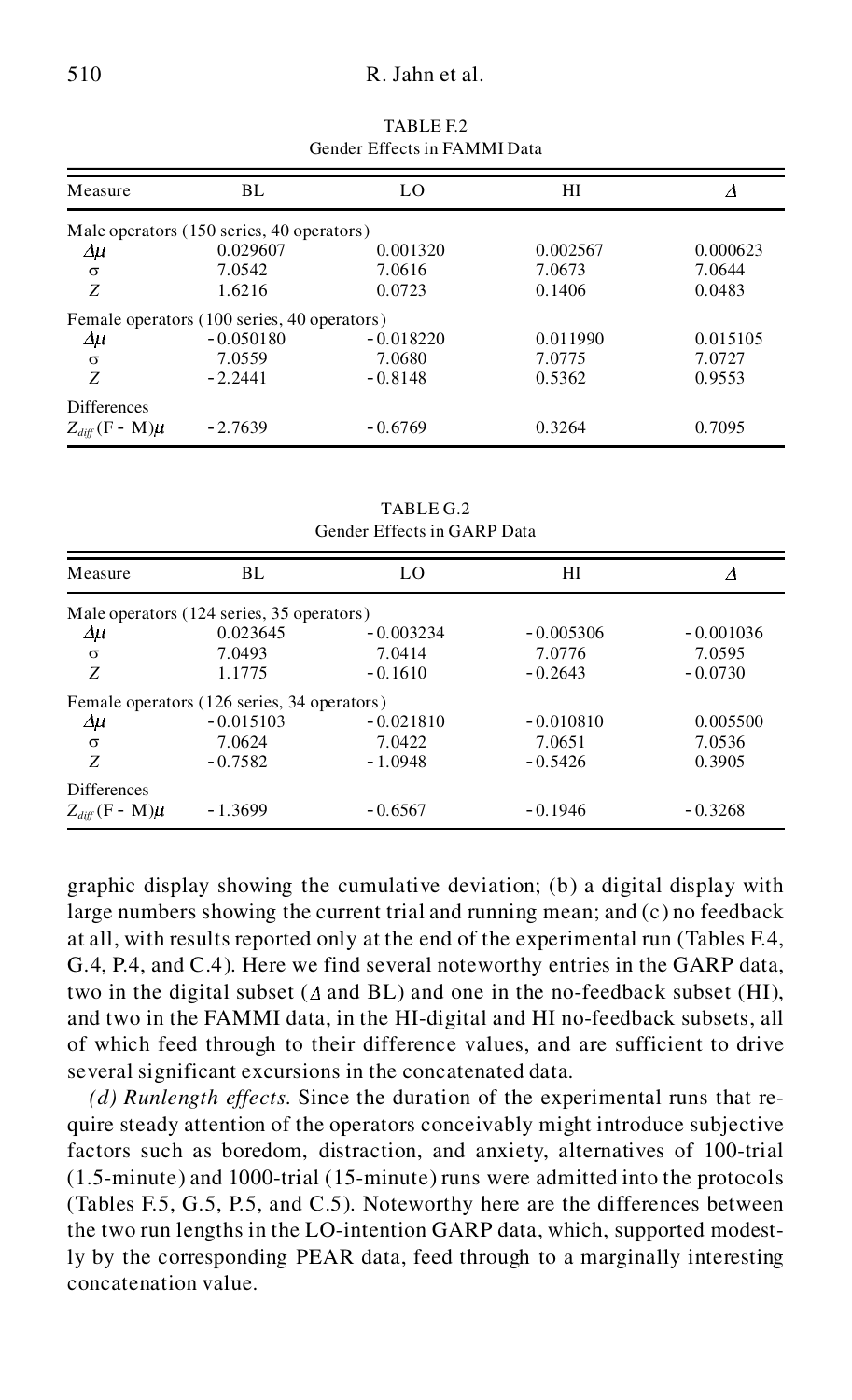| Measure                  | BL                                           | LO          | НI          | Δ           |
|--------------------------|----------------------------------------------|-------------|-------------|-------------|
|                          | Male operators (126 series, 36 operators)    |             |             |             |
| $\Delta \mu$             | 0.005063                                     | 0.017333    | 0.018103    | 0.000385    |
| $\sigma$                 | 7.0591                                       | 7.0578      | 7.0536      | 7.0557      |
| Z                        | 0.2542                                       | 0.8701      | 0.9088      | 0.0273      |
|                          | Female operators (76 series, 22 operators)   |             |             |             |
| Δμ                       | $-0.013539$                                  | 0.006382    | $-0.039263$ | $-0.022822$ |
| $\sigma$                 | 7.0680                                       | 7.0673      | 7.0733      | 7.0703      |
| Z                        | $-0.5279$                                    | 0.2488      | $-1.5308$   | $-1.2583$   |
|                          | Multiple operators (48 series, 20 operators) |             |             |             |
| $\Delta \mu$             | 0.014479                                     | $-0.030417$ | 0.057083    | 0.043750    |
| $\sigma$                 | 7.0584                                       | 7.0581      | 7.0673      | 7.0627      |
| Z                        | 0.4486                                       | $-0.9424$   | 1.7687      | 1.9170      |
| <b>Differences</b>       |                                              |             |             |             |
| $Z_{diff}$ (F - M) $\mu$ | $-0.5728$                                    | $-0.3372$   | $-1.7664$   | $-1.0106$   |
| $Z_{diff} (1 - 2) \mu$   | $-0.4572$                                    | 1.2151      | $-1.6868$   | $-2.0519$   |

TABLE P.2 Gender Effects in PEAR Data

Note: The Gender parameter at PEAR is treated as three-valued rather than two-valued, since operator pairs also contributed to the replication database. Rather than doing three  $Z_{\text{diff}}$  comparisons, one set of comparisons between males and females, and separate comparisons between combined results of individual operators and the multi-operator database, are presented.

| Measure                  | BL.                                         | LO          | HІ          | Δ        |
|--------------------------|---------------------------------------------|-------------|-------------|----------|
|                          | Male operators (400 series, 111 operators)  |             |             |          |
| Δμ                       | 0.020028                                    | 0.004953    | 0.005020    | 0.000034 |
| $\sigma$                 | 7.0542                                      | 7.0542      | 7.0662      | 7.0602   |
| Z                        | 1.7913                                      | 0.4430      | 0.4490      | 0.0043   |
|                          | Female operators (302 series, 96 operators) |             |             |          |
| Δμ                       | $-0.026325$                                 | $-0.013526$ | $-0.010421$ | 0.001553 |
| $\sigma$                 | 7.0617                                      | 7.0570      | 7.0713      | 7.0642   |
| Z                        | $-2.0459$                                   | $-1.0512$   | $-0.8099$   | 0.1707   |
| <b>Differences</b>       |                                             |             |             |          |
| $Z_{diff}$ (F - M) $\mu$ | $-2.7192$                                   | $-1.0841$   | $-0.9058$   | 0.1260   |

TABLE C.2 Gender Differences in Concatenated Data

*(e) Series-position effects.* Since subjective issues of boredom, anxiety, overconfidence, and learning also might manifest in the operator's perfor mance over more major blocks of experimental effort, data also have been processed on a series-by-series basis, in a search for some definitive series-position pattern, such as that found in the prior PEAR studies (Dunne et al., 1994). In the following tables, the column labeled *N* lists the number of operators completing that number of series, and the notation 5+ denotes the com bined results of all series numbered 5 and higher. Those PEAR and GARP op erators who had previously performed five or more series or their equivalent on any similar REG experiments were regarded as contributing replication se-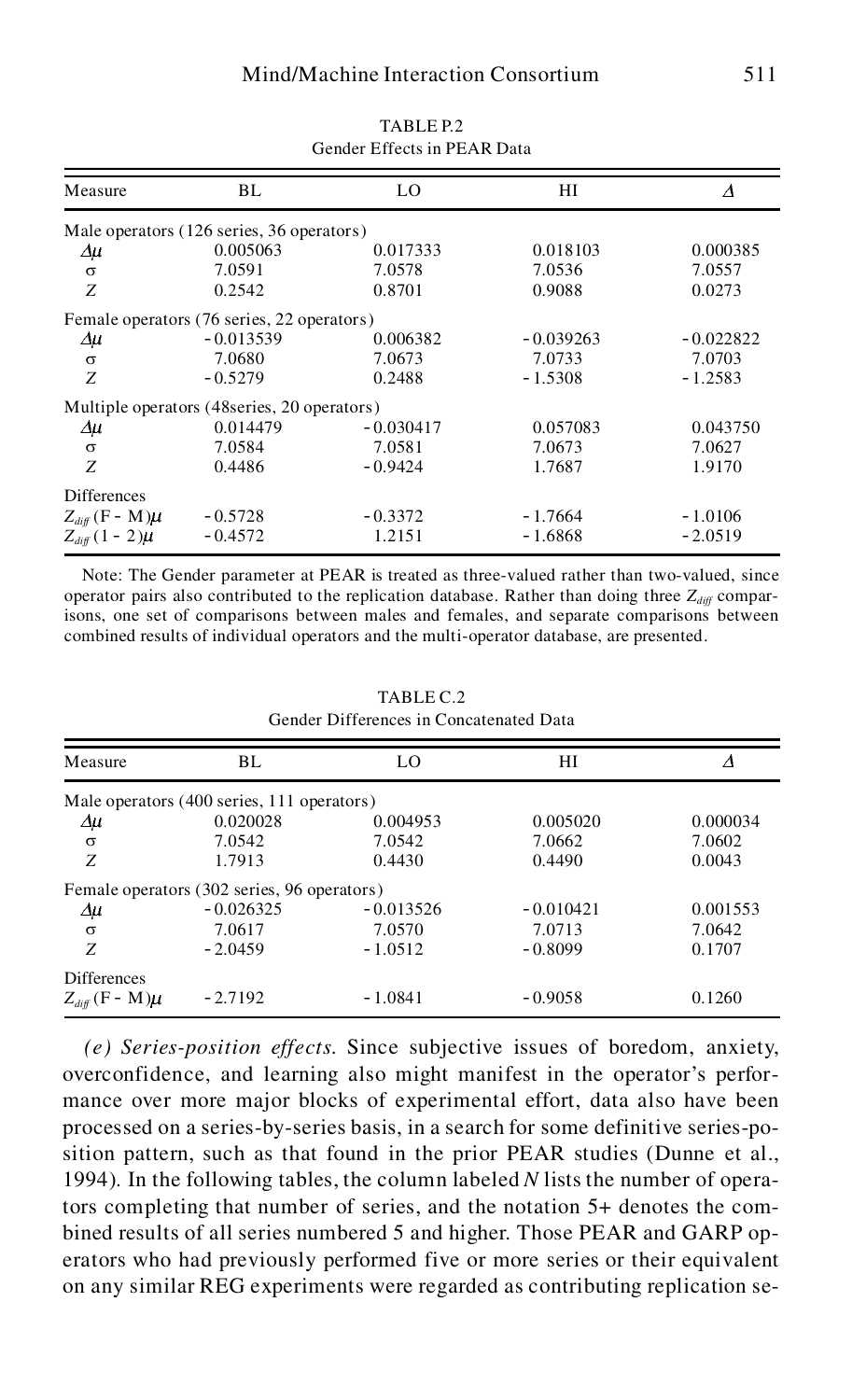### 512 R. Jahn et al.

| Measure                  | BL.                                   | LO          | НI       |          |
|--------------------------|---------------------------------------|-------------|----------|----------|
|                          | Instructed (58 series, 23 operators)  |             |          |          |
| Δμ                       | 0.027466                              | $-0.015397$ | 0.027017 | 0.021207 |
| $\sigma$                 | 7.0534                                | 7.0656      | 7.1087   | 7.0872   |
| Z                        | 0.9354                                | $-0.5244$   | 0.9202   | 1.0215   |
|                          | Volitional (192 series, 80 operators) |             |          |          |
| $\Delta \mu$             | $-0.011302$                           | $-0.003807$ | 0.000089 | 0.001948 |
| $\sigma$                 | 7.0554                                | 7.0637      | 7.0600   | 7.0619   |
| Z                        | $-0.7004$                             | $-0.2359$   | 0.0055   | 0.1707   |
| <b>Differences</b>       |                                       |             |          |          |
| $Z_{diff}$ (I – V) $\mu$ | 1.1571                                | $-0.3459$   | 0.8038   | 0.8129   |

TABLE F.3 Assignment Effects in FAMMI Data

TABLE G.3 Assignment Effects in GARP Data

| Measure                  | BL.                                   | LO          | НI          | Δ           |
|--------------------------|---------------------------------------|-------------|-------------|-------------|
|                          | Instructed (26 series, 17 operators)  |             |             |             |
| Δμ                       | $-0.024269$                           | 0.082192    | $-0.100192$ | $-0.091192$ |
| $\sigma$                 | 6.9907                                | 7.0870      | 7.0559      | 7.0714      |
| Ζ                        | $-0.5534$                             | 1.8743      | $-2.2847$   | $-2.9409$   |
|                          | Volitional (224 series, 69 operators) |             |             |             |
| Δμ                       | 0.007411                              | $-0.023598$ | 0.002612    | 0.013105    |
| $\sigma$                 | 7.0635                                | 7.0365      | 7.0730      | 7.0548      |
| Z                        | 0.4960                                | $-1.5795$   | 0.1748      | 1.2405      |
| <b>Differences</b>       |                                       |             |             |             |
| $Z_{diff}$ (I - V) $\mu$ | $-0.6838$                             | 2.2835      | $-2.2190$   | $-3.1838$   |

ries only in the 5+ category (Tables F.6, G.6, P.6, and C.6). Interpretation of this disparate array of results is deferred until section III.3.

*(f) Individual laboratory explorations.* Some parameter or protocol options were explored by only one of the three laboratories having a particular interest in that factor, leaving no possibilities of interlaboratory concatenations. For example, Table F.7 lists the FAMMI data acquired under supervision of vari ous experimenters. Numbers 1, 2, and 3 refer to three particular individuals; Group 4 subsumes several incidental experimenters. No remarkable individ ual scores appear, and a  $\chi^2$  statistic computed by summing the squares of the *Z*scores in each subset shows no evidence of significant differences in behavior. In fact, the  $\chi^2$  for the HI intention is so small as to suggest anomalous consistency ( $p = 0.980$ ).

In Table G.7 are listed the results of a GARP investigation of the importance of the control of the REG trials by an automatic sequencer *vs*. allowing the op erator to initiate each trial ad libidum. No sensitivity to this option appears in these data.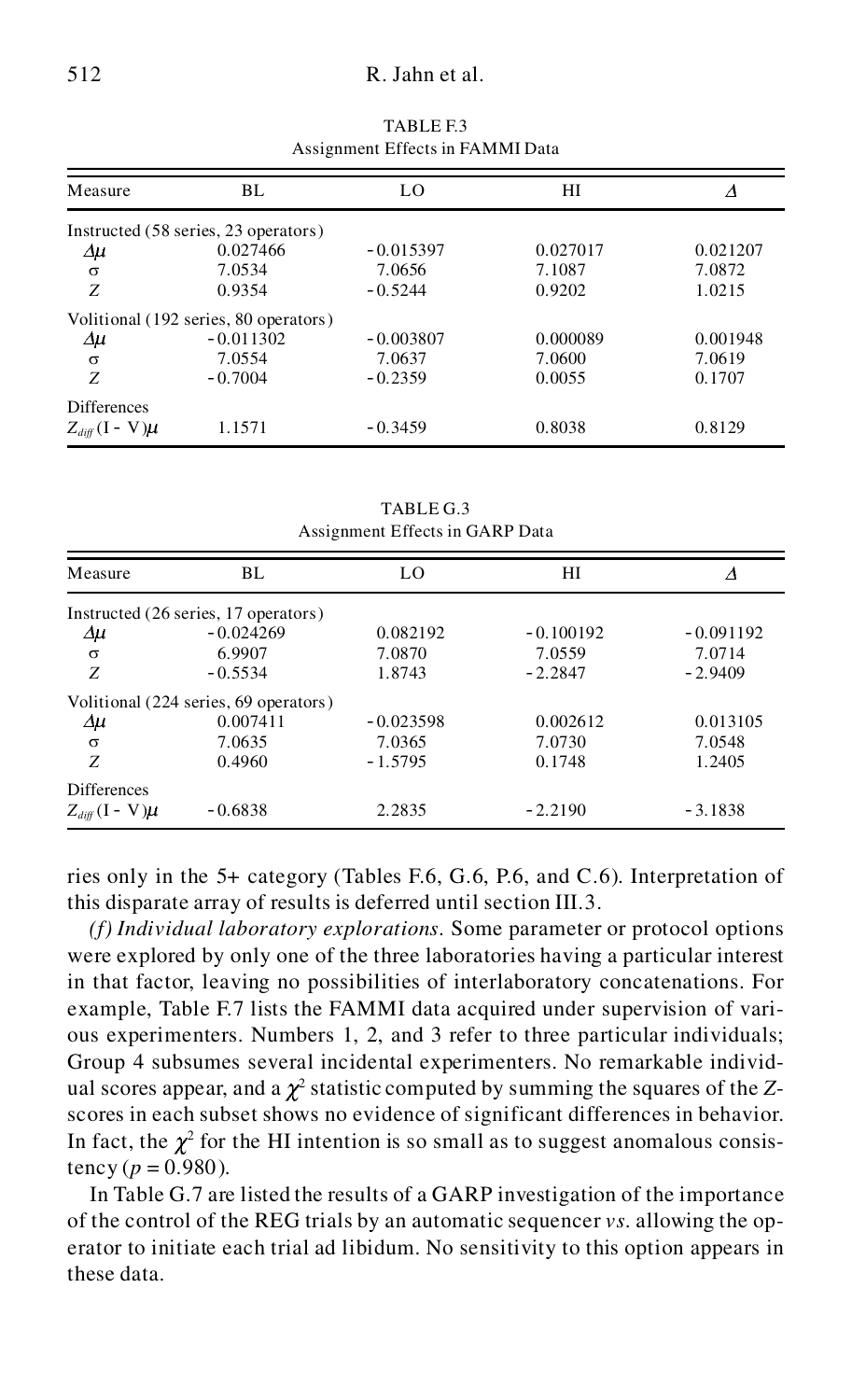| Measure                  | BL.                                   | LO       | НI          |             |
|--------------------------|---------------------------------------|----------|-------------|-------------|
|                          | Instructed (133 series, 45 operators) |          |             |             |
| Δμ                       | 0.007241                              | 0.008346 | $-0.002594$ | $-0.005470$ |
| $\sigma$                 | 7.0617                                | 7.0586   | 7.0614      | 7.0600      |
| Z                        | 0.3734                                | 0.4304   | $-0.1338$   | $-0.3990$   |
|                          | Volitional (117 series, 52 operators) |          |             |             |
| Δμ                       | $-0.005632$                           | 0.000846 | 0.020359    | 0.009756    |
| $\sigma$                 | 7.0617                                | 7.0633   | 7.0632      | 7.0632      |
| Z                        | $-0.2725$                             | 0.0409   | 0.9848      | 0.6674      |
| <b>Differences</b>       |                                       |          |             |             |
| $Z_{diff}$ (I - V) $\mu$ | 0.4542                                | 0.2646   | $-0.8098$   | $-0.7598$   |

TABLE P.3 Assignment Effects in PEAR Data

TABLE C.3 Assignment Effects in Concatenated Data

| Measure                  | BL.                                    | LO.         | HІ          | Δ           |
|--------------------------|----------------------------------------|-------------|-------------|-------------|
|                          | Instructed (217 series, 85 operators)  |             |             |             |
| Δμ                       | 0.008871                               | 0.010848    | $-0.006373$ | $-0.008611$ |
| $\sigma$                 | 7.0510                                 | 7.0639      | 7.0735      | 7.0687      |
| Z                        | 0.5844                                 | 0.7146      | $-0.4199$   | $-0.8022$   |
|                          | Volitional (533 series, 201 operators) |             |             |             |
| $\Delta \mu$             | $-0.002193$                            | $-0.011103$ | 0.005598    | 0.008351    |
| $\sigma$                 | 7.0602                                 | 7.0522      | 7.0662      | 7.0592      |
| Z                        | $-0.2264$                              | $-1.1464$   | 0.5780      | 1.2193      |
| <b>Differences</b>       |                                        |             |             |             |
| $Z_{diff}$ (I - V) $\mu$ | 0.6145                                 | 1.2191      | $-0.6649$   | $-1.3322$   |

Finally, in Table G.8 are presented GARP results for four classes of operators: those selected and processed in a formal fashion; members of the research staff; students in the laboratory; and casual visitors. Here the only striking dis parity is contributed by the visitor category in the BL intention, leading to a slightly elevated  $\chi^2$  indicator for that condition.

*(g) Temporal evolution of effect sizes.* As an alternative representation of the full replication databases, Figures 1 through 3 present sets of cumulative devi ation graphs that summarize the historical evolution of each laboratory's com pounding results for the mean shifts under HI, LO, and BL intentions. For comparison, Figure 4 shows similar plots of the prior PEAR results. Figure 5 compares cumulative deviations of the HI–LO separations for each of the three laboratories. In all of these figures, the dotted parabolic envelopes are the loci of cumulative deviations corresponding to one-tailed chance probabilities of .05 at the given abscissa.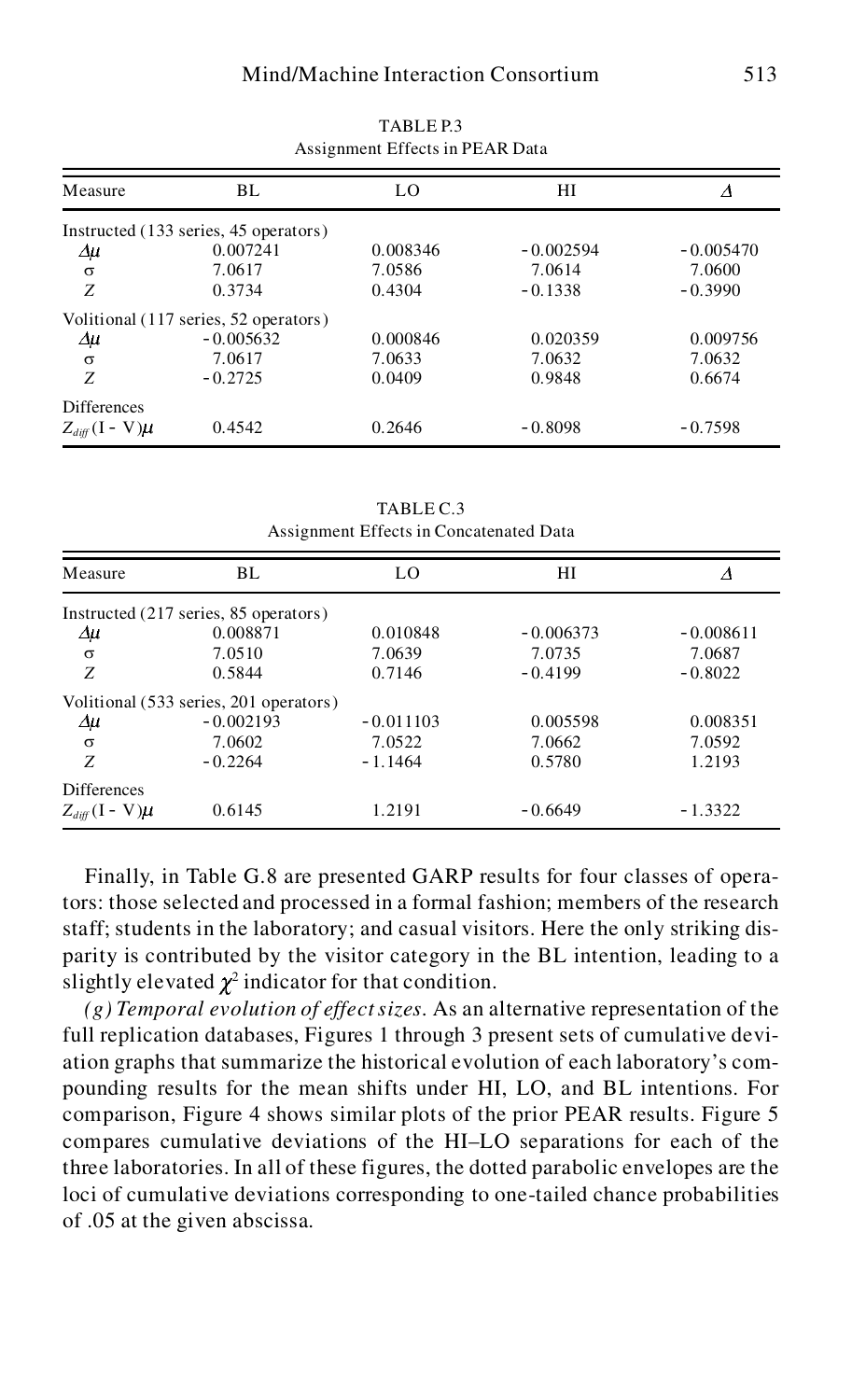### 514 R. Jahn et al.

| Measure                         | BL                                 | LO          | HІ          | Λ         |
|---------------------------------|------------------------------------|-------------|-------------|-----------|
| Digital (7 series, 3 operators) |                                    |             |             |           |
| $\Delta \mu$                    | 0.055571                           | 0.087000    | 0.173286    | 0.043143  |
| $\sigma$                        | 7.0474                             | 7.0079      | 7.1947      | 7.1029    |
| Ζ                               | 0.6575                             | 1.0294      | 2.0503      | 0.7219    |
|                                 | Graphic (229 series, 80 operators) |             |             |           |
| Δμ                              | 0.000642                           | $-0.012694$ | $-0.005419$ | 0.003638  |
| $\sigma$                        | 7.0531                             | 7.0629      | 7.0640      | 7.0635    |
| Ζ                               | 0.0434                             | $-0.8591$   | $-0.3667$   | 0.3481    |
| None (14 series, 8 operators)   |                                    |             |             |           |
| $\Delta \mu$                    | $-0.079500$                        | 0.048143    | 0.115143    | 0.033500  |
| $\sigma$                        | 7.0900                             | 7.1121      | 7.1275      | 7.1202    |
| Ζ                               | $-1.3303$                          | 0.8056      | 1.9267      | 0.7928    |
| <b>Differences</b>              |                                    |             |             |           |
| $Z_{diff}$ (D - G) $\mu$        | 0.6402                             | 1.1620      | 2.0829      | 0.6512    |
| $Z_{diff}$ (D - N) $\mu$        | 1.3049                             | 0.3754      | 0.5617      | 0.1317    |
| $Z_{diff}$ (G - N) $\mu$        | 1.3018                             | $-0.9882$   | - 1.9584    | $-0.6861$ |

TABLE F.4 Feedback Effects in FAMMI Data

| TABLE G.4                     |  |
|-------------------------------|--|
| Feedback Effects in GARP Data |  |

| Measure                        | BL                                 | LO          | НI          | Δ           |
|--------------------------------|------------------------------------|-------------|-------------|-------------|
|                                | Digital (50 series, 37 operators)  |             |             |             |
| Δμ                             | 0.058980                           | $-0.042820$ | 0.045300    | 0.044060    |
| $\sigma$                       | 7.0518                             | 7.0416      | 7.0625      | 7.0520      |
| Z                              | 1.8651                             | $-1.3541$   | 1.4325      | 1.9704      |
|                                | Graphic (189 series, 69 operators) |             |             |             |
| Δμ                             | $-0.003709$                        | $-0.001127$ | $-0.015365$ | $-0.007119$ |
| $\sigma$                       | 7.0572                             | 7.0425      | 7.0735      | 7.0580      |
| Z                              | $-0.2280$                          | $-0.0693$   | $-0.9447$   | $-0.6190$   |
| None (11 series, 10 operators) |                                    |             |             |             |
| $\Delta \mu$                   | $-0.110818$                        | $-0.072273$ | $-0.125546$ | $-0.026636$ |
| $\sigma$                       | 7.0518                             | 7.0300      | 7.0723      | 7.0517      |
| Z                              | $-1.6437$                          | $-1.0720$   | $-1.8621$   | $-0.5587$   |
| <b>Differences</b>             |                                    |             |             |             |
| $Z_{diff}$ (D - G) $\mu$       | 1.7629                             | $-1.1725$   | 1.7060      | 2.0354      |
| $Z_{diff}$ (D - N) $\mu$       | 2.2802                             | 0.3955      | 2.2942      | 1.3426      |
| $Z_{diff}$ (G - N) $\mu$       | 1.5444                             | 1.0258      | 1.5887      | 0.3980      |

### **III. Structural Analyses and Their Interpretation**

### *A. Primary Results*

The formal hypothesis with which this ensemble of mind/machine experi ments was undertaken was that the prior PEAR database, as represented in Table 0 and Figure 4, would be statistically replicated in scale and character. From the summary Tables F.1, G.1, P.1, and C.1 and from the cumulative devi-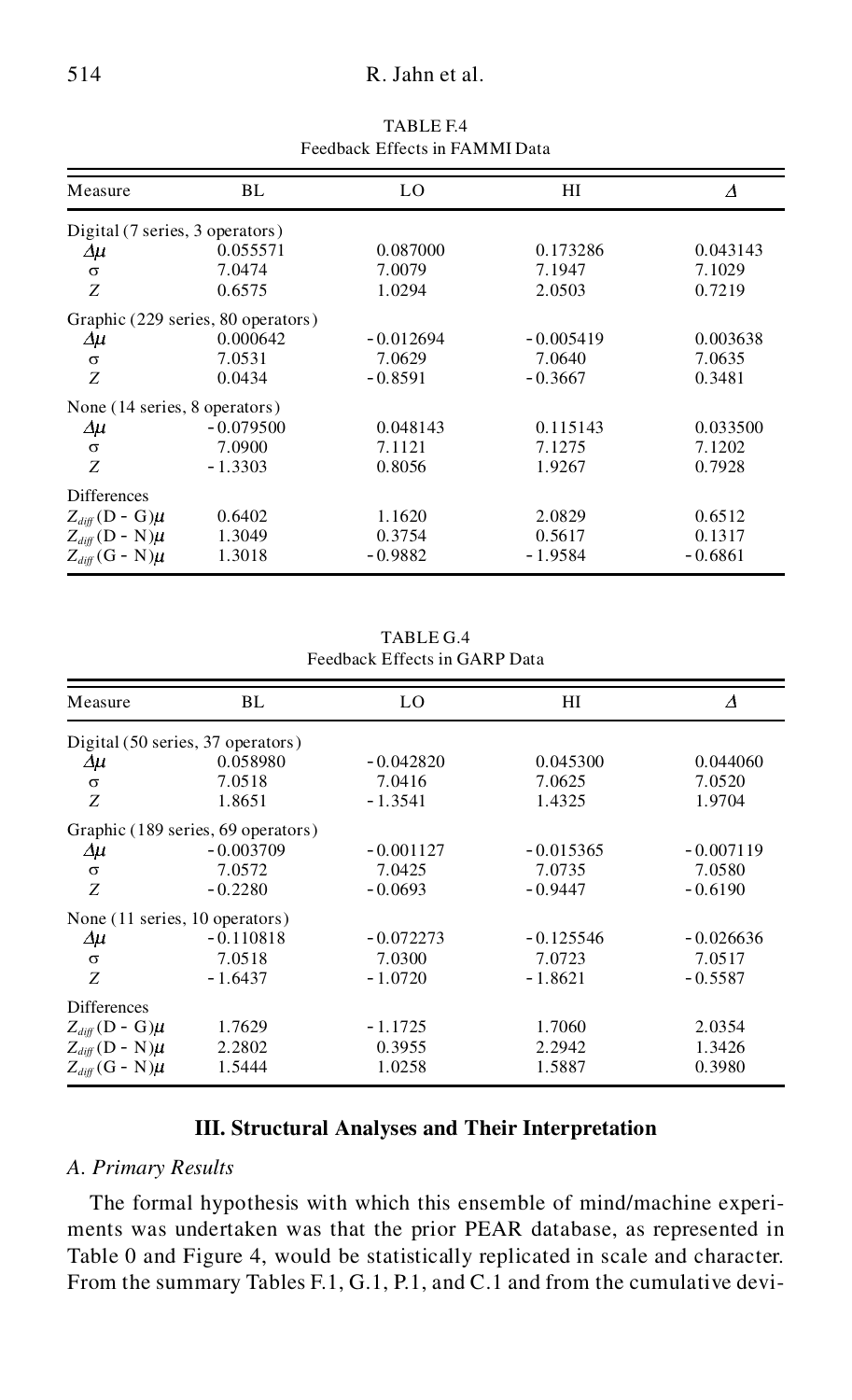| Measure                           | BL                                 | LO          | НI          | Δ           |
|-----------------------------------|------------------------------------|-------------|-------------|-------------|
| Digital (37 series, 12 operators) |                                    |             |             |             |
| Δμ                                | 0.018811                           | $-0.032811$ | $-0.024811$ | 0.004000    |
| $\sigma$                          | 7.0885                             | 7.0232      | 7.0444      | 7.0338      |
| Ζ                                 | 0.5117                             | $-0.8926$   | $-0.6749$   | 0.1539      |
|                                   | Graphic (195 series, 71 operators) |             |             |             |
| Δμ                                | 0.001908                           | 0.012677    | 0.008015    | $-0.002331$ |
| $\sigma$                          | 7.0582                             | 7.0615      | 7.0667      | 7.0641      |
| Ζ                                 | 0.1191                             | 0.7917      | 0.5006      | $-0.2058$   |
| None (18 series, 8 operators)     |                                    |             |             |             |
| Δμ                                | $-0.042444$                        | $-0.002722$ | 0.077333    | 0.040028    |
| $\sigma$                          | 7.0442                             | 7.1300      | 7.0509      | 7.0906      |
| Ζ                                 | $-0.8053$                          | $-0.0517$   | 1.4673      | 1.0741      |
| <b>Differences</b>                |                                    |             |             |             |
| $Z_{diff}$ (D - G) $\mu$          | 0.4216                             | $-1.1344$   | $-0.8187$   | 0.2233      |
| $Z_{diff}$ (D - N) $\mu$          | 0.9533                             | $-0.4682$   | $-1.5896$   | $-0.7929$   |
| $Z_{diff}$ (G - N) $\mu$          | 0.8052                             | 0.2796      | $-1.2584$   | $-1.0875$   |
|                                   |                                    |             |             |             |

TABLE P.4 Feedback Effects in PEAR data

| TABLE C.4                             |
|---------------------------------------|
| Feedback Effects in Concatenated Data |

| Measure                           | BL.                                 | LO          | НI          | Δ           |
|-----------------------------------|-------------------------------------|-------------|-------------|-------------|
| Digital (94 series, 52 operators) |                                     |             |             |             |
| Δμ                                | 0.042915                            | $-0.029213$ | 0.027234    | 0.028223    |
| $\sigma$                          | 7.0659                              | 7.0319      | 7.0654      | 7.0486      |
| Z                                 | 1.8607                              | $-1.2666$   | 1.1808      | 1.7306      |
|                                   | Graphic (613 series, 220 operators) |             |             |             |
| Δμ                                | $-0.000297$                         | $-0.001057$ | $-0.004212$ | $-0.001577$ |
| $\sigma$                          | 7.0560                              | 7.0562      | 7.0678      | 7.0620      |
| Z                                 | $-0.0329$                           | $-0.1170$   | $-0.4664$   | $-0.2470$   |
| None (43 series, 26 operators)    |                                     |             |             |             |
| $\Delta \mu$                      | $-0.072000$                         | $-0.003953$ | 0.037744    | 0.020849    |
| $\sigma$                          | 7.0610                              | 7.0987      | 7.0819      | 7.0903      |
| Z                                 | $-2.1115$                           | $-0.1159$   | 1.1069      | 0.8647      |
| Differences                       |                                     |             |             |             |
| $Z_{diff}$ (D - G) $\mu$          | 1.7446                              | $-1.1368$   | 1.2696      | 1.7015      |
| $Z_{diff}$ (D - N) $\mu$          | 2.7914                              | $-0.6136$   | $-0.2553$   | 0.2533      |
| $Z_{diff}$ (G - N) $\mu$          | 2.0327                              | 0.0821      | $-1.1894$   | $-0.8991$   |

ation graphs of Figures 1, 2, 3, and 5, we conclude that this hypothesis has not been confirmed. Although the agreed upon primary indicators of effect, the HI–LO  $(\Delta)$  mean shifts and their corresponding *Z*-scores, progress in the intended directions in all three laboratory results and in their cross-laboratory combinations, the effect size is essentially one order of magnitude smaller than for the prior data (.0034 versus .0208) and thus falls well below any credible statistical significance  $(Z = 0.596$  versus 3.809). Alternatively stated, if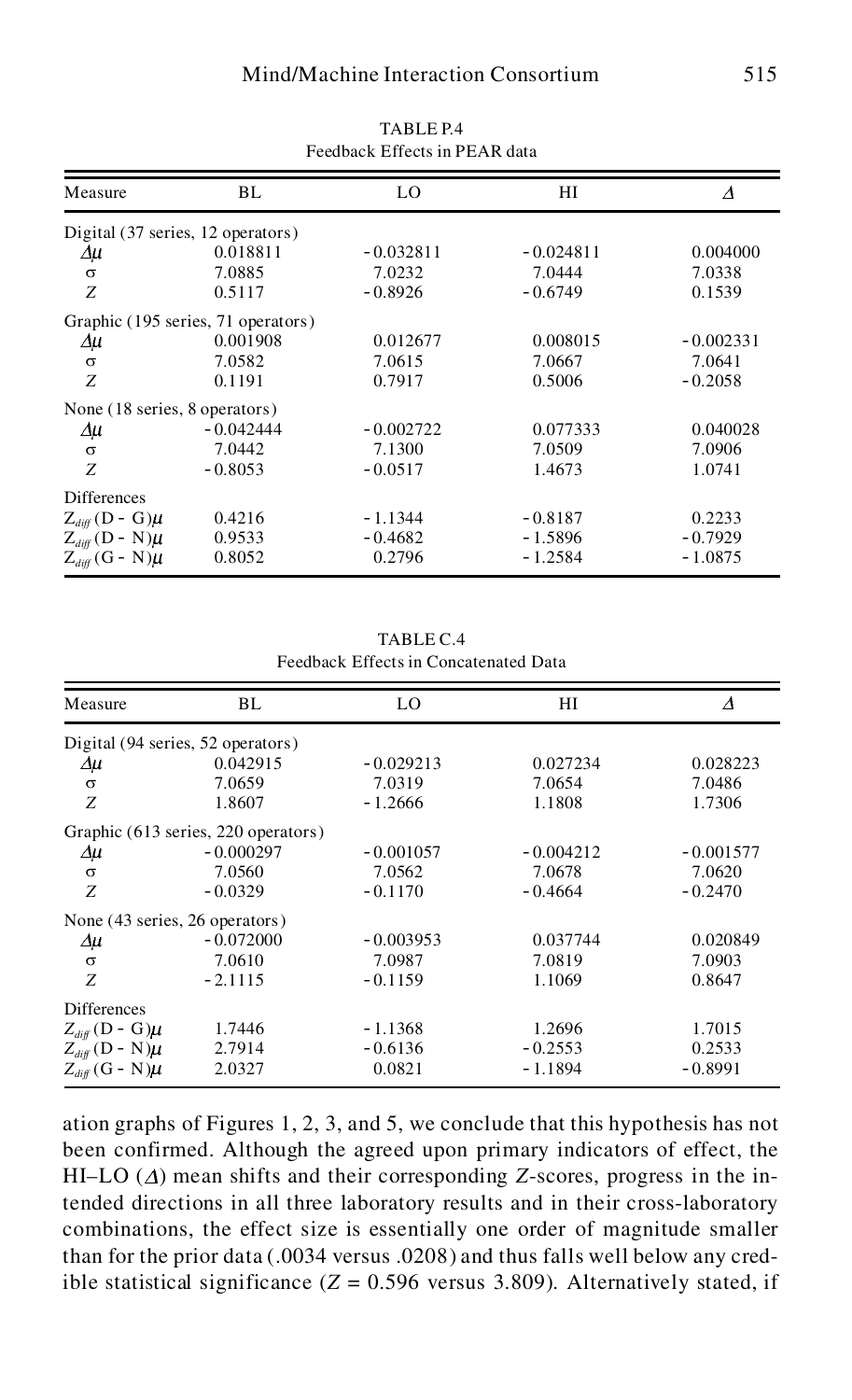### 516 R. Jahn et al.

|                          |                                            | reamengen Enterto in Franceis Bata |          |           |
|--------------------------|--------------------------------------------|------------------------------------|----------|-----------|
| Measure                  | BL.                                        | LO                                 | НI       | Δ         |
|                          | 100-trial runs (198 series, 80 operators)  |                                    |          |           |
| Δμ                       | $-0.006313$                                | 0.001283                           | 0.007687 | 0.003202  |
| $\sigma$                 | 7.0515                                     | 7.0593                             | 7.0659   | 7.0626    |
| Z                        | $-0.3973$                                  | 0.0807                             | 0.4837   | 0.2850    |
|                          | 1,000-trial runs (52 series, 22 operators) |                                    |          |           |
| $\Delta \mu$             | 0.012942                                   | $-0.036115$                        | 0.001192 | 0.018654  |
| $\sigma$                 | 7.0682                                     | 7.0825                             | 7.0921   | 7.0873    |
| Z                        | 0.4174                                     | $-1.1647$                          | 0.0385   | 0.8507    |
| <b>Differences</b>       |                                            |                                    |          |           |
| $Z_{diff}$ (H - T) $\mu$ | $-0.5527$                                  | 1.0733                             | 0.1864   | $-0.6271$ |

TABLE F.5 Runlength Effects in FAMMI Data

TABLE G.5 Run-Length Effects in GARP Data

| Measure                  | BL.                                        | LO          | HІ          |             |
|--------------------------|--------------------------------------------|-------------|-------------|-------------|
|                          | 100-trial runs (173 series, 68 operators)  |             |             |             |
| $\Delta \mu$             | 0.005590                                   | $-0.035046$ | $-0.008850$ | 0.013098    |
| $\sigma$                 | 7.0566                                     | 7.0503      | 7.0736      | 7.0620      |
| Z                        | 0.3288                                     | $-2.0615$   | $-0.5206$   | 1.0896      |
|                          | 1,000-trial runs (77 series, 33 operators) |             |             |             |
| $\Delta \mu$             | 0.000805                                   | 0.037844    | $-0.006351$ | $-0.022097$ |
| $\sigma$                 | 7.0545                                     | 7.0224      | 7.0661      | 7.0443      |
| Z                        | 0.0316                                     | 1.4851      | $-0.2492$   | $-1.2264$   |
| <b>Differences</b>       |                                            |             |             |             |
| $Z_{diff}$ (H - T) $\mu$ | 0.1562                                     | $-2.3795$   | $-0.0816$   | 1.6249      |

the prior PEAR results are used as the standard of replication, this prediction is refuted at a  $Z = -2.87$  level.

Given the sophistication and scope of the experimental and analytical pro cedures followed in both these contemporary studies and in the prior PEAR work, and given the many examples of both "successful" and "unsuccessful" high-quality research performed elsewhere over the past several decades (Radin & Nelson, 1989), this stark failure to replicate reaffirms an enduring and ubiquitous "reproducibility problem" that has long characterized mind/ machine interaction experiments of this class (Bierman & Houtkooper, 1981; Shapin & Coly, 1985). Some resolution of this replication paradox would seem to be essential to sustained progress in this field. To this purpose, various categorical possibilities need to be acknowledged and assessed:

1. Some physical or technical conditions, essential to generation of the anomalies, were not properly recognized and/or incorporated in the replication program. The primary and secondary parameters so far in-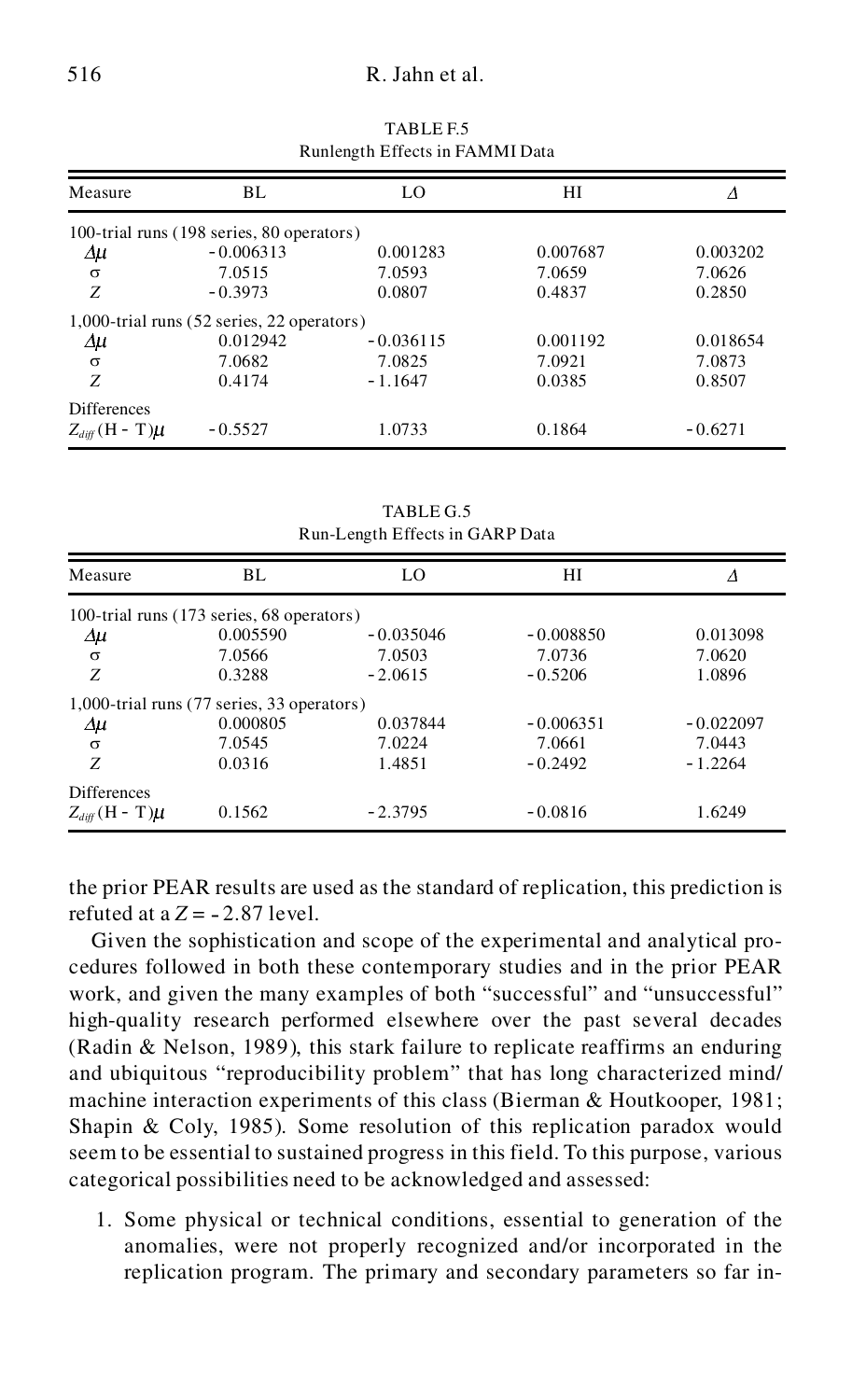| Measure                  | BL.                                         | LO          | НI        | Δ           |
|--------------------------|---------------------------------------------|-------------|-----------|-------------|
|                          | 100-trial runs (139 series, 49 operators)   |             |           |             |
| $\Delta \mu$             | 0.009540                                    | $-0.013626$ | 0.001468  | 0.007547    |
| $\sigma$                 | 7.0661                                      | 7.0690      | 7.0621    | 7.0655      |
| Z                        | 0.5030                                      | $-0.7184$   | 0.0774    | 0.5627      |
|                          | 1,000-trial runs (111 series, 42 operators) |             |           |             |
| Δμ                       | $-0.009207$                                 | 0.027955    | 0.016514  | $-0.005721$ |
| $\sigma$                 | 7.0561                                      | 7.0504      | 7.0625    | 7.0565      |
| Z                        | $-0.4338$                                   | 1.3172      | 0.7781    | $-0.3812$   |
| <b>Differences</b>       |                                             |             |           |             |
| $Z_{diff}$ (H - T) $\mu$ | 0.6586                                      | $-1.4609$   | $-0.5286$ | 0.6592      |

TABLE P.5 Runlength Effects in PEAR Data

TABLE C.5 Runlength Effects in Concatenated Data

| Measure                  | BL.                                        | LO.         | HІ        | Δ           |
|--------------------------|--------------------------------------------|-------------|-----------|-------------|
|                          | 100-trial runs (510 series, 197 operators) |             |           |             |
| Δμ                       | 0.002045                                   | $-0.015104$ | 0.000382  | 0.007743    |
| $\sigma$                 | 7.0572                                     | 7.0589      | 7.0675    | 7.0632      |
| Z                        | 0.2065                                     | $-1.5254$   | 0.0386    | 1.1059      |
|                          | 1000-Trial Runs (240 series, 97 operators) |             |           |             |
| Δμ                       | $-0.001196$                                | 0.017246    | 0.005858  | $-0.005694$ |
| $\sigma$                 | 7.0582                                     | 7.0484      | 7.0701    | 7.0593      |
| Z                        | $-0.0828$                                  | 1.1948      | 0.4059    | $-0.5579$   |
| <b>Differences</b>       |                                            |             |           |             |
| $Z_{diff}$ (H - T) $\mu$ | 0.1852                                     | $-1.8482$   | $-0.3129$ | 1.0856      |

vestigated are not crucial to these phenomena and thus yield marginal results contaminated by artifact and obscured by random flux.

- 2. Certain subjective psychological conditions, essential to generation of the anomalies, were not properly recognized and/or incorporated in the replication.
- 3. The statistical analyses and/or their theoretical foundations deployed to distinguish anomalous and normal behavior are inadequate for the task.
- 4. The basic assumptions underlying the conceptual framework within which these experiments were designed are incorrect or inadequate to encompass the phenomena involved.
- 5. The phenomena underlying the anomalies are intrinsically irreplicable and unpredictable, even on a statistical basis and even with all objective and subjective parameters closely controlled, and thus are inaccessible to definitive scientific study.

The last, most radical possibility surely should be deferred until all other op-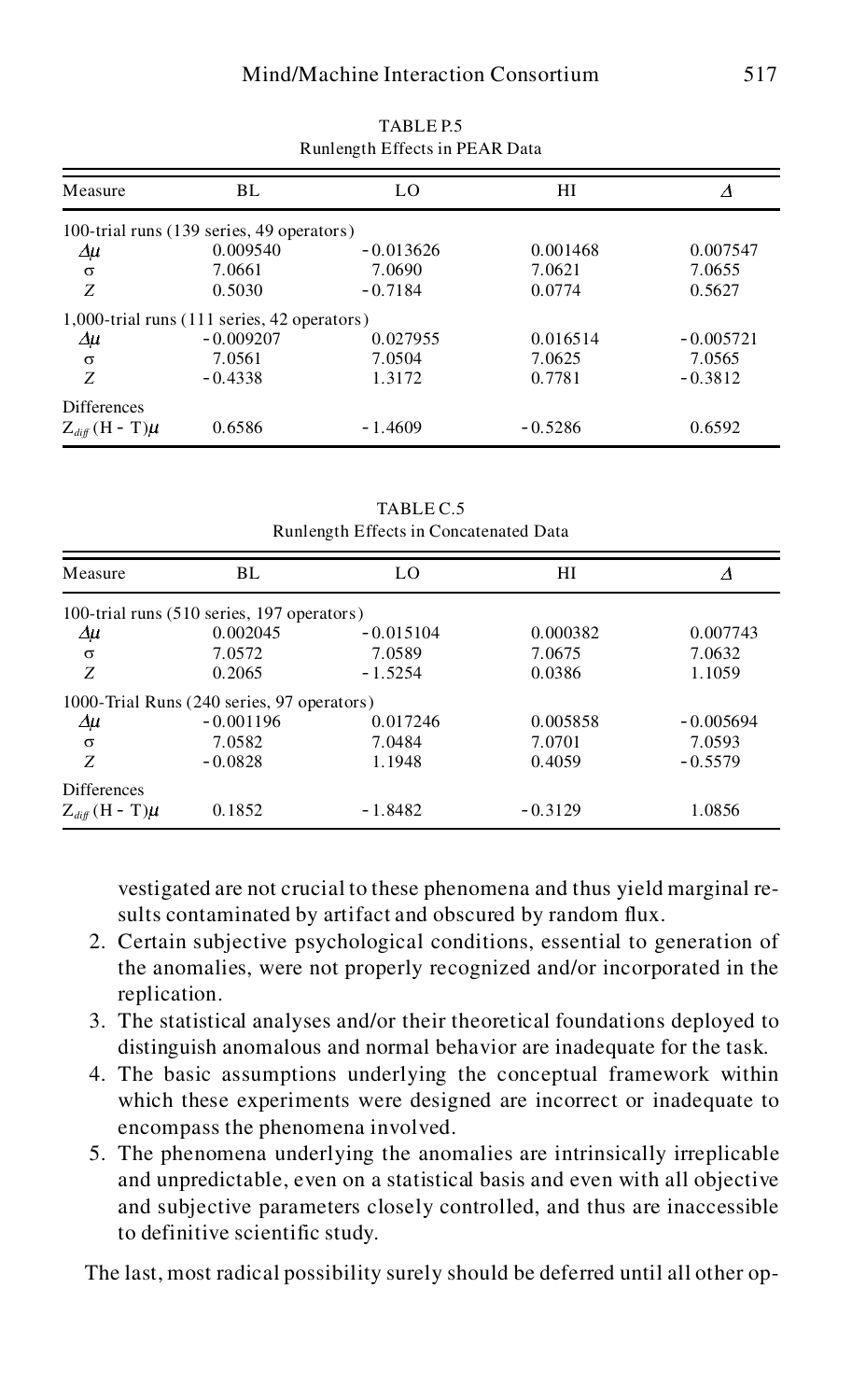### 518 R. Jahn et al.

| Series no. | N  | BL        | LO        | HІ        |           |
|------------|----|-----------|-----------|-----------|-----------|
|            | 79 | $-0.6335$ | $-1.5824$ | $-0.1781$ | 0.9930    |
| 2          | 42 | $-0.6873$ | 0.2850    | 0.2091    | $-0.0537$ |
| 3          | 28 | 0.0651    | 0.1944    | 0.9221    | 0.5145    |
| 4          | 22 | $-1.4731$ | 0.7094    | $-0.3814$ | $-0.7713$ |
| 5+         | 79 | 1.5829    | 0.0674    | 0.4750    | 0.2882    |

TABLE F.6 Series-Position *Z*-Scores in FAMMI Data

TABLE G.6 Series-Position *Z*-Scores in GARP Data

| Series no. | Ν  | BL        | LO        | HІ        |           |
|------------|----|-----------|-----------|-----------|-----------|
| 3          | 66 | $-0.5879$ | $-0.0517$ | $-1.2969$ | $-0.8805$ |
|            | 42 | 1.1227    | $-2.2662$ | 2.1226    | 3.1034    |
|            | 34 | $-0.0476$ | $-1.2264$ | $-1.9581$ | $-0.5174$ |
| 4          | 24 | 0.1433    | 2.5579    | 0.1652    | $-1.6918$ |
| 5+         | 84 | 0.1225    | $-0.4753$ | $-0.1796$ | 0.2091    |

TABLE P.6 Series-Position *Z*-Scores in PEAR Data

| Series no. | N   | BL        | LO        | НI        |           |
|------------|-----|-----------|-----------|-----------|-----------|
|            | 66  | 1.0674    | $-0.1349$ | 0.8830    | 0.7197    |
|            | 23  | 1.7913    | 0.3870    | $-0.2173$ | $-0.4273$ |
|            | 14  | $-0.1888$ | 2.1980    | 1.3912    | $-0.5705$ |
| 4          | 13  | 0.0447    | $-0.2642$ | 0.2679    | 0.3763    |
| 5+         | 134 | $-1.3267$ | $-0.2268$ | $-0.2758$ | $-0.0347$ |

TABLE C.6 Series-Position *Z*-Scores in Concatenated Data

| Series no. | N   | BL        | LO        | HІ        |           |
|------------|-----|-----------|-----------|-----------|-----------|
|            | 211 | $-0.1195$ | $-1.0726$ | $-0.3405$ | 0.5177    |
|            | 107 | 1.1033    | $-1.0618$ | 1.3601    | 1.7126    |
|            | 76  | $-0.0097$ | 0.2411    | $-0.1529$ | $-0.2786$ |
| 4          | 59  | $-0.7872$ | 1.9405    | $-0.0017$ | $-1.3734$ |
| 5+         | 297 | $-0.0096$ | $-0.3703$ | $-0.0358$ | 0.2365    |

tions are exhausted. Selection among the remaining categories may possibly be informed by the internal structure of the experimental databases, e.g., from the secondary parameter breakdowns of the previous section, the higher mo ments of the distributions, or the sequential correlations in the data streams. In the prior PEAR studies, such attention to structural details of the data distributions proved instructive in analysis and interpretation of the experimental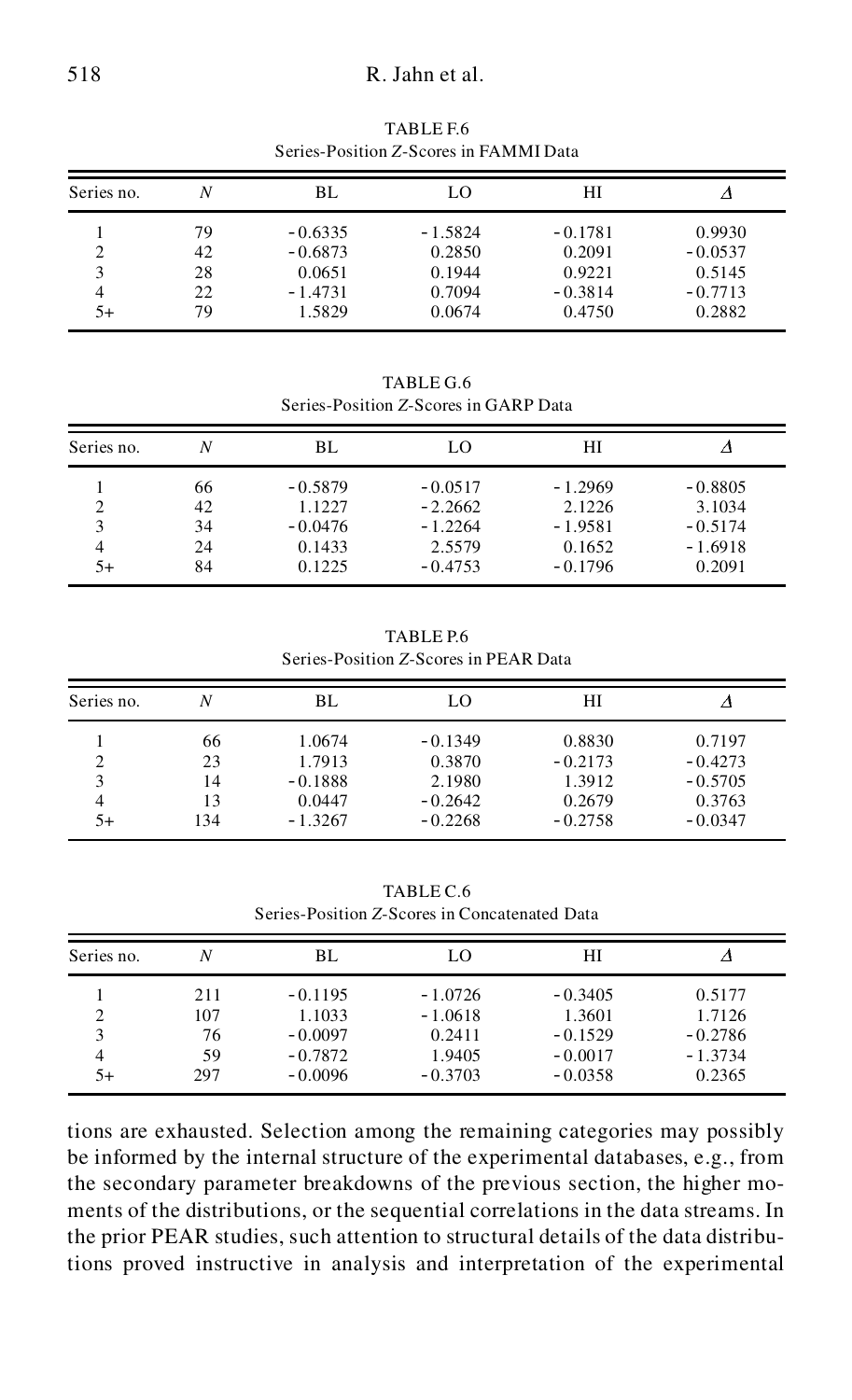| Measure  | BL                                                | LO          | НI          | Δ           |
|----------|---------------------------------------------------|-------------|-------------|-------------|
|          | Experimenter number 1 (37 series, 8 operators)    |             |             |             |
| Δμ       | 0.025351                                          | 0.044757    | 0.001324    | $-0.021716$ |
| $\sigma$ | 7.0567                                            | 7.0840      | 7.0601      | 7.0721      |
| Z        | 0.6896                                            | 1.2175      | 0.0360      | $-0.8354$   |
|          | Experimenter number 2 (109 series, 15 operators)  |             |             |             |
| Δμ       | $-0.010220$                                       | $-0.023670$ | 0.013651    | 0.018661    |
| $\sigma$ | 7.0673                                            | 7.0583      | 7.0876      | 7.0729      |
| Z        | $-0.4772$                                         | $-1.1052$   | 0.6374      | 1.2322      |
|          | Experimenter number 3 (80 series, 50 operators)   |             |             |             |
| Δμ       | 0.015900                                          | $-0.008825$ | $-0.001388$ | 0.003719    |
| $\sigma$ | 7.0316                                            | 7.0780      | 7.0534      | 7.0657      |
| Ζ        | 0.6360                                            | $-0.3530$   | $-0.0555$   | 0.2104      |
|          | Experimenter group 4 (24 series, 46 operators)    |             |             |             |
| Δμ       | $-0.069708$                                       | 0.000250    | 0.006583    | 0.003167    |
| $\sigma$ | 7.0741                                            | 7.0138      | 7.0751      | 7.0444      |
| Z        | $-1.5272$                                         | 0.0055      | 0.1442      | 0.0981      |
|          | Chi-squared on Zs with $4 df(90\%$ CE: 0.71–9.49) |             |             |             |
| $\chi^2$ | 3.4402                                            | 2.8283      | 0.4314      | 2.2701      |

TABLE F.7 Experimenter Effects in FAMMI Data

Note:  $df =$  degrees of freedom.

TABLE G.7 Control Mode Effects in GARP Data

| Measure                         | BL.                              | LO          | HІ          | Δ         |
|---------------------------------|----------------------------------|-------------|-------------|-----------|
| Auto (193 series, 68 operators) |                                  |             |             |           |
| $\Delta \mu$                    | 0.011927                         | $-0.015824$ | $-0.012176$ | 0.001824  |
| $\sigma$                        | 7.0529                           | 7.0363      | 7.0685      | 7.0524    |
| Z                               | 0.7410                           | $-0.9831$   | $-0.7565$   | 0.1602    |
|                                 | Manual (57 series, 25 operators) |             |             |           |
| Δμ                              | $-0.022333$                      | $-0.001667$ | 0.005789    | 0.003728  |
| $\sigma$                        | 7.0661                           | 7.0603      | 7.0808      | 7.0705    |
| Z                               | $-0.7541$                        | $-0.0563$   | 0.1955      | 0.1780    |
| <b>Differences</b>              |                                  |             |             |           |
| $Z_{diff}(A - M)\mu$            | 1.0164                           | $-0.4200$   | $-0.5330$   | $-0.0799$ |

databases, which in that case contained strong primary results. Indeed, most of the salient features of these prior results devolved from such structural assess ments, and much of our admittedly tentative and incomplete understanding of the basic nature of the phenomena is based on them. It behooves us, therefore, to establish whether the contemporary replication database, despite its mini mal primary yield, nonetheless also embodies internal structural aspects that depart significantly from chance expectation. If so, these could uncover some other form and degree of anomalous effect, or indicate flaws in the experimental design that reduced the overall yield.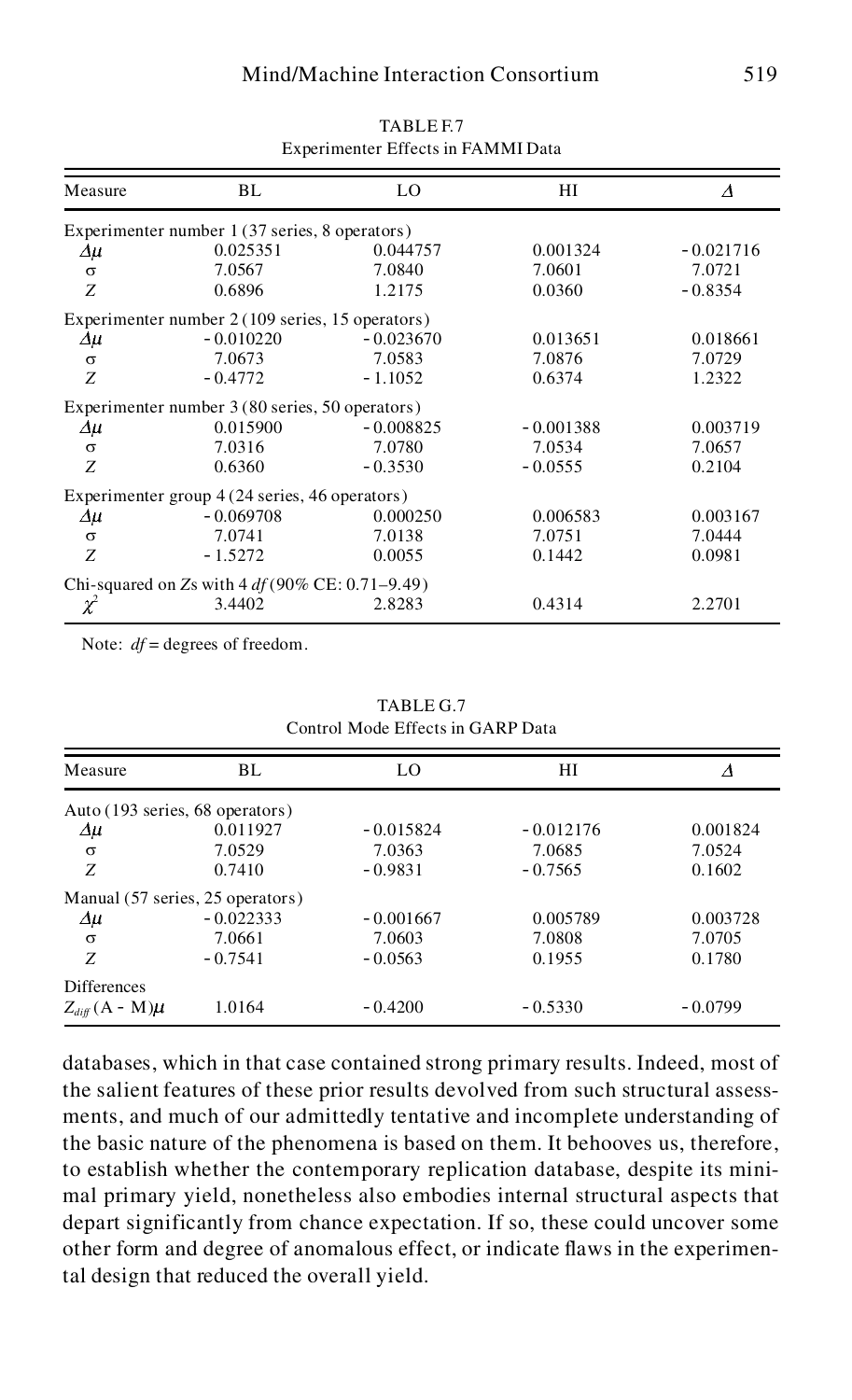### 520 R. Jahn et al.

| Measure      | BL                                                | LO.         | HI          | $\Lambda$   |
|--------------|---------------------------------------------------|-------------|-------------|-------------|
|              | Formal operators (169 series, 41 operators)       |             |             |             |
| Δμ           | $-0.005089$                                       | $-0.028266$ | $-0.002923$ | 0.012672    |
| $\sigma$     | 7.0621                                            | 7.0330      | 7.0770      | 7.0550      |
| Z            | $-0.2958$                                         | $-1.6433$   | $-0.1699$   | 1.0418      |
|              | Staff operators (30 series, 6 operators)          |             |             |             |
| Δμ           | 0.053967                                          | 0.008167    | $-0.043100$ | $-0.025633$ |
| $\sigma$     | 7.0115                                            | 7.0383      | 7.0532      | 7.0457      |
| Z            | 1.3219                                            | 0.2000      | $-1.0557$   | $-0.8880$   |
|              | Student operators (41 series, 17 operators)       |             |             |             |
| Δμ           | $-0.033732$                                       | 0.044415    | $-0.019000$ | $-0.031707$ |
| $\sigma$     | 7.0448                                            | 7.0622      | 7.0741      | 7.0681      |
| Z            | $-0.9659$                                         | 1.2718      | $-0.5441$   | $-1.2840$   |
|              | Visitor operators (10 series, 5 operators)        |             |             |             |
| $\Delta \mu$ | 0.165300                                          | $-0.043800$ | 0.054600    | 0.049200    |
| $\sigma$     | 7.1276                                            | 7.1166      | 7.0174      | 7.0670      |
| Z            | 2.3377                                            | $-0.6194$   | 0.7722      | 0.9840      |
|              | Chi-squared on Zs with $4 df(90\%$ CE: 0.71–9.49) |             |             |             |
| $\chi^2$     | 8.2328                                            | 4.7418      | 2.0357      | 4.4910      |

TABLE G.8 Effects by GARP Operator Types

### *B. Structural Anomalies*

*1. Structural parameters.* The data tables presented in section II.B.3 sum marize our attempt to collate the results of the three laboratories, individually and collectively, with various experimental parameters, in the hope that any significantly deviant subsets or disparities between alternative modalities might illuminate the most important objective or subjective correlates. Specifically studied, to varying degrees, have been the following structural cells: Operator Parameters

| Operator Parameters        |                                 |
|----------------------------|---------------------------------|
| Gender:                    | Male; Female; Multiple          |
| Types:                     | Formal; Staff; Student; Visitor |
| <b>Protocol Parameters</b> |                                 |
| Assignment of intention:   | Instructed; Volitional          |
| Feedback modalities:       | Digital; Graphic; None          |
| Machine control:           | Automatic; Manual               |
| Run lengths:               | 100 trials; 1000 trials         |
| <b>Sequential Effects</b>  |                                 |
| Series-position            |                                 |
|                            |                                 |

### Experimenter Effects Individuals by code number

As already noted, a substantial number of suggestive disparities have indeed appeared in the data subsets. However, because of the number of cases exam-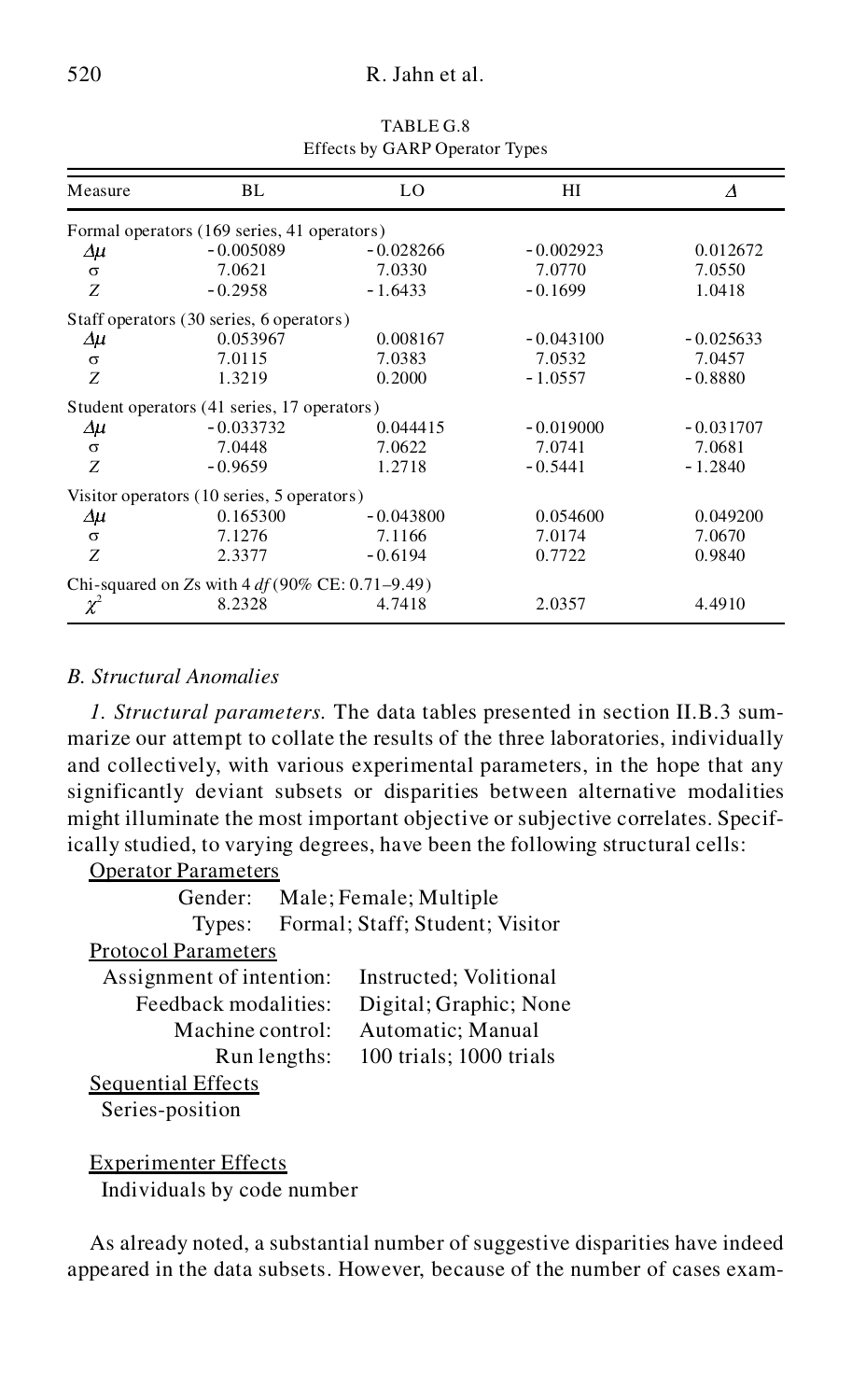

Fig. 1. FAMMI cumulative deviations.



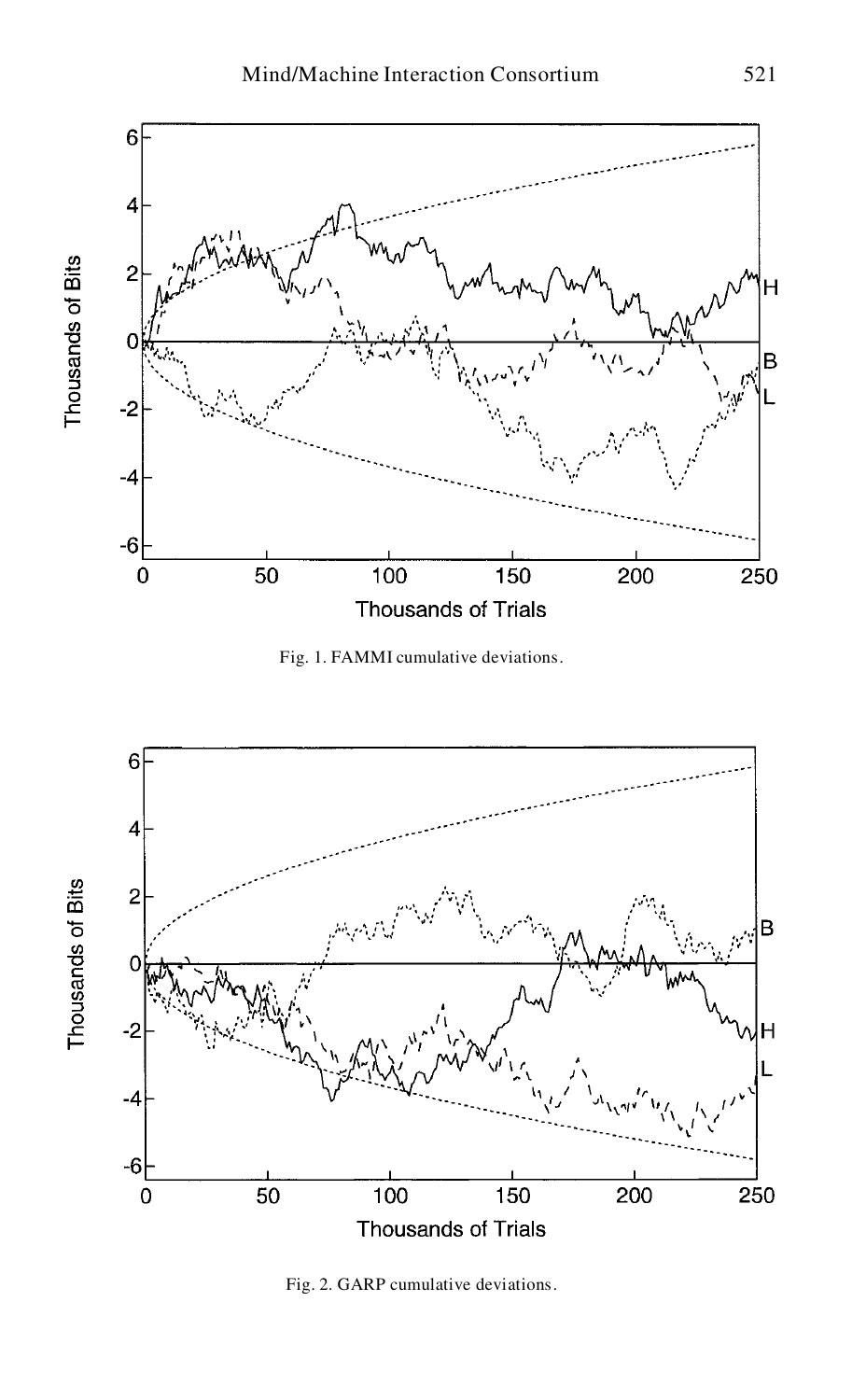

Fig. 3. PEAR Laboratory cumulative deviations.



Fig. 4. Prior PEAR cumulative deviations.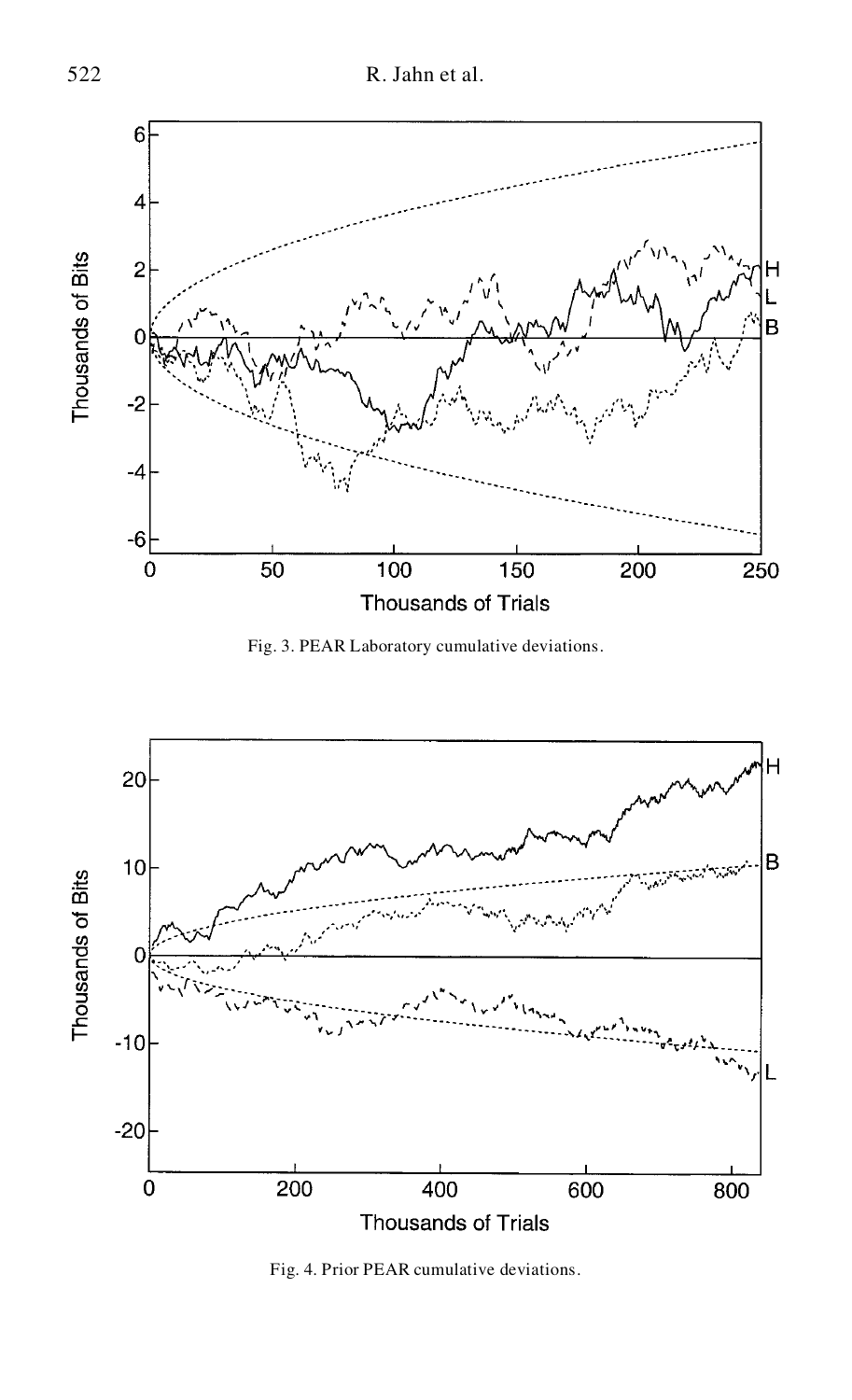

Fig. 5. Cumulative HI–LO differences for all three labs.

ined, some seemingly meaningful distinctions may appear by chance, so we cannot interpret the several large *Z*-scores in the structural tables until we have somehow corrected for the multiplicity of tests, to learn whether these are in deed larger or more numerous than would be expected by chance for the num ber of analyses that have been generated.

The discussion of sequential and experimenter effects will be deferred to a later section. For the moment, we will consider only the operator and protocol parameters, as they are broken down in Tables F.2 through F.5, G.2 through G.5, and P.2 through P.5. These tables report a total of 124 mean-shift *Z*-scores for the various intentional condition subsets. More importantly, 76  $Z_{diff}$  scores for differences between parameter conditions are presented. Since any structural anomalies in these parameters would appear as differences of perfor mance between different parameter conditions, the 76  $Z_{diff}$  scores are obviously the crucial population to test. We may also check the population of mean-shift *Z*-scores, but this test is less central to the examination of structure, first because the statistical resolution is relatively weak since each *Z* involves only one half of a parameter comparison, and second because the absence of an overall intentional effect makes significant mean shifts in these full subsets much less likely.

We might naively suppose that we can perform the requisite multiple-tests correction simply by comparing the large population of  $Z_{diff}$  scores to the theoretical *Z* distribution. For example, since the subset comparisons are not di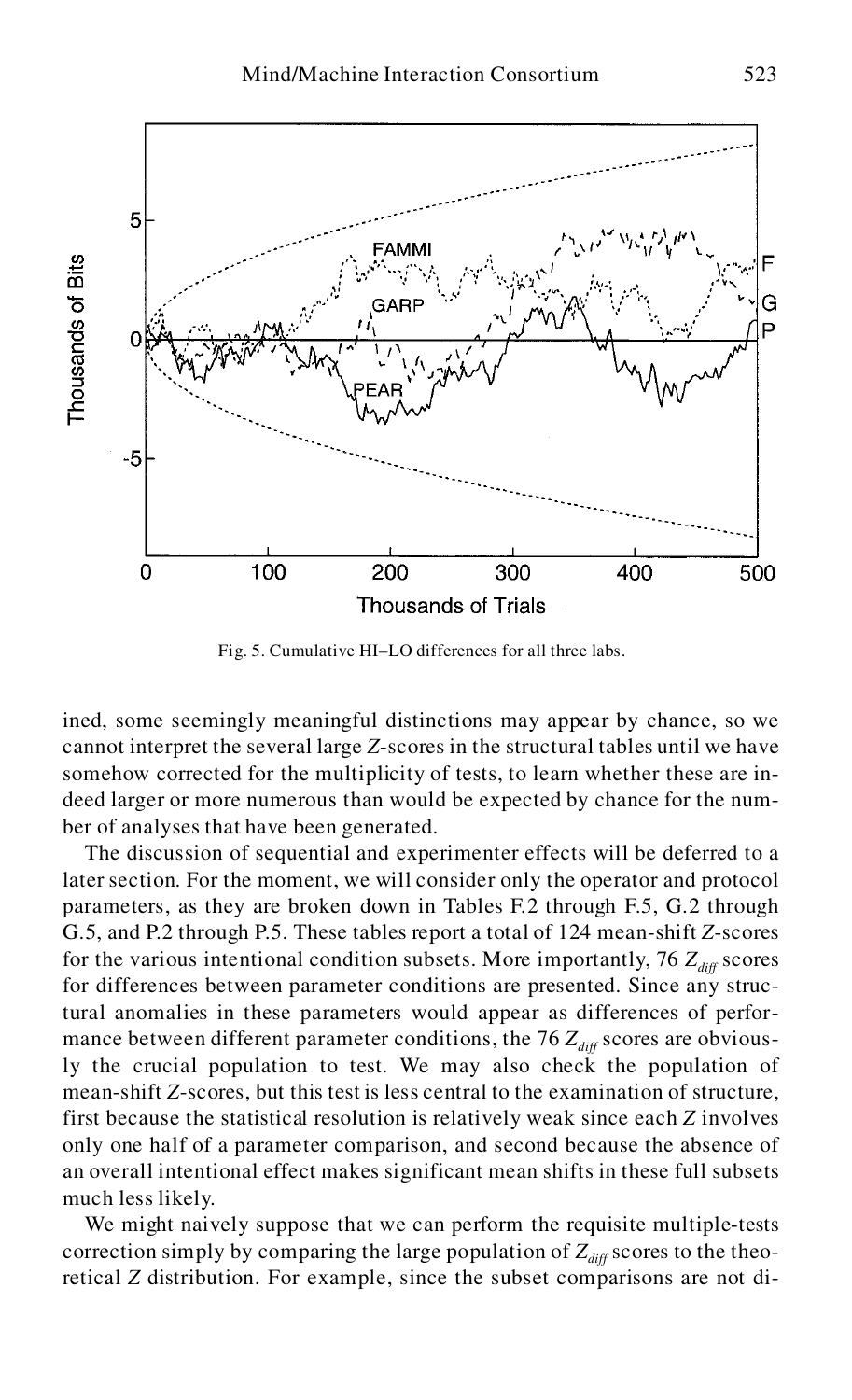rected, i.e., we do not have a prior hypothesis regarding the sign of any  $Z_{\text{diff}}$ , the presence of structure might be expected to inflate the absolute magnitude of some  $Z_{diff}$  scores, and therefore the standard deviation of the  $Z_{diff}$  score distribution. And, indeed, when we examine the standard deviations in these populations, we find that the 76  $Z_{\text{diff}}$  values have a standard deviation of 1.258, rather than the theoretically expected value of 1, a result unlikely with  $p = 0.00098$ .

At face value, this might seem strong evidence for structure in the  $Z_{diff}$  population. The flaw in such a conclusion is that the analysis presupposes that the scores comprising the population are mutually independent, which they are not. To begin with, each score in the  $\Delta$  column of the data tables is strongly correlated with the scores in the HI and LO columns. The breakdown in the feedback parameter, having as it does three levels, produces a set of three para meter differences, each strongly correlated with the other two. Worse, there are additional correlations between *Z*-scores in different parameter comparisons, because the populations are not in uniform proportion. For example, the fraction of instructed-assignment series generated by females is not necessarily the same as the fraction of volitional-assignment series generated by fe males, because of the freedom of operators to choose secondary parameters. When these proportions are not equal,  $Z_{diff}$  (I - V) will acquire an intrinsic correlation, positive or negative, with  $Z_{diff}$  ( $\tilde{F}$  - M). Similar considerations apply among almost all of their parameter sets.

The presence of these correlations, of variable magnitude and sign between different  $Z_{diff}$  scores, complicates the comparison with theory immensely, so much so that the attempt was abandoned. Instead, it was decided to determine the theoretical values of the population-summary parameters empirically through a Monte Carlo procedure, the details of which are given in the next section.

#### *2. Monte Carlo simulations.*

*(a) General treatment.* We wish to determine whether the populations of *Z*scores, especially the population of 76  $Z_{diff}$  scores, emerging from Tables F.2 through F.5, G.2 through G.5, and P.2 through P.5, depart from the expected chance distribution for this array of tests when applied to random data. To determine this chance distribution, we employ a Monte Carlo procedure which in essence involves repeatedly performing the analysis on data that are guaranteed to be random.

The analysis programs that were used to process the empirical data for the above tables take, as input, the indicial information describing the parameters for each series, and the actual data generated in the series. For the Monte Carlo process, we submit to those programs exactly the same indicial information, along with ersatz data constructed with a numerical pseudorandom algorithm to match the null-hypothesis distribution for these experiments. The fact that we are using the indicial information from the actual experiments guarantees that we reproduce the correct correlation structure in the output *Z* population.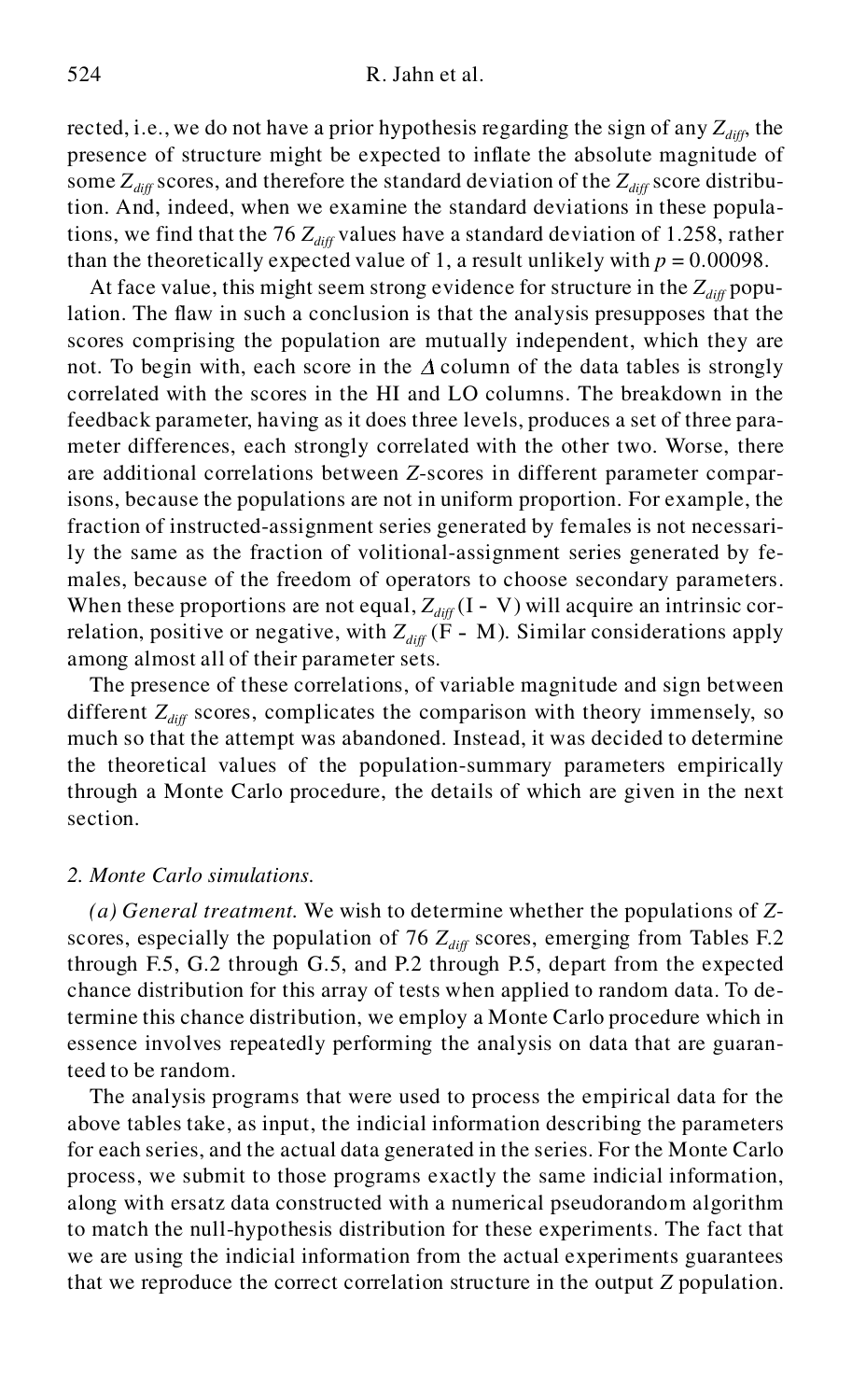(We use simulated data rather than simply reordering the actual data, because if structure does exist in the actual data, the statistics of the raw data must nec essarily be distorted to some extent. Randomly reordering the raw data, as is often done in Monte Carlo applications, does not serve our purpose in the current case. A random reordering breaks the connection between the data and the indicial information but leaves intact—merely relocated—the shifted values that constitute the structural anomaly and therefore does not give a reliable measure of the null-hypothesis distribution.)

Thus, each iteration of the Monte Carlo process produces its own population of 76 *Zdiff* scores. (It also produces a population of 124 mean-shift *Z*-scores, which are also analyzed and reported for the sake of completeness.) This process is then repeated a total of 5000 times to ensure that the distribution parameters are well estimated. Any measure—e.g., the standard deviation described above—that characterizes the population of  $Z_{diff}$  scores produced by the actual data thus can be compared with 5000 samples from its null-hypothesis distribution produced by the Monte Carlo procedure.

Table M.1 presents the results of this comparison with the Monte Carlo pop ulations for several such summary measures. Each of these measures is a slightly different quantification of the qualitative hypothesis that the population of  $Z_{diff}$  scores in the actual data has larger absolute values than predicted under the null hypothesis. The measures presented are the standard deviation, discussed above; the largest absolute value of any  $Z_{\text{diff}}$  in the population; and the number of  $Z_{diff}$  scores in the population exceeding each of three thresholds. The "population" referred to here is always the population of 76  $Z_{diff}$  values (or in Table M.1a, 124 mean-shift *Z*-scores) produced by a single instance of the analysis, real or simulated (not the population of 5000 simulated instances).

The columns of Table M.1 present, first, the value of the named measure in the actual data; next, the mean and standard deviation of the named measure across the 5000 Monte Carlo iterations; and next, the number of Monte Carlo iterations where the value of this measure exceeds the value in the actual data. (The number in this column, when divided by 5000, is a form of empirical upper-tail *p*-value describing the position of the actual data in the Monte Carlo distribution.) A final column presents measure values obtained when the actu al data are replaced, not by simulated data but by calibration data from the ex perimental apparatus. This is included as a precaution against the possibility that differences between real and simulated data might derive from properties of the physical data source, rather than from an experimental effect. The actu al calibrations from Freiburg, Giessen, and Princeton were used to replace the experimental data for their respective laboratories, in this calculation.

From Table M.1, we note that, as expected, the population of 124 meanshift *Z*-scores is indistinguishable from the null hypothesis distribution as constructed by the Monte Carlo process. The  $Z_{diff}$  Table M.1b, however, is much more interesting. For example, the standard deviation of the  $Z_{diff}$  population now yields a *p-*value of .014, quite different from the erroneous calculation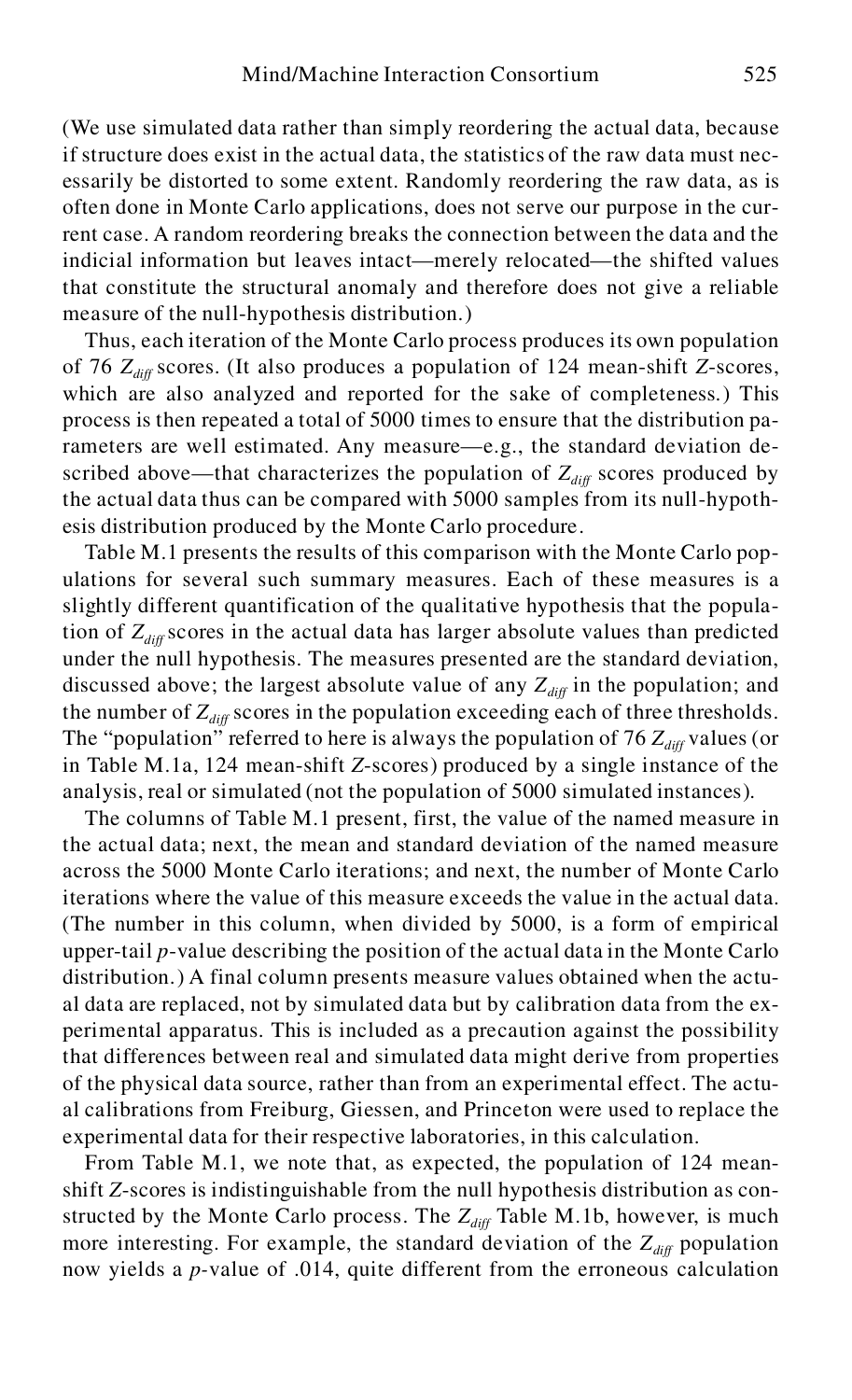mentioned above, but clearly indicative of anomalous structure. Although con ceptually the standard deviation increase is the primary indicator of a modified  $Z_{diff}$  distribution, the other measures can provide additional information about the nature of the modification. However, the introduction of these different measures might suggest that the question of multiple analysis has appeared yet again, requiring some form of Bonferroni correction. This multiplicity is an unavoidable consequence of the initial exploratory decision to examine sever al specific ways in which the actual population of  $Z_{diff}$  scores might depart from the null hypothesis prediction. It is possible, however, to render irrelevant all issues of multiple testing by calculating a single summary statistic encompassing all five measures presented in Table M.1.

As the table shows, each of the five measures has a mean and standard devi ation determined from the Monte Carlo population. A normalized score can be calculated for each parameter relative to this distribution by subtracting the distribution mean from the observed value and dividing the difference by the standard deviation. (We do not call this normalized score a *Z*-score because some of the measures are not normally distributed.) The sum of these normalized scores is a single statistic that weights equally the departure from Monte Carlo norms in each of the five measures. This sum can be calculated not only for the actual data but also for each individual iteration of the Monte Carlo simulation. Comparing this combined-measures summary statistic in the real data with the distribution of values in the 5000 Monte Carlo iterations gives us a single, definitive *p-*value for the degree to which the real data stand out from the null hypothesis: There are 109 iterations that exceed the real data in the summary statistic, and 0 exact ties, leading to a *p-*value of .022. Since this is a single-test result requiring no correction, we may safely conclude that the pop ulation of  $Z_{diff}$  scores in the PortREG database can be distinguished from the null hypothesis at a  $p = .022$  level. Thus the apparent structural anomalies noted in Tables F.2 through F.5, G.2 through G.5, and P.2 through P.5 are, to this same level of confidence, real differences rather than statistical artifacts.

Figures 6, 7, and 7a represent these results in an instructive graphical form. Figure 6 shows the positions of the full subset empirical data *Z*-scores on the Monte Carlo calculated distributions. As expected, there is little departure from chance behavior here, save a slight positive shift of the largest *Z-*value. In Figure 7, however, substantial displacements of the empirical  $Z_{\text{diff}}$  values with respect to the Monte Carlo background are clear by each of the five criteria, reaffirming the numerical values mentioned above. Figure 7a, shows similar major displacement of experimental value of the composite statistic just described, with respect to the Monte Carlo distribution.

While this analysis cannot guarantee that any *particular* subcells are aberrant, it can identify a hierarchy of such disparities that are most likely to represent legitimate structural anomalies. For example, Table M.2 lists the ten most prominent departures of the subcell difference *Z*-score from their corresponding Monte Carlo simulations, indexed by direction of intention and laboratory.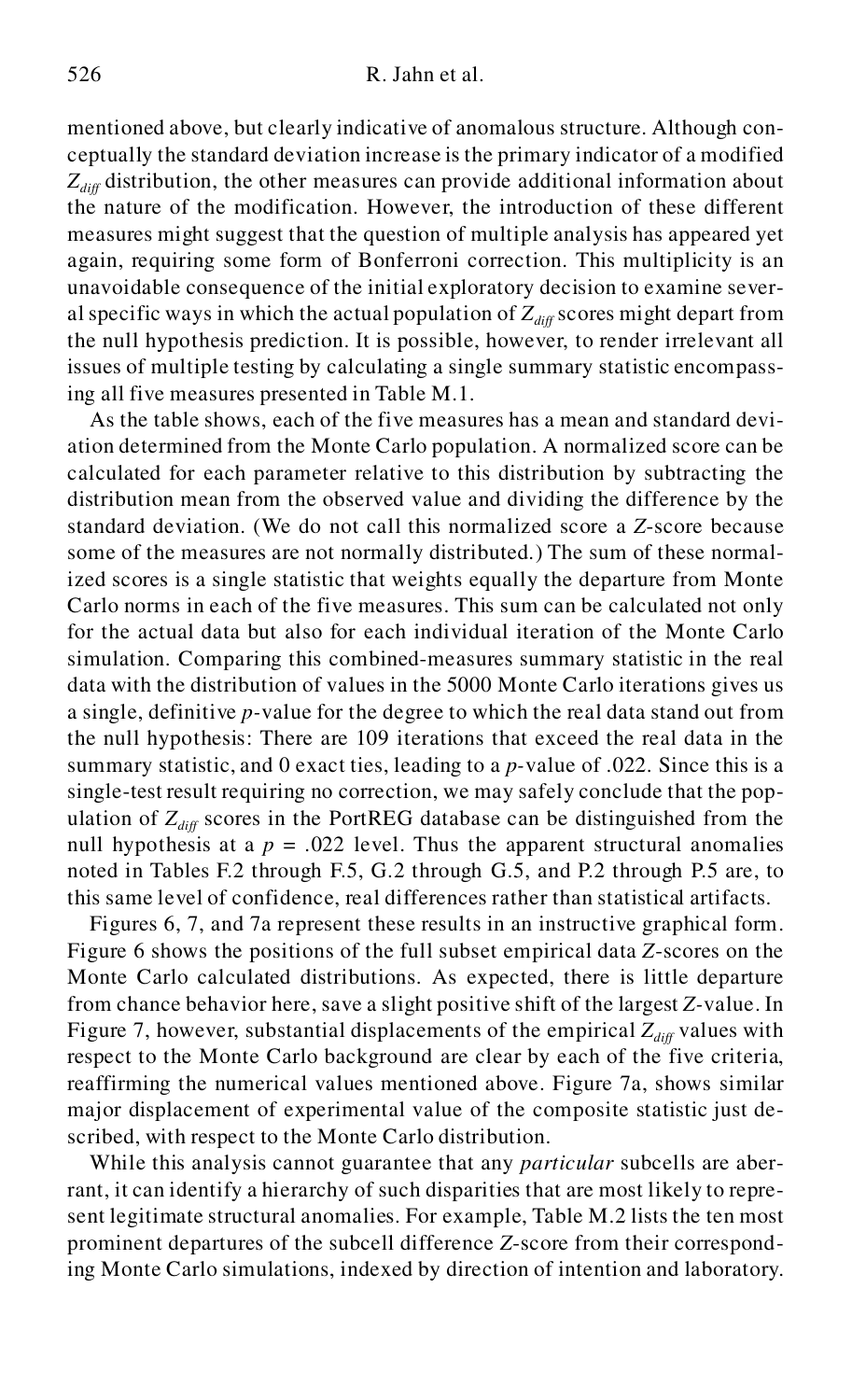The secondary parameters are given in the order that makes the  $Z_{diff}$  positive; thus, the first entry lists "V - I," denoting that the volitional data have a larger  $\Delta$ -effect than the instructed. From Table M.1b, we know that the number of  $Z_{\text{diffs}}$  in the range above 2.0 to be affected by chance is about 3.5; hence, it is likely that some six or seven of the entries in Table M.2 correspond to real, nonrandom differences in operator achievements.

*(b) Most favorable cells.* While such Monte Carlo treatments provide no guarantees that any given one of these categories in fact entails anomalous results, they can provide guidelines for the most profitable cells to study more directly, leading to identification of the more important secondary parameters, and hence possibly to superior further experiments. As just one example, the data subset comprising all of the trials performed at the GARP laboratory using volitional assignment of direction of intention, nongraphic feedback, automatic machine control, and 100-trial runs shows a significant yield in the HI–LO separation of  $\mu$  = 0.488  $\pm$  0.0241 (*Z* = 2.02), whereas the subset of all data delineated by instructed assignment, graphic feedback, automatic control, and 1000-trial runs shows a strong negative yield of  $\mu$  =  $-$  0.2308  $\pm$  0.0913 (*Z* = - 2.53). The source of this disparity may be further localized by noting that the combination of all GARP instructed, graphic subsets yields  $\mu = 0.1010 \pm 100$ 0.0323 ( $Z = -3.13$ ), suggesting that the subjective parameters of volitional/instructed assignment and graphic/nongraphic feedback were particularly perti nent to GARP operator performance. Such observations then prompt examination of the corresponding subsets in the FAMMI and PEAR databases to see if such effects appear in these venues, as well.

To facilitate such interlaboratory cell comparisons, it is necessary to devise a standard procedure for dividing all of the PortREG databases into commen-

| Measure                                      | Data  | 5000 Monte Carlos  | No. M. $C. > data$ | Calib. data |
|----------------------------------------------|-------|--------------------|--------------------|-------------|
| (a) Distributions of 124 mean-shift Z-scores |       |                    |                    |             |
| $SD$ of $Z$                                  | 0.961 | $0.980 \pm 0.129$  | 2659               | 0.888       |
| Largest $ Z $                                | 2.941 | $2.691 \pm 0.437$  | 1289               | 2.705       |
| No. (of $124$ ): $ Z  > 1.5$                 | 16    | $16.702 \pm 6.932$ | $2518.5^{\circ}$   | 13          |
| No. (of $124$ ): $ Z  > 2.0$                 | 5     | $5.725 \pm 4.037$  | $2443^{\rm a}$     | 5           |
| No. (of 124): $ Z  > 2.5$                    | 1     | $1.572 \pm 1.950$  | $2532^{\rm a}$     |             |
| (b) Distributions of 76 $Z_{diff}$ scores    |       |                    |                    |             |
| SD of $Z_{diff}$                             | 1.258 | $0.995 \pm 0.114$  | 68                 | 0.937       |
| Largest $ Z_{di\theta} $                     | 3.184 | $2.597 \pm 0.432$  | 452                | 2.901       |
| No. (of 76): $ Z_{diff}  > 1.5$              | 19    | $10.206 \pm 3.834$ | $91.5^{\circ}$     | 7           |
| No. (of 76): $ Z_{diff}  > 2.0$              | 10    | $3.540 \pm 2.299$  | $49.5^{\rm a}$     | 4           |
| No. (of 76): $ Z_{diff}  > 2.5$              | 2     | $1.003 \pm 1.189$  | $961^{\circ}$      |             |

TABLE M.1 Comparison of All Laboratory Data with 5000 Monte Carlo Simulations

<sup>a</sup> Since these parameters are discrete, an exact match can occur between the value in the actual data and the value in a Monte Carlo iteration. Therefore, the number reported here is the number of Monte Carlo values strictly greater than the data plus one half the number of exact matches; this is a standard approach to calculating tail populations with discrete data.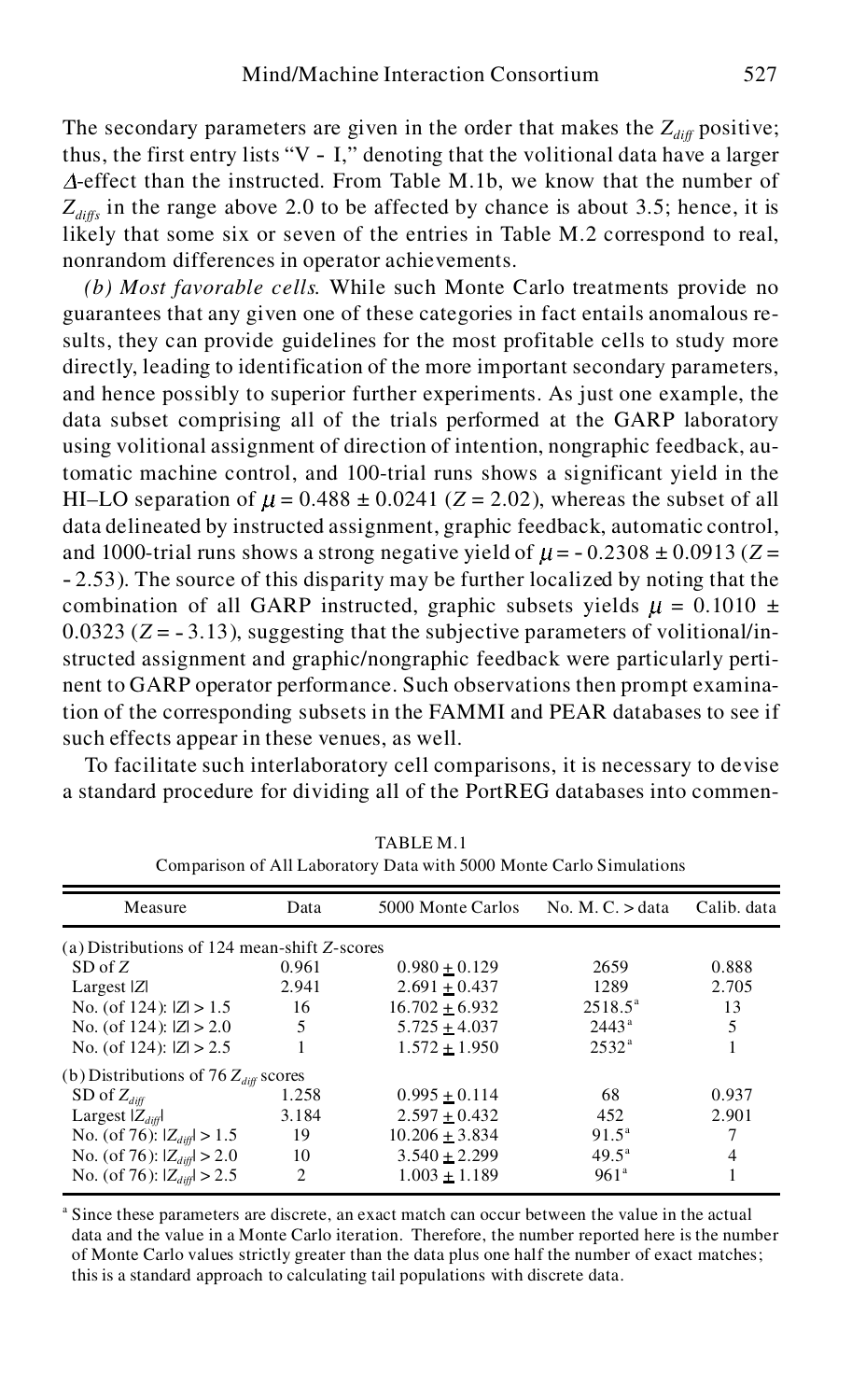surate subsets that control for various possible confounds. As already noted, many of the subset parameters are mutually confounded due to unequal subset sizes. For example, the GARP data appear to show differences between intentional assignment modes and also between feedback modes. Since the proportions of a given assignment mode are not guaranteed to be the same in all feed back modes, when we only dissect the data according to one parameter at a time we cannot know whether (a) a real difference between assignment modes drives an apparent difference between feedback types, (b) a real difference between feedback types drives an apparent difference between assignment modes, (c) both parameters are independently important, or (d) both parameters are *interdependently* important; i.e., that the difference in performance might not be associated with either parameter in isolation but only appears when they jointly take on appropriate values. To distinguish these cases, we need to decompose the data according to several parameters at once, creating "cells" that are consistent according to several secondary parameters. This has two benefits. First, we can distinguish among cases (a) through (c), by making unconfounded tests for each parameter. Second, we can identify case (d) if the differences between cells contain information not explicable in terms of the unconfounded effects of isolated parameters.

Ideally, one should break down the data according to *all* secondary parameters. Unfortunately, there are so many of these that to make such a complete subdivision would result in very small data subsets with correspondingly poor statistical resolution. Moreover, there is a significant risk that some cells in such a complete breakdown would be entirely empty, appreciably complicating the interpretation. As a balance between rigor and practicality, the following compromises are made:

- 1. Only "optional" parameters subject to operator choice are considered. Gender, fixed for each operator, is ignored. Series position, also not optional, and in any case showing hard-to-interpret variations, also is ig nored.
- 2. Only parameters for which all three laboratories examined the parameter are considered. This reduces the selection to assignment mode, run length, and feedback.
- 3. Because each laboratory has a huge majority of its data in the graphic feedback condition, the other two modes are collapsed into a single "nongraphic" feedback category.

The result of these compromises is the eight-cell  $(2 \times 2 \times 2)$  breakdown used in Table C.7 and Figures 8–11. In these, a three-letter code is used to indicate the parameter values: the first letter, I or V, refers to instructed or volitional assignment; the second, G or N, to graphic or non-graphic feedback; the third, H or T, to 100-trial or 1000-trial runs. The values plotted on the figures are absolute mean shifts *in direction of intention* for HI, LO, BL, and  $\Delta$ . The *Z*-scores tabulated in Table C.7 are based only on the  $\Delta$ -effect, but all four intentional conditions are plotted in the figures.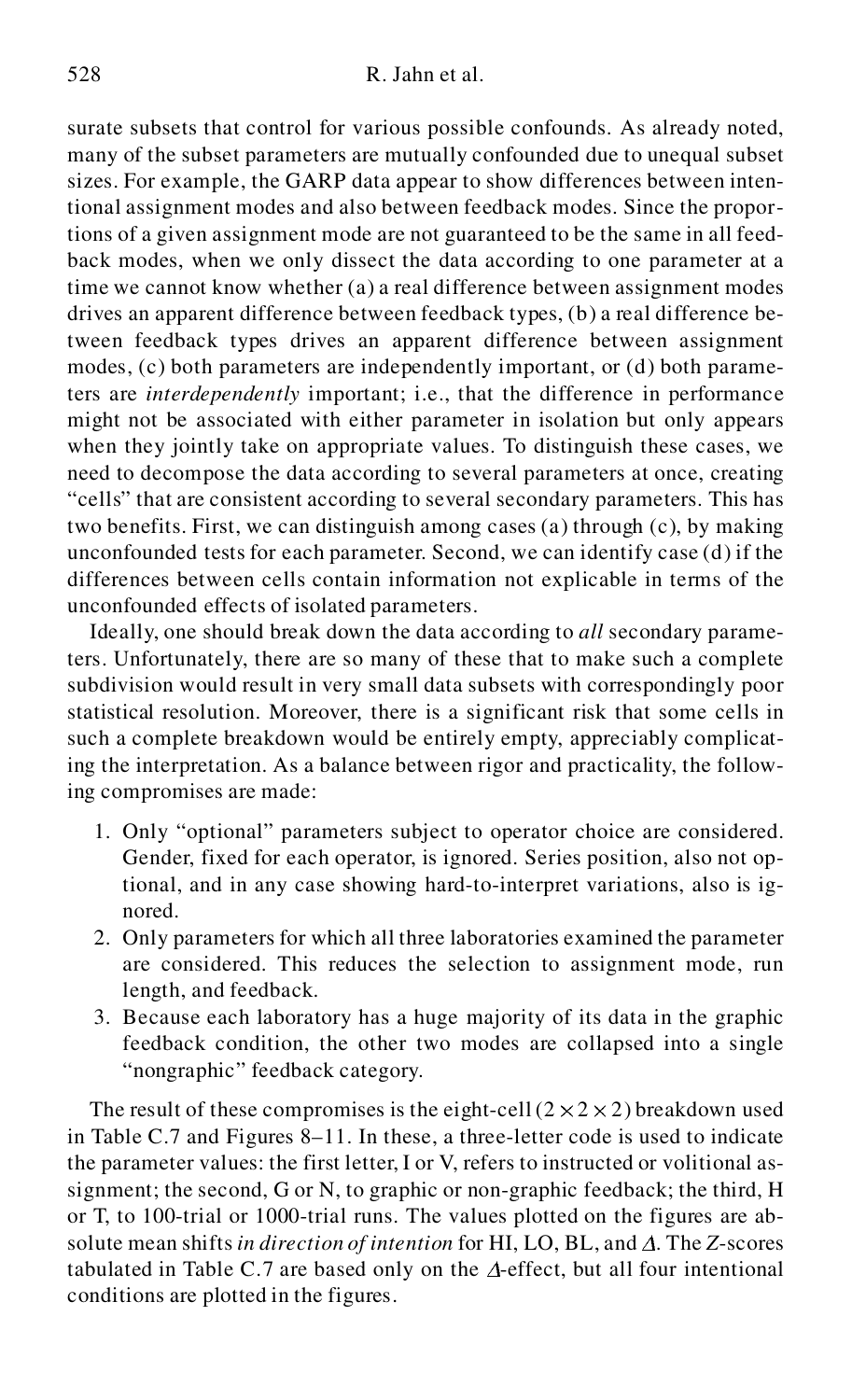

Fig. 6. Mean-shift *Z*-scores vs. Monte Carlo populations.

Returning to our particular example, the comparisons of performance under the volitional, nongraphic, 100-trial protocol (VNH), and the instructed, graphic, 1000-trial protocol (IGT), are seen to be particularly inconsistent across the three laboratories. This has encouraged further, ad hoc experimen-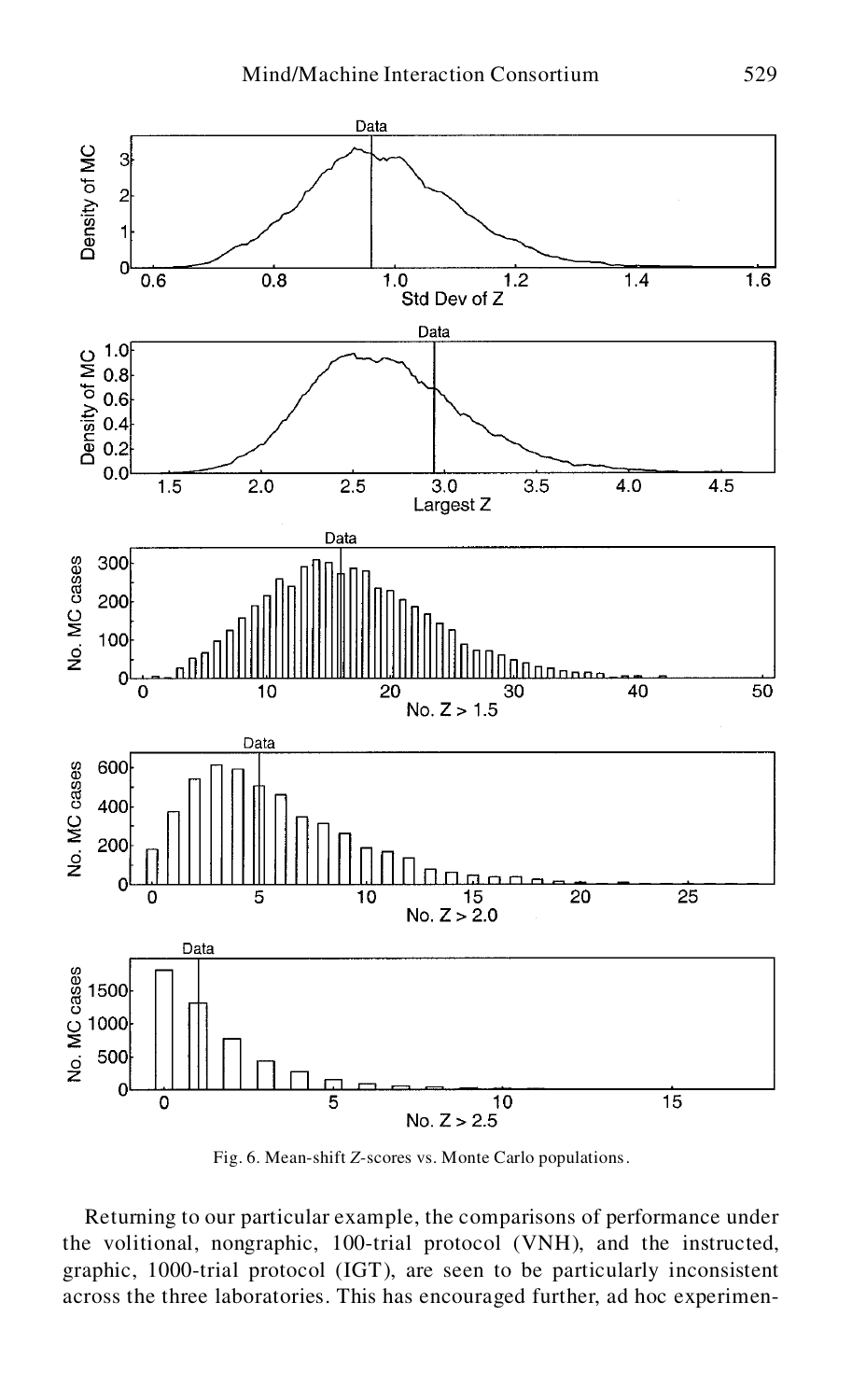

Fig. 7. Difference *Z*-scores vs. Monte Carlo populations.

tation, which is now in progress, and has prompted some new initiatives in the oretical modeling, which cannot be detailed here.

Similar structural exercises can be attempted in terms of other discriminators suggested by the Monte Carlo "most prominent" list above, such as opera-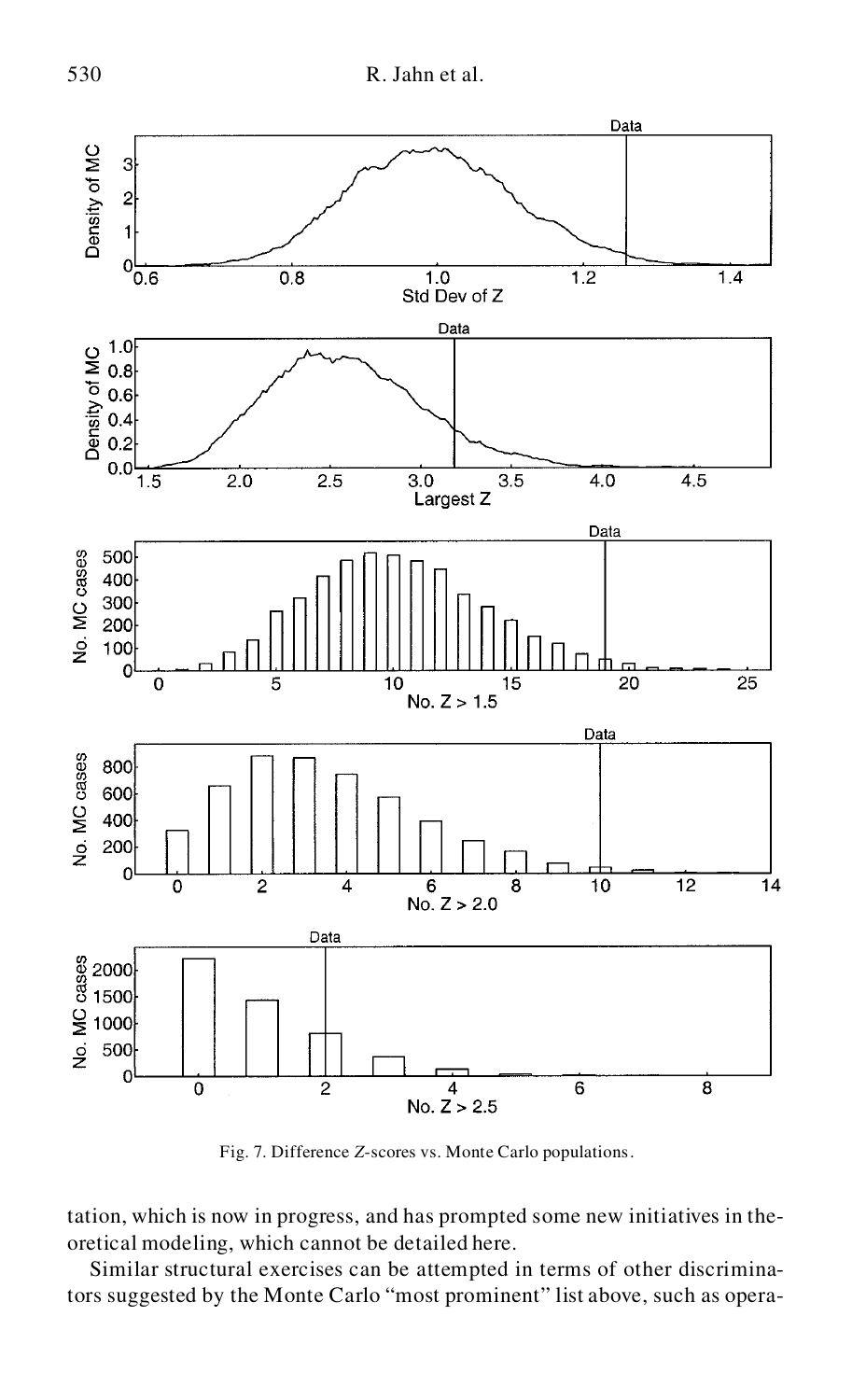

Fig. 7a. Composite statistic for difference *Z* vs. Monte Carlo.

tor gender, or single vs. multiple operators, both of which revealed striking dis parities in the prior PEAR studies. In the replication studies, however, these effects are not so clearly evident. With reference to Tables F.2, G.2, and P.2, the only suggestive disparities appear in the PEAR data alone, and here most prominently in the single- vs. multiple-operator comparison, which was not explored by the other laboratories. Nonetheless, Table C.7 also presents a set of rudimentary correlation coefficients that indicate a much closer correspon dence of the cell-by-cell result patterns between GARP and PEAR than between FAMMI and either other laboratory.

Obviously, it would be most desirable if it were possible by some means to extract from these structural cell results a completely unconfounded set of correlations with individual secondary parameters. Some form of analysis of vari ance (ANOVA) suggests itself, and indeed such has been employed twice in analyzing the prior PEAR data (Nelson et al., 1991, 2000), but even with the much higher overall yield of that database, the insights gained thereby did not vastly exceed those acquired from more directed ad hoc analyses. Nonetheless, once one has the cell scores, it is straightforward, although tedious, to construct the unconfounded secondary parameter effects. For example, to assess the effect of assignment mode, one must first compare the four pairs of cells that differ only in this parameter, i.e., IGH vs. VGH, IGT vs. VGT, INH vs. VNH, and INT vs. VNT. Each of these comparisons can be reduced to a difference *Z*-score using the formula at the end of section II.1. The four *Z*-scores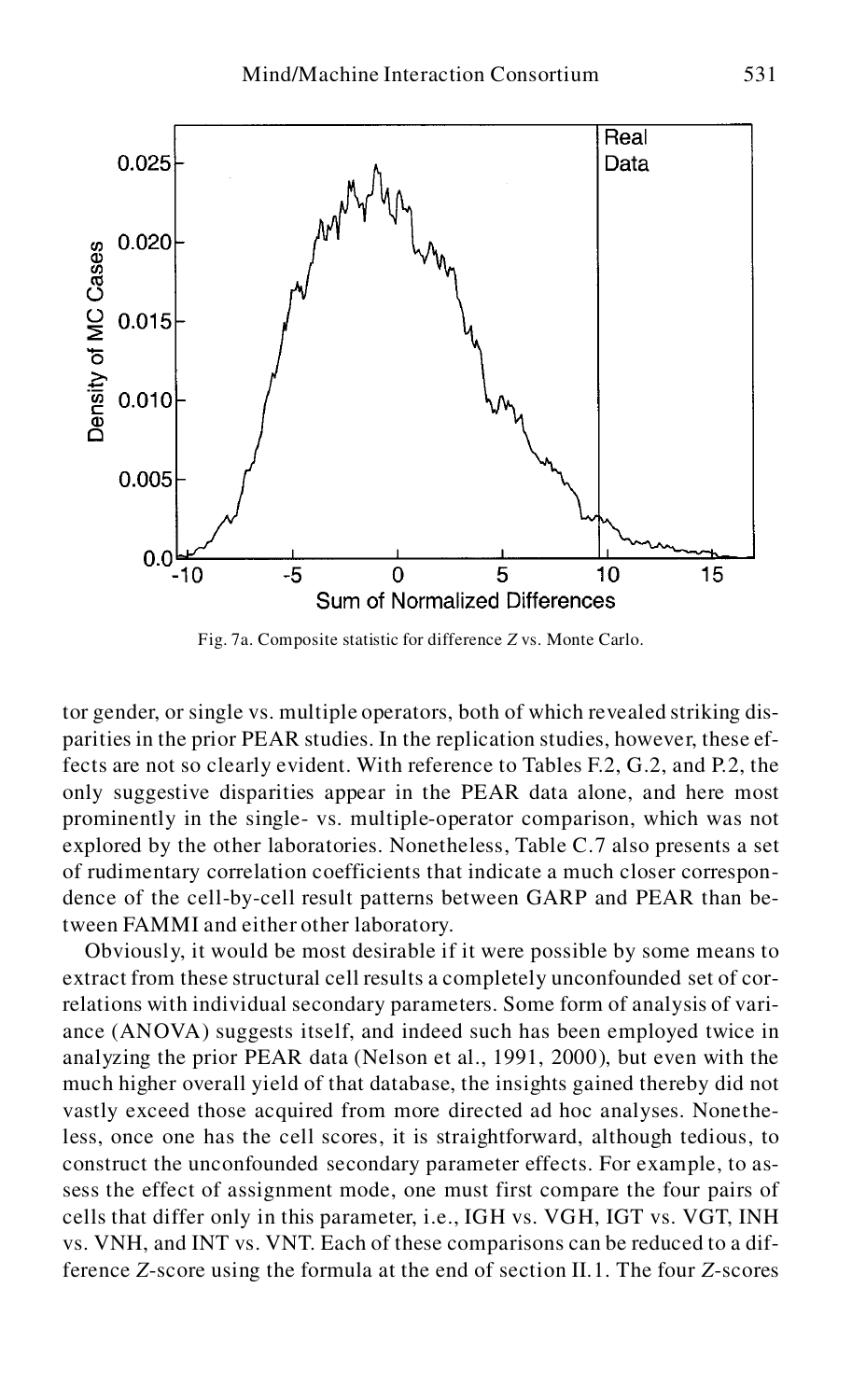| Parameter       | Intention | Lab          | $\mathrm{Z}_{\textit{diff}}$ |
|-----------------|-----------|--------------|------------------------------|
| $ASG V-I$       | Λ         | GARP         | 3.184                        |
| <b>GEND M-F</b> | BL.       | <b>FAMMI</b> | 2.764                        |
| RUNL T-H        | LO.       | GARP         | 2.380                        |
| FDB D-N         | НI        | GARP         | 2.294                        |
| $ASG I-V$       | LO.       | GARP         | 2.284                        |
| FDB D-N         | BL.       | GARP         | 2.280                        |
| $ASG V-I$       | НI        | GARP         | 2.219                        |
| FDB D-G         | НI        | <b>FAMMI</b> | 2.083                        |
| $MULT 2-1$      | л         | <b>PEAR</b>  | 2.052                        |
| $FDBD-G$        |           | GARP         | 2.035                        |
|                 |           |              |                              |

TABLE M.2 Most Prominent Z-Score Differences from Monte Carlo Comparisons

so produced then can be combined into a single *Z* giving the overall effect of that parameter, according to the composition rule:

$$
Z_c = \left(\sum_{i=1}^N Z_i \sqrt{n_i}\right) / \sqrt{\sum_{i=1}^N n_i} \tag{2}
$$

where  $Z_c$  denotes the composite  $Z$  for a set of scores,  $Z_i$ , all measuring the same effect on databases of sizes  $n_i$ ,  $i = 1, \ldots, N$ . In this manner it is possible to extract unconfounded correlations with certain specific secondary parameters, with the results displayed in Table C.8.

Particular further examples could be cited, but the broader point at issue is that the combination of the Monte Carlo simulations of the cellular data subsets with subsequent specific analyses of the most suggestive cells may help to localize the most pertinent objective and subjective parameters, and to refine future experiments to optimize these factors. We feel that only through such a detailed and disciplined process, tedious as it may be, is there hope for more effective and replicable experimentation, leading to better understanding of the phenomena.

*3. Series-position effects.* One possible structural indicator not explicitly explored in the Monte Carlo comparisons but readily accessed within the vari ous laboratory databases, commonly termed "series-position effects," relates to the evolution of operator performance as a function of the number of experimental series performed. The prior PEAR data displayed a remarkably ubiquitous and consistent trend for scores to be highest for the first series attempted, then to deteriorate for the next two series, then to return to higher performance on the fourth, fifth, and subsequent series (Dunne et al., 1994). With reference to Tables F.6, G.6, and P.6, some such serial oscillations of performance are ap parent, particularly in the GARP and PEAR data, but these are far from consistent across the three laboratories. Nonetheless, the composite data (Table C.6) also show some series-position pattern, but quite different from that of the prior PEAR results.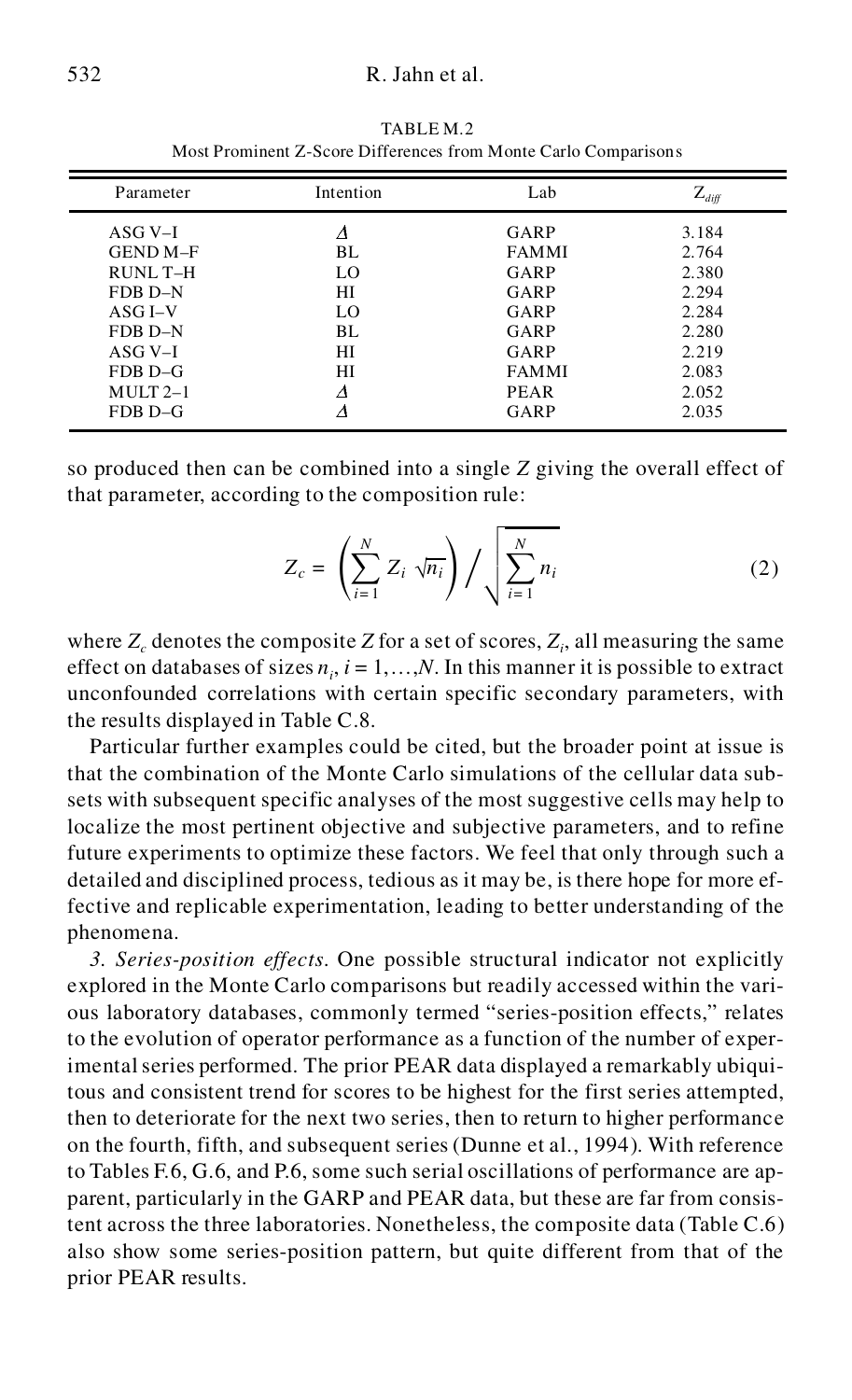As a supplementary indicator, standard  $\chi^2$  tests applied to these patterns, computed relative to chance expectation and relative to their respective empirical mean values, are displayed in Table C.9, along with their corresponding proba bilities of chance occurrence. The last line presents the same analysis of the prior PEAR data. Clearly, only the GARP data exhibit a credible series-position pattern, albeit quite different in form than the prior PEAR results. Namely, the highest scoring in that replication is occurring in the second series, rather than in the first, and the lowest scoring in the fourth, rather than the third. In other words, the series pattern has shifted by one series.

*4. Operator-specific features.* Another structural anomaly identified in the prior PEAR data was the persistence of individual operator accomplishment features or "signatures," apparent over several series of effort, or over entire databases. Since few of the operators involved in the replication studies pro duced sufficient data for us to pursue this tendency solely in that context, we have modified the question to query whether those five operators who have ap preciable databases in both the prior PEAR experiments and the replication study show similarities of performance between the two applications. For each of these operators, we calculate a *Z*-score for the difference in their HI–LO performance between the old and new experiments, using the  $Z_{\text{diff}}$  formula in Equation 1. We use the same formula to calculate differences between their performances in the three individual intentions, HI, LO, and BL. The sum of the squares of those  $Z_{diffs}$  becomes, for each operator, a  $\chi^2$  with 3 *df* measuring the overall change in performance across all three intentions between the original experiment and the replication. The results, along with the associated chance probabilities, are presented in Table P.7. Two potentially instructive features are apparent. On the one hand, the first four operators, both individu-

| Parameter <sup>a</sup> | <b>FAMMI</b>                                        | GARP              | <b>PEAR</b>       | All 3 labs |
|------------------------|-----------------------------------------------------|-------------------|-------------------|------------|
| <b>IGH</b>             | $-0.1786$                                           | $-2.2266$         | $-0.0242$         | $-0.9242$  |
| IGT                    | 0.9816                                              | $-2.2378$         | $-0.3176$         | $-0.5417$  |
| INH                    | 1.0979                                              | $-0.7526$         | $-0.9888$         | $-0.3014$  |
| <b>INT</b>             | 0.5841                                              | 1.0941            | 0.4109            | 0.9127     |
| <b>VGH</b>             | 0.0521                                              | 0.9335            | 0.8102            | 0.8740     |
| <b>VGT</b>             | 0.2443                                              | $-0.4092$         | $-0.7436$         | $-0.6242$  |
| <b>VNH</b>             | 0.4738                                              | 2.0454            | 1.3287            | 2.4720     |
| <b>VNT</b>             | $-0.4919$                                           | $-0.5920$         | 0.6725            | $-0.1659$  |
|                        | Correlation coefficients of these response patterns |                   |                   |            |
|                        |                                                     | <b>FAMMI-GARP</b> | <b>FAMMI-PEAR</b> | GARP-PEAR  |
| ρ                      |                                                     | $-0.0061$         | $-0.4500$         | 0.6501     |
| $Z(\rho)$              |                                                     | $-0.0143$         | $-1.1188$         | 1.7452     |

TABLE C.7 *Z*-Scores in Secondary Parameter Cells, by Laboratory

Note:  $\rho$  = correlation coefficient;  $\rho = 1$  = perfect correlation;  $\rho = -1$  = perfect anticorrelation;  $Z(\rho)$  = standard normal deviate corresponding to value of  $\rho$ .

 $a<sup>a</sup> I$  = instructed protocol; V = volitional protocol; G = graphic feedback; N = no feedback; H = 100trial runs;  $T = 1000$ -trial runs.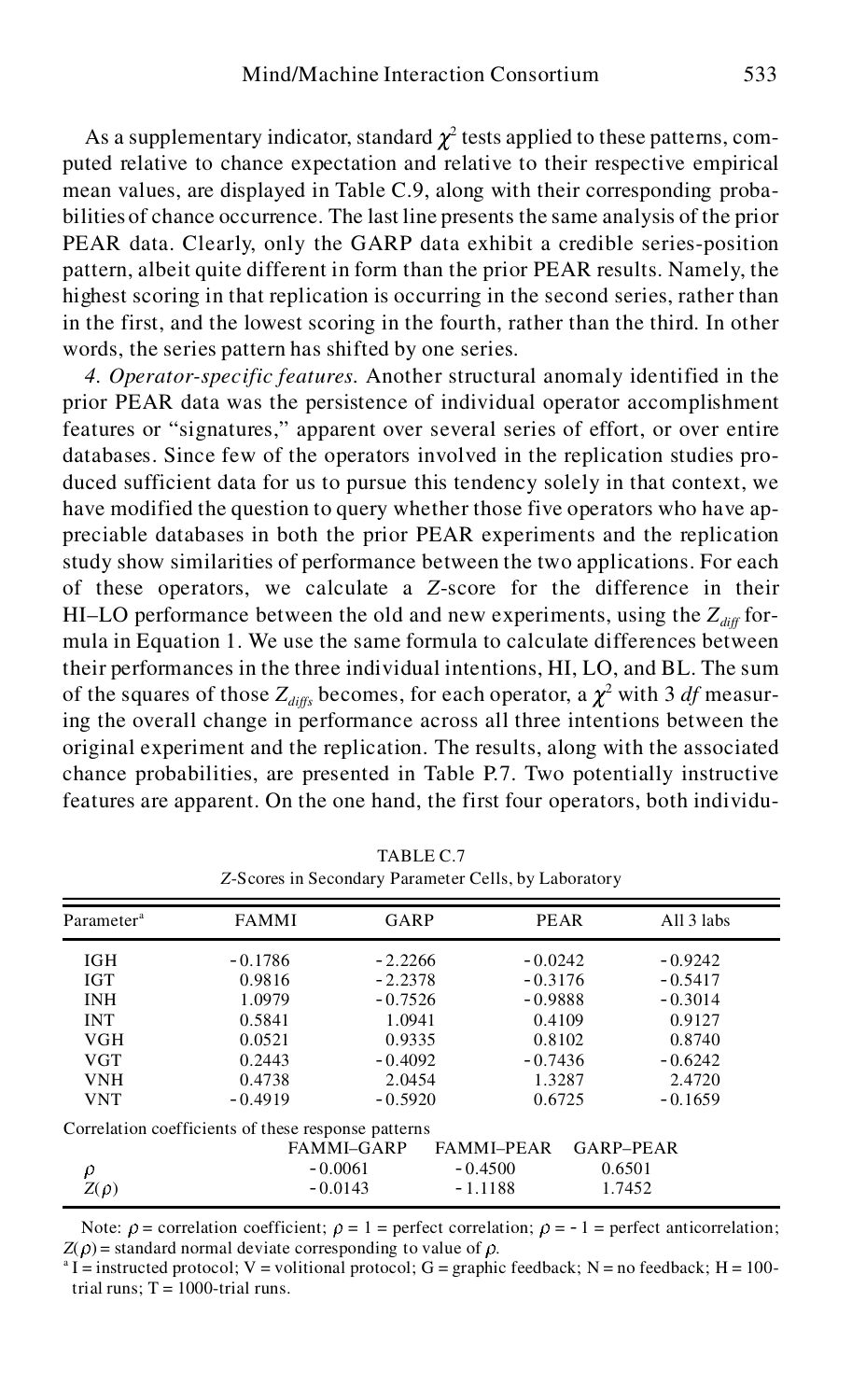

Fig. 8. FAMMI group data split by assignment (I,V), feedback (G,N), and run length (H,T).



Fig. 9. GARP data split by assignment (I,V), feedback (G,N), and run length (H,T).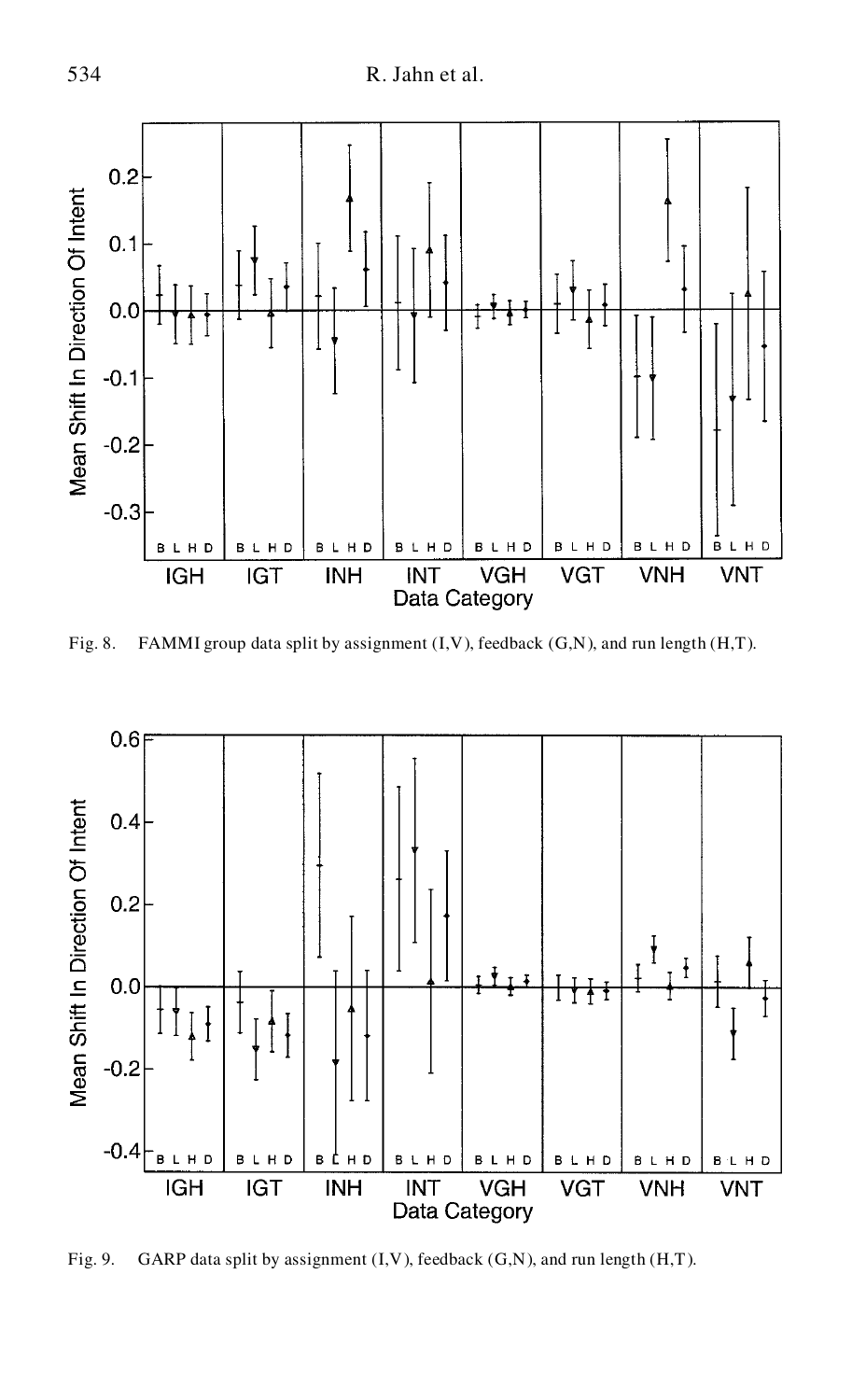

Fig. 10. PEAR data split by assignment (I,V), feedback (G,N), and run length (H,T).



Fig. 11. All data split by assignment (I,V), feedback (G,N), and run length (H,T).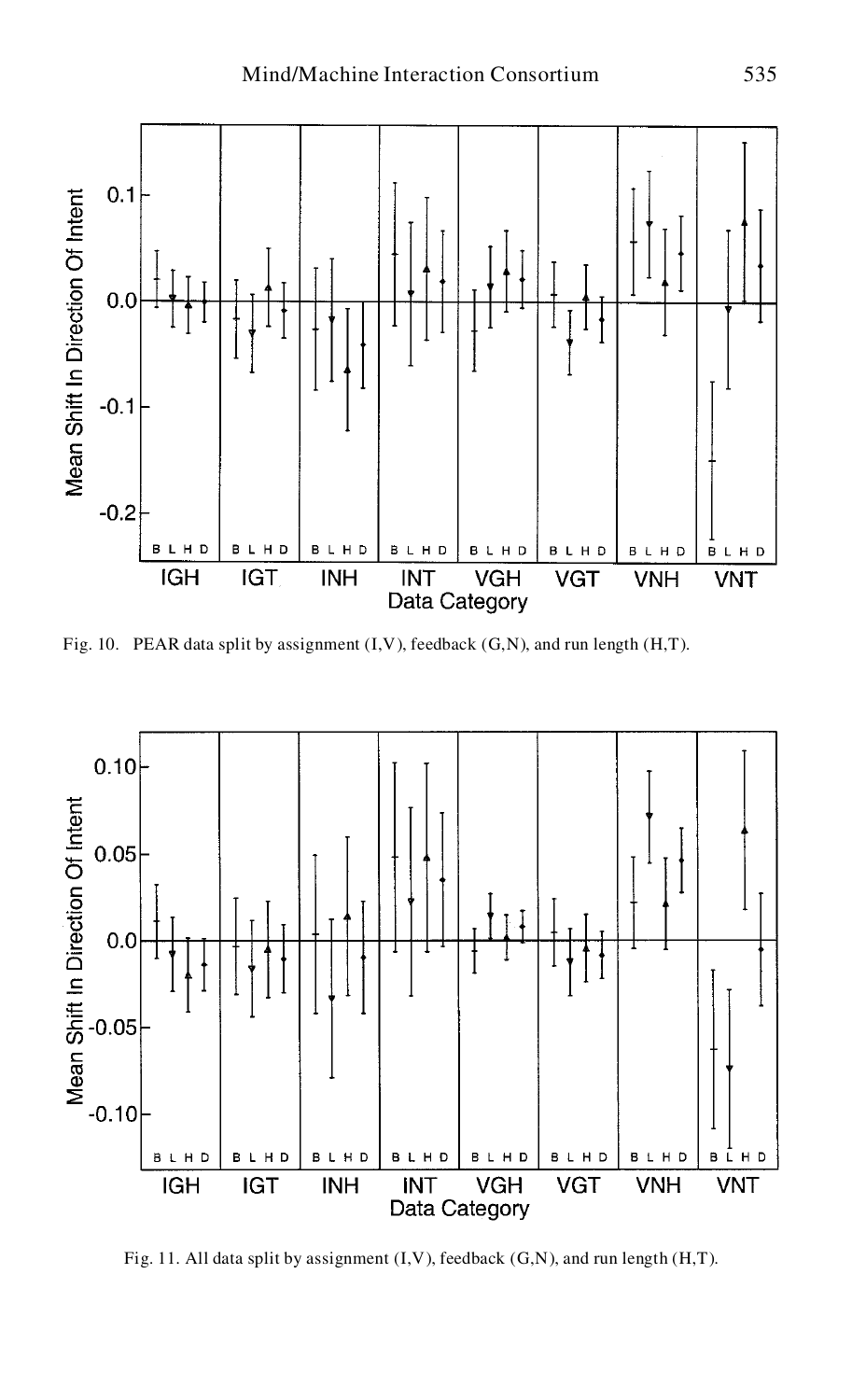ally and collectively, performed remarkably similarly on the two experiments. On the other hand, Operator E displays a stark difference in performance between the prior PEAR and replication efforts that is virtually an inversion or "antireplication" of the prior "signature." (It may be worth noting that this op erator repeatedly expressed strong resistance to being asked to validate a prior achievement through replication.) Clearly, these contradictory results cannot be resolved further without considerably more operator-specific data, but the subjective issue raised could ultimately prove important.

Other aspects of operator-specific structural anomalies have also been ex plored by similar  $\chi^2$  techniques. For example, the possibility that a mixture of strong performances in the intended directions and in the directions opposite to intentions among the individual operators may cancel one another in the overall yield, thus obscuring the operator-level effects in the database, can be checked by a  $\chi^2$  calculation encompassing all operators at the three laboratories, under all intentions. Specifically, by squaring the individual operator *Z*scores (thus obtaining a sign-independent quantity) and adding these across all operators, we construct a  $\chi^2$  with degrees of freedom equal to the number of operators. Table C.10 presents such results for the three laboratories along with their associated chance probabilities (in parentheses). Because the prior PEAR experiments indicated a gender difference in the tendency toward idiosyncratic performance, the databases are subdivided by gender as well as by laboratory.

Since the  $\chi^2$  tests on the three individual intentions are mutually independent, they can be collected in a combined value indicative of the overall departure from chance behavior in all three intentions (last column). No elevated values that would suggest idiosyncratic operator performance appear. To the contrary, the PEAR female operators show a strikingly depressed  $\chi^2$ , especially in the LO intention, that compounds to an extraordinarily diminished value across all three intentions (39.33 on 66  $df$ ;  $p = .996$ ). Considered as an improbably *small*  $\chi^2$ , this corresponds to  $p = .004$ , which we must immediately correct to .008 since we are willing to consider both unusually large and unusually small  $\chi^2$ . Bonferroni adjustment of this value for the seven independent subsets (two genders each at GARP and FAMMI, three at PEAR) still leaves a suggestive  $p = .051$ . Thus, there are moderate grounds for suspecting that this particular operator population is somehow producing performances that cluster too tightly about zero yield. Such calculations have been repeated on a series-by-series basis. Again, only the PEAR females show significant anom alies that survive the multiple-testing adjustments. It also may be worth noting that the data collected on series-position effects (Tables F.6, G.6, P.6, and C.9) and on operator-specific features (Tables P.7 and C.10) show a polyglot nature of above-chance occurrences similar to those covered in the Monte Carlo treat ment (Table C.7).

*5. Standard deviations.* A different form of structural irregularity that may have indicative value can be detected in the individual laboratory and compos-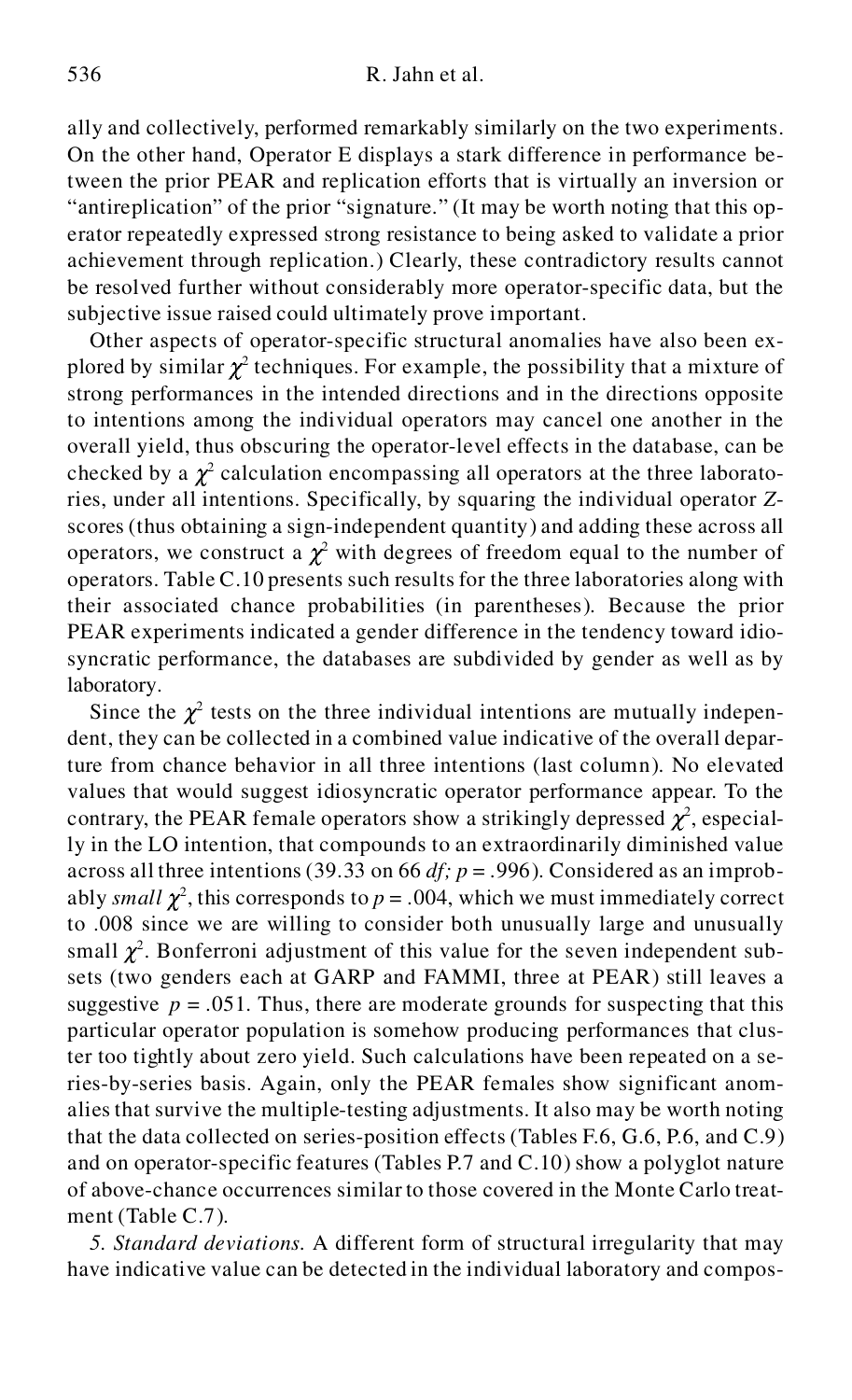| Parameter test                                          | <b>FAMMI</b>                     | GARP                             | PEAR                             | All 3 labs                       |  |
|---------------------------------------------------------|----------------------------------|----------------------------------|----------------------------------|----------------------------------|--|
| Assignment $(I-V)$<br>Feedback (G–N)<br>Runlength (H-T) | 0.4224<br>$-0.7343$<br>$-0.4275$ | $-2.9204$<br>$-1.0871$<br>1.3792 | $-0.9689$<br>$-0.4485$<br>0.5599 | $-1.2611$<br>$-1.7823$<br>0.9331 |  |

TABLE C.8 Difference Z-Scores of Unconfounded Secondary Parameters

ite databases. Even cursory examination of the tables of section II.B reveals many instances where the trial-level standard deviations are less than the theoretical value of 7.071. This, of course, might be an artifactual result of a flaw in the random noise sources, so these standard deviation figures should be com pared not with the theoretical value, but with an empirical value derived from the concurrent calibrations of the instruments (cf. Appendix I). Since the three calibration datasets have consistent means and standard deviations, a pooled estimate of the latter may be constructed, yielding  $\sigma = 7.0710$  with an empirical uncertainty of ±0.0028. Table C.11 reports *Z*-scores for the difference between the trial-level standard deviations of the active experimental data and this calibration estimate.

This method of comparison to an empirical standard technically makes them Student's *t-*scores rather than *Z*-scores. However, since there are well over 10,000 degrees of freedom in even the smallest datasets examined, the differ ence between the *Z* and *t* distributions safely may be neglected. By either stan dard, we find a statistically robust difference between the active experimental data and the calibration data in the composite across all three laboratories that is driven by substantial depressions in the LO and BL conditions. The prior PEAR finding of significantly higher experimental standard deviations for fe male operators compared to males (Dunne, 1998) is not sustained in magnitude by the replication data, although virtually all of the individual laboratory results show slight separations in this direction.

*6. Counts of successful operators and series.* In addition to the trial-score distribution criteria on which all of the preceding tabulations and discussions are predicated, the data also have been examined in terms of the fraction of ex perimental series and the fraction of operators, whose results conform to any extent with the direction of intention. Although those perspectives had proven

| Laboratory   | $\chi^2$ (vs. theory); 5 df <sup>a</sup> | p of $\chi^2$ | $\chi^2$ (vs. empirical mean); 4 df p of $\chi^2$ |      |
|--------------|------------------------------------------|---------------|---------------------------------------------------|------|
| <b>FAMMI</b> | 1.9316                                   | .859          | 1.7431                                            | .783 |
| GARP         | 13.5799                                  | .019          | 13.5699                                           | .009 |
| PEAR         | 1.1688                                   | .948          | 1.1680                                            | .883 |
| All 3 labs   | 5.2207                                   | .390          | 5.0880                                            | .278 |
| Prior PEAR   | 27.3385                                  | .00005        | 18.2453                                           | .001 |

TABLE C.9 <sup>2</sup> Tests for Series-Position *Z*-Scores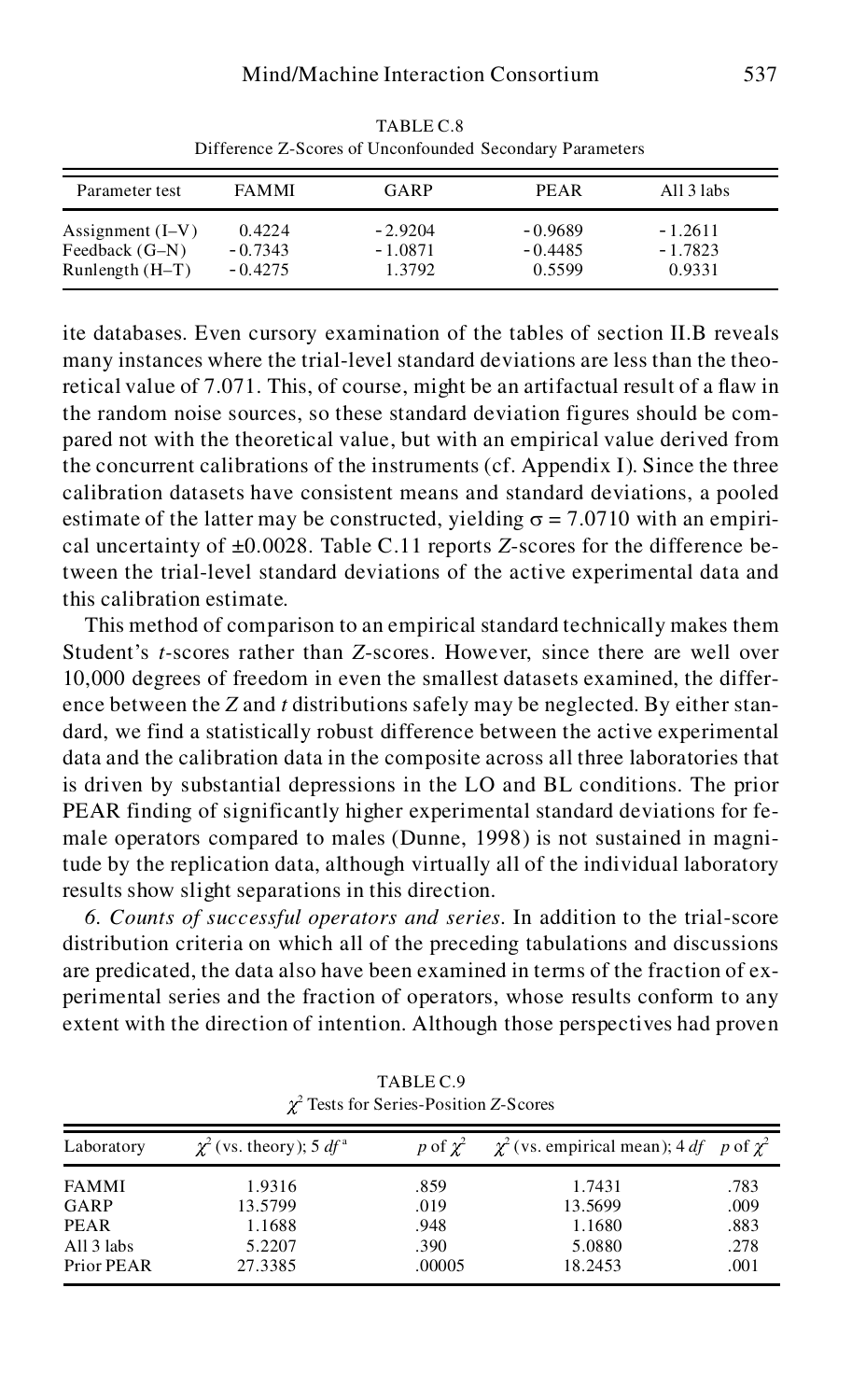instructive in some of the prior work, they clearly are not independent of the mean-shift values and in this replication study have added little new insight. Nonetheless, full tabulations of these quantities are available on request.

#### **IV. Summary Comments**

As described in the introductory section, this coordinated replication study was the first collaborative research project attempted by the Freiburg, Giessen, and Princeton laboratories, as much to test the viability of the consortium con cept, structure, management, and operations strategy as to create a major new database in mind/machine anomalies. By the former criterion, the project has been undeniably successful in that methods for provision of common experi mental equipment, acquisition and reduction of experimental data, and analysis and interpretation of results have been well established and are available for deployment in subsequent research endeavors. Visitation and exchange of personnel among the laboratories at both the staff and management levels occur frequently, and the electronic communication channels that enable sharing of data and ideas function on a regular basis. In short, this first project has demonstrated that this ambitious consortium can function productively on such collaborative research enterprises.

As far as the replication results themselves are concerned, we are left with an empirical paradox. Whereas the prior PEAR experiments clearly displayed anomalous secular trends in REG output distribution means in correlation with operator intention, the three-laboratory replications, which employed essentially similar equipment and protocols, failed by an order of magnitude to replicate the primary correlations. Yet, these replication studies presented instead a substantial pattern of structural anomalies related to various secondary parameters, to a degree well beyond chance expectation and totally absent from the calibration data. To borrow a fluid mechanical metaphor, it is as if the influence of operator intention now was manifesting itself as a structural "tur bulence" in the output data of the replication, rather than in a more orderly dis placement of the data streams as was found in the prior PEAR studies.

With the various ad hoc examinations of these structural details described in sections II and III in hand, our search for some understanding of this substantial change in the character of the anomalous responses of the machines to operator

| Operator | $\chi^2(p)$   | $Z(p$ [2-tail]) |
|----------|---------------|-----------------|
| А        | 1.564(.67)    | 1.049(0.29)     |
| B        | 0.200(.98)    | 0.125(.90)      |
|          | 0.934(.82)    | $-0.868(.39)$   |
| D        | 0.460(0.92)   | 0.158(.87)      |
| E        | 14.035 (.003) | 3.255(.001)     |

TABLE P.7 Consistency of Operators Between Prior PEAR and Replication Experiments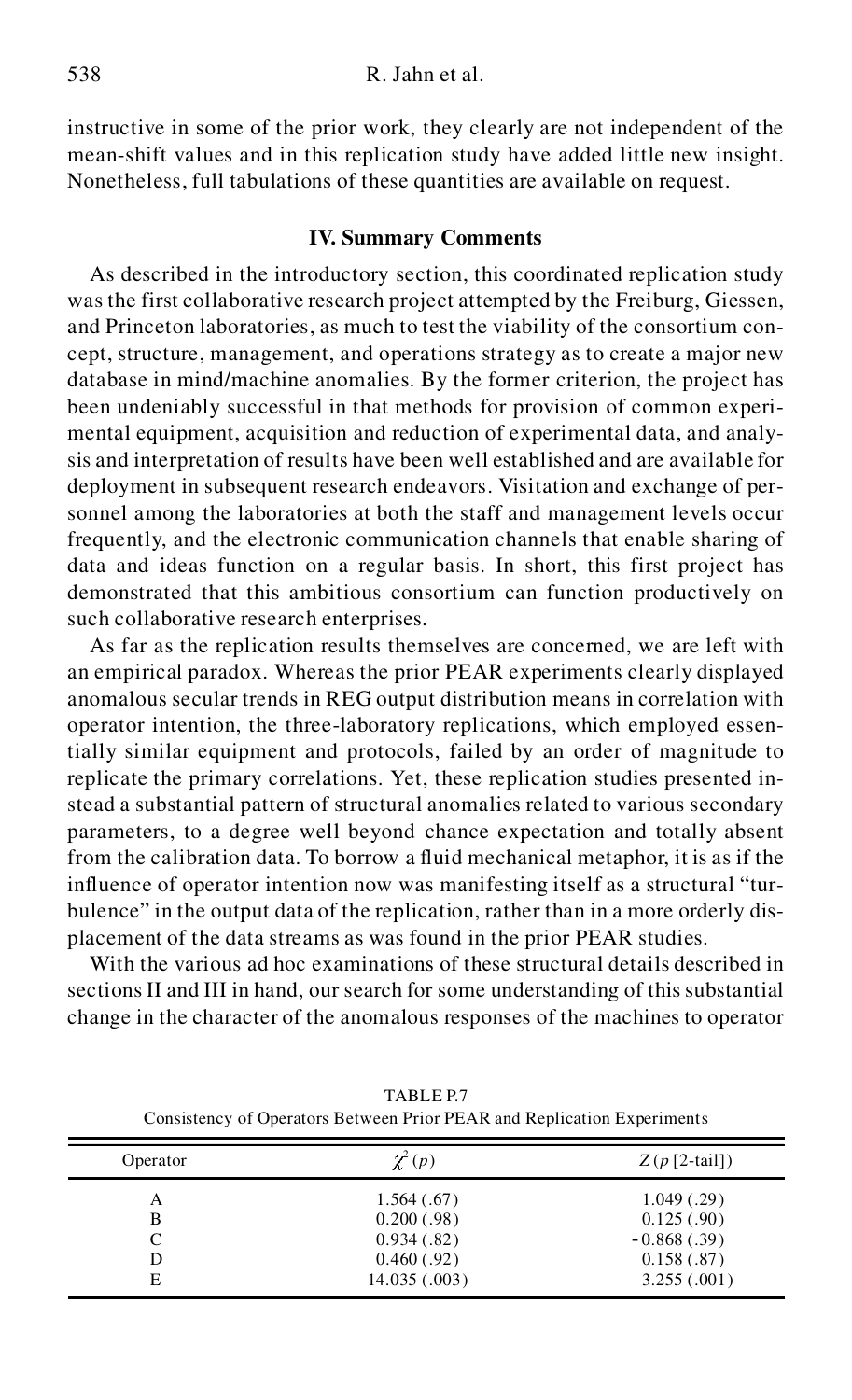intention may be aided by systematic reconsideration of certain explicit and im plicit assumptions with which the replication studies were undertaken:

1. *Source independence: The anomalous effects would manifest in the same form and scale on the PortREG sources as they had on the original PEAR benchmark machine*.

The prior PEAR data reported in Table 0 had been generated using a far more expensive and complex REG device that was replete with an array of failsafe controls, interior checkpoints, and other protections against short- and long-term deviations from strictly random behavior, that would unequivocally guarantee the integrity of the experimental results. The shift to the much sim pler, less expensive, and more portable PortREG equipment seemed justified on the basis of its earlier successful deployments in other PEAR-based experi ments, most notably our FieldREG studies (Nelson et al., 1996, 1998), and an extensive body of past evidence that comparable anomalous results could be obtained utilizing categorically different random physical sources (Jahn et al., 1997; Schmidt & Pantas, 1972). Yet, since that time certain other applications of PortREG equipment also have failed to produce results comparable with the prior benchmark findings, raising some questions about its consistency of sensitivity to operator intention (Jahn et al., 2000).

It has been suggested by one of PEAR's long-term operators that this reduction in effect may not be attributable to physical differences in the noise sources, per se, but to the shift of the REG unit from its original central focus in the experimental configuration to one where it appears to play only a peripheral supporting role to the computer that now dominates the operator's attention. Specifically, in the prior PEAR experiments digital feedback was presented as an LED display on the face of the REG device itself, with the

|              |                   |            | Operator Performance $\chi^2$ Values (with Associated Probabilities) |            |            |                       |
|--------------|-------------------|------------|----------------------------------------------------------------------|------------|------------|-----------------------|
| Dataset      | $df^{\mathrm{a}}$ | BL         | LO                                                                   | НI         | Δ          | Combined <sup>a</sup> |
| <b>FAMMI</b> |                   |            |                                                                      |            |            |                       |
| Female       | 40                | 49.05(.15) | 35.62(.67)                                                           | 46.43(.22) | 32.95(.78) | 131.09(.23)           |
| Male         | 40                | 32.75(.79) | 45.56(.25)                                                           | 32.55(.79) | 34.26(.73) | 110.86(.71)           |
| All          | 80                | 81.80(.42) | 81.18(.44)                                                           | 78.98(.51) | 67.21(.85) | 241.96(.45)           |
| GARP         |                   |            |                                                                      |            |            |                       |
| Female       | 34                | 34.16(.46) | 31.82(.57)                                                           | 31.34(.60) | 28.30(.74) | 97.33(.61)            |
| Male         | 35                | 43.45(.15) | 34.80(.48)                                                           | 38.71(.31) | 40.37(.25) | 116.96(.20)           |
| All          | 69                | 77.61(.22) | 66.62(.56)                                                           | 70.05(.44) | 68.67(.49) | 214.28(.35)           |
| PEAR         |                   |            |                                                                      |            |            |                       |
| Female       | 22                | 12.50(.95) | 7.55(.998)                                                           | 19.28(.63) | 13.07(.93) | 39.33(.996)           |
| Male         | 36                | 33.74(.58) | 41.42(.25)                                                           | 32.07(.66) | 40.53(.28) | 107.23(.50)           |
| Co-operator  | 20                | 19.85(.47) | 23.54(.26)                                                           | 12.42(.90) | 18.38(.56) | 55.81(.63)            |
| All          | 78                | 66.09(.83) | 72.51(.65)                                                           | 63.77(.88) | 71.98(.67) | 202.37(.93)           |

TABLE C.10

The degrees of freedom for the "Combined" column, which sums up the mutually independent contributions of BL, LO, and HI, are triple the number listed in the "*df*" column.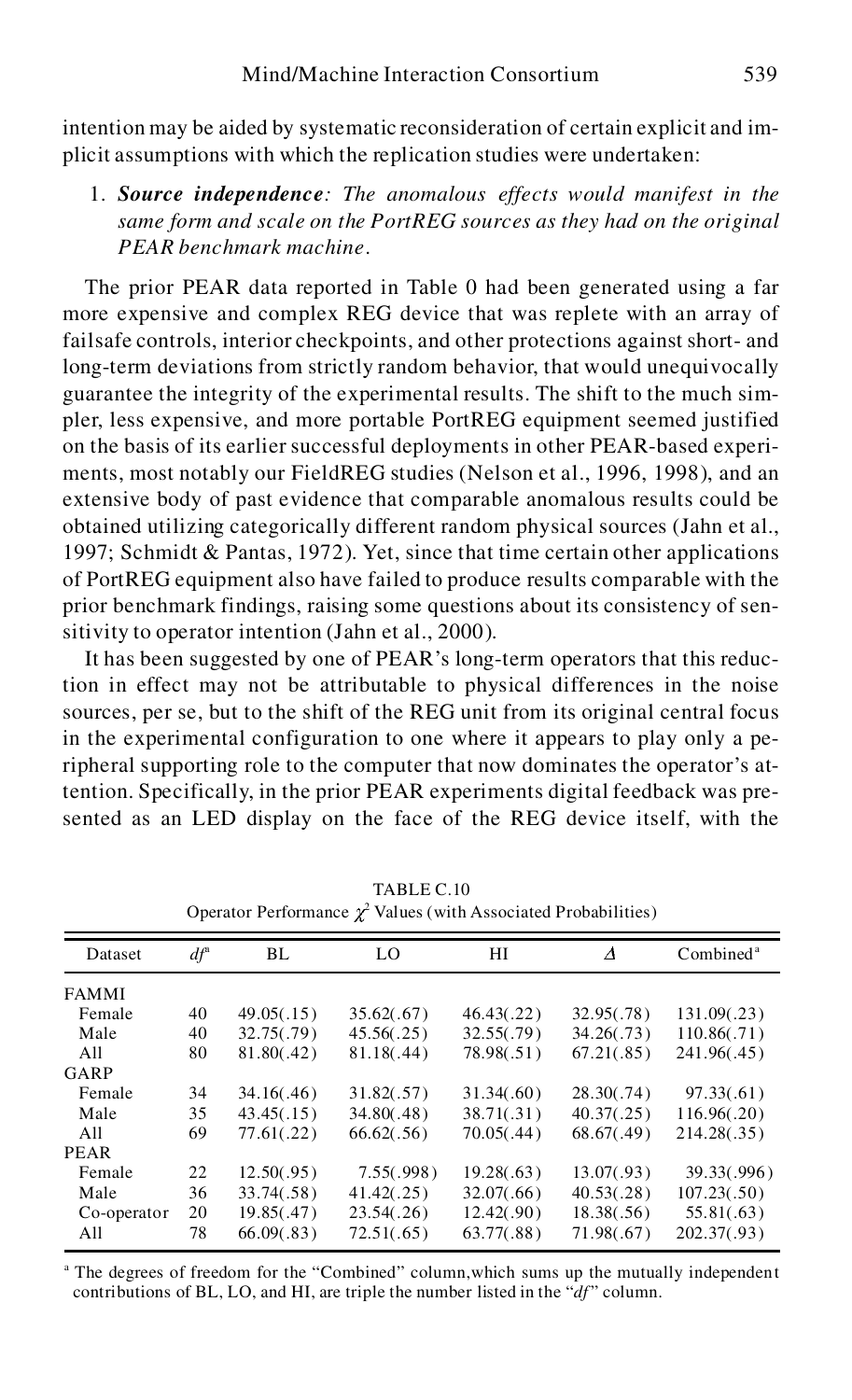computer playing a more passive data-recording role, and the redundant archival data hardcopy was produced contemporaneously with the generation of the experimental data, rather than in a deferred printout. In the PortREG ex periments, however, the noise source is housed in a small, unobtrusive gray box that is a far less evident component of the experimental system. Operator feedback, both digital and graphic, is produced on a computer display, rather than on the noise unit itself, and data printout is under computer control on a separate printer facility that operates only at the end of the run. Thus, the subjective experience of an operator generating data differs appreciably between the two experiments, so that while it is possible that the PortREG devices are still inherently sensitive to operator intention, their less prominent role in the experimental configuration may compromise their patterns of response. An other operator has suggested that the vast proliferation of interactive, visually engaging computer displays into public and personal applications over the past decade may have eroded much of the novelty of this format of human/machine interaction, rendering the experimental task less challenging and enjoyable. In either case, the role of feedback, rather than the noise source itself, may be the more pertinent concern, as further discussed in items 3 and 4 below.

2. *Operator pool equivalence: The overall performance of the pool of oper ators performing the replication experiments would be similar to that of the pool of operators that produced the prior PEAR results*.

This presumption seemed soundly based on extensive earlier results that these anomalous effects invariably appeared as broadly distributed, marginal shifts over the full operator population, rather than being dominated by a few exceptional operators (Jahn et al., 1997). The fact that PEAR, continuing its policy of using only uncompensated, anonymous volunteers, many of whom had participated in the prior experiments, achieved no better replication than

| Data      | BL        | LO        | НΙ        | Δ         |
|-----------|-----------|-----------|-----------|-----------|
| All FAMMI | $-1.5449$ | $-0.6599$ | 0.0309    | $-0.4301$ |
| Male      | $-1.2757$ | $-0.7104$ | $-0.2837$ | $-0.6886$ |
| Female    | $-0.9388$ | $-0.1895$ | 0.4019    | 0.1466    |
| All GARP  | $-1.4539$ | $-2.8142$ | 0.0257    | $-1.9009$ |
| Male      | $-1.4974$ | $-2.0454$ | 0.4544    | $-1.1032$ |
| Female    | $-0.6035$ | $-2.0089$ | $-0.4123$ | $-1.6786$ |
| All PEAR  | $-0.8997$ | $-0.9880$ | $-0.8451$ | $-1.2515$ |
| Male      | $-0.8280$ | $-0.9173$ | $-1.2155$ | $-1.4791$ |
| Female    | $-0.1623$ | $-0.2035$ | 0.1221    | $-0.0572$ |
| $Co-Op$   | $-0.5499$ | $-0.5625$ | $-0.1638$ | $-0.5111$ |
| Composite | $-2.1027$ | $-2.4051$ | $-0.4257$ | $-1.8329$ |
|           |           |           |           |           |

TABLE C.11 *Z*-Scores for Trial-Level Standard Deviations, by Laboratory and Gender

Note: Z-scores calculated from normal approximation to the distribution of standard deviations, which is accurate for these large datasets.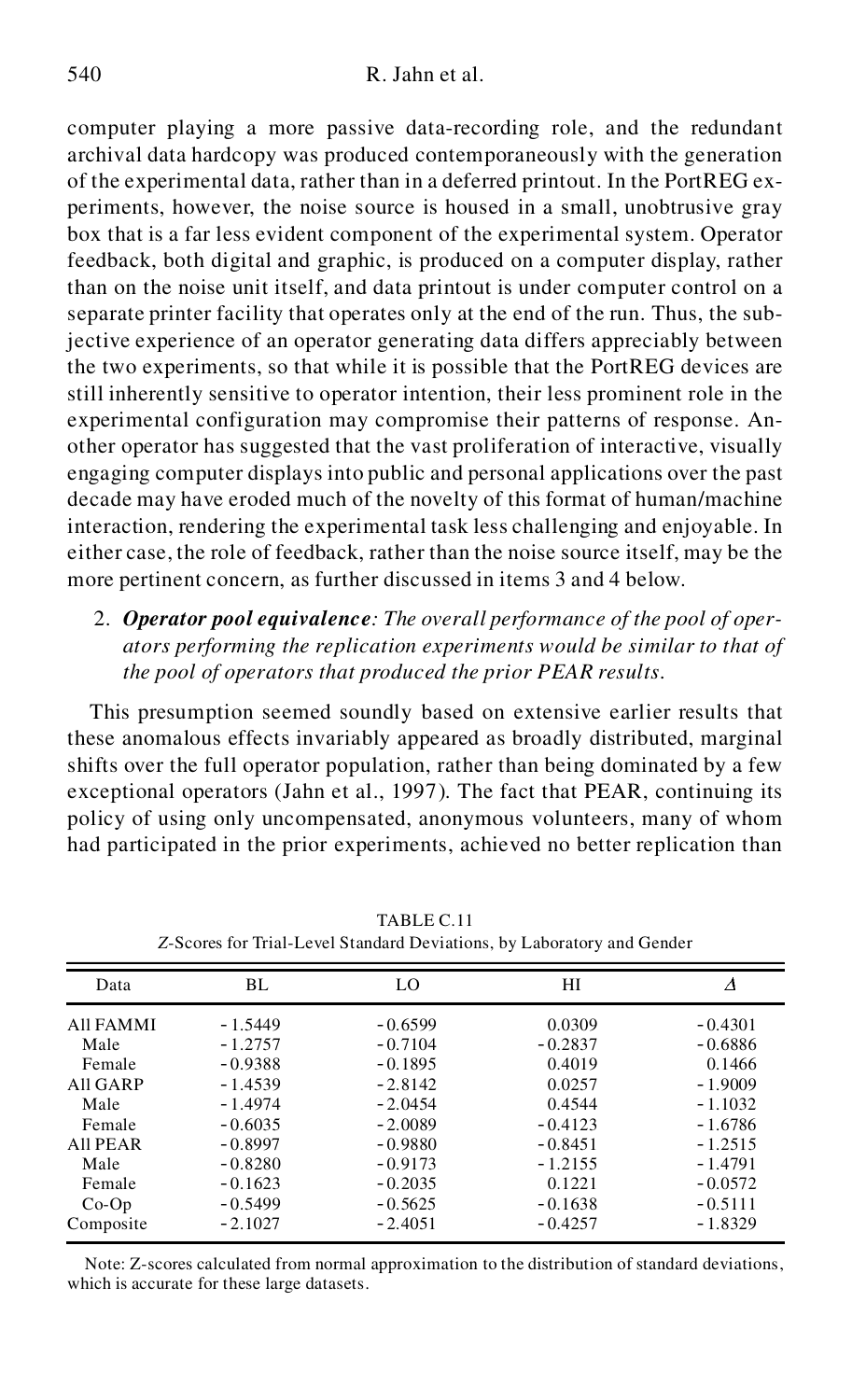GARP or FAMMI, who followed more structured handling of operators, continues to suggest that the composition of the operator pool, per se, is not likely to be a major factor. Yet, some of the structural evidence from this present study, as discussed in items 4 and 7, may indicate otherwise.

3. *Insensitivity to secondary parameters: The overall results would be insensitive to minor alterations in the secondary experimental parameters*.

The prior PEAR data generated with digital feedback or no feedback were statistically indistinguishable from the graphic-feedback data, leading to the assumption that feedback was a matter of indifference or at most of individual operator aesthetic preference. Both of the ANOVA studies of the prior PEAR data also failed to uncover any overall feedback sensitivity. Yet, the differ ences in replication results related to this parameter indicate that it may have been a mistake to choose graphic feedback as the introductory default, even though it seemed to be the most popular choice of the operators. Similar considerations apply to the run-length option. Indeed, the breakdown by sec ondary parameter cells in Table C.7 indicates that data generated solely in the most conducive secondary conditions had effect sizes comparable to those seen in the prior PEAR experiments. While none of this explains why the relative insensitivity to these parameters observed previously should have changed, this presumption also now must be questioned.

4. *Insensitivity to operator attitudes: Various psychological or subjective parameters pertinent to operators' attitudes in addressing the experi mental task, such as their prevailing emotional state, their sense of pur pose or enjoyment, the laboratory ambience, the experimenter's expectations, and other environmental factors, would be adequately preserved in the aggregate by the operator selection and handling procedures ex ercised in the replication*.

Prior PEAR experience (Jahn & Dunne, 1988, 1997), supplemented by extant psychological and parapsychological literature (Rosenthal, 1963; Schlitz, 1986), suggested that certain aspects of the experimental ambience may be conducive to generation of anomalous effects. Examples include a friendly, relaxed, even playful atmosphere; a supportive attitude summarized as "permission to succeed;" a lack of pressure or urgency for success; an "unfocused" or "long-wavelength" state of thought and attention; etc. Given the nonreplication, however, it now appears that either these psychosocial factors are not so important or we failed to instill a propitious balance of them into our operators' experiences.

Possibly supportive of the importance and difficulty of maintaining these attitudinal factors is some mild evidence for an "epochal" segmentation of the chronological results from each laboratory. For example, with reference to the cumulative deviation graphs of Figure 5, we can identify in each laboratory's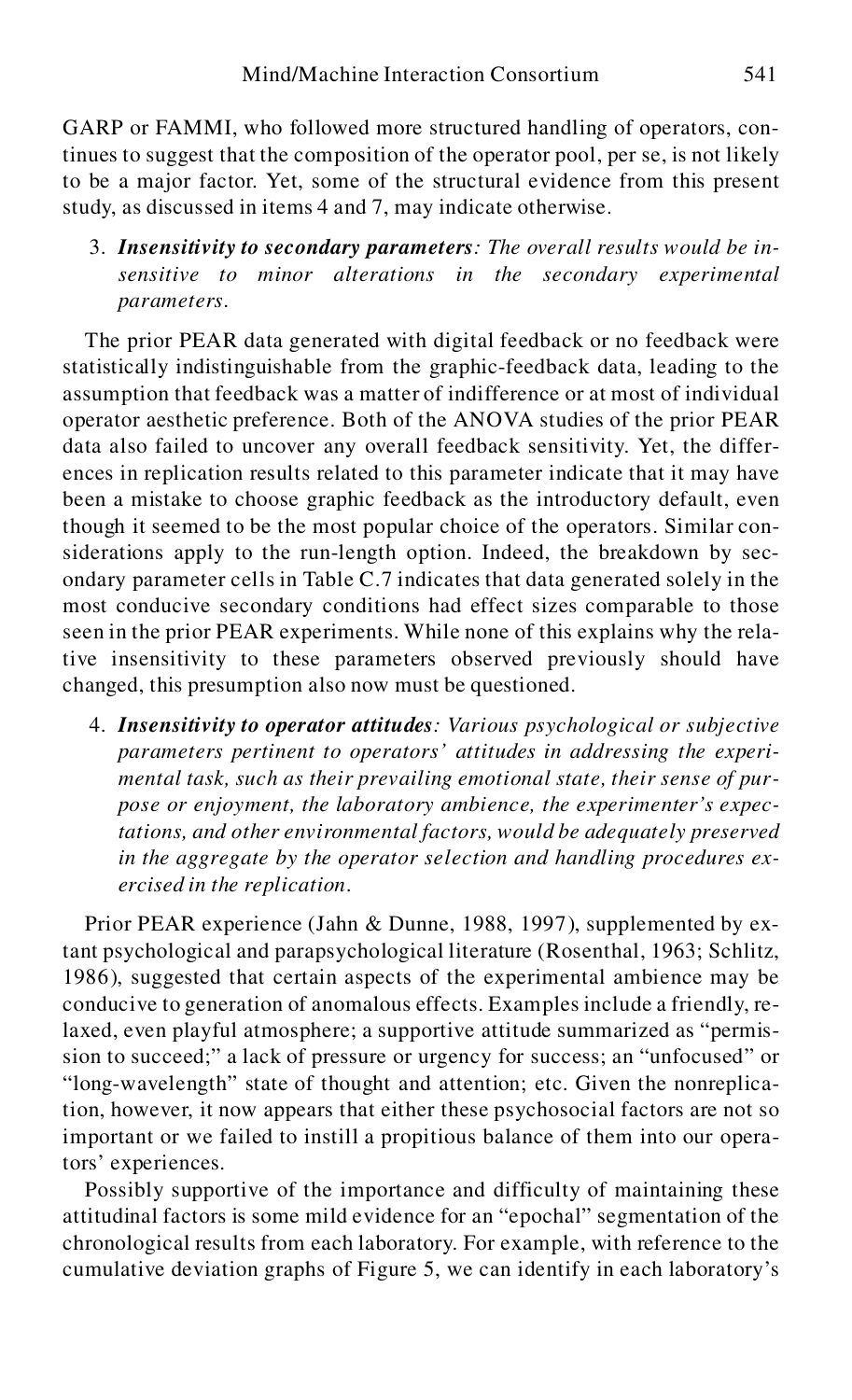full record long spans of HI–LO yield (FAMMI: trials 60,000–195,000; GARP: trials 245,000–345,000; PEAR: trials 195,000–350,000) that were quite comparable to those of the prior PEAR studies. The reality of such bi modal inhomogeneities in these databases, vis-à-vis chance excursions of bi nary random walks, cannot be confirmed statistically for this amount of data, but it is interesting to recall that the larger body of prior PEAR results also dis played a bimodal epochal character that took a statistically more convincing form. Specifically, there we found three virtually equal-length epochs, having strong performance over the first, chance performance over the second, and strong performance over the last (cf. Figure 12). While it is difficult to establish a Bonferroni-type correction factor for this sort of retrospective reexamination of an extant database, taken at face value the distinction between the three epochs is quite significant ( $\chi^2$  = 7.566 on 2 *df*, *p* = .0228). The second epoch is a "nonreplication" of the first quite as stark as the overall PortREG nonreplication and is of a comparable scale. It was earlier noted that taking the overall prior PEAR database as a standard, the replication effort refuted the prediction at a level of  $Z = -2.87$ . Yet, Figure 12 shows us that when PEAR itself, employing a known, productive experiment with the same protocols and operator pools, generated an REG database of the scale of PortREG three times in suc cession, it failed to show anomalous yield *one time in three*. In this view, the joint failure of three laboratories to replicate is an event with *p* = .037, rather than the  $p = .004$  one would infer from the above *Z*-score.

In both the prior PEAR and replication cases, the strong epochal results are diluted by the remainder of their respective databases. Nevertheless the pres ence of extended segments of high yield, and of negligible yield, in both the prior PEAR and in all three replication databases, raise valid questions con cerning what subjective factors bearing on the operators or, for that matter, on the experimenters, prevailed during these lengthy periods of apparently suc cessful replications, and did not in the other, nonproductive major segments.

5. *Intention as primary correlate: The specification and control of operator "intention" is adequate to designate this property as the primary correlate of the anomalous effects*.

While there is no doubt that the stipulation of an operator intention as BL, HI, or LO, irrevocably specified and recorded prior to initiation of an experi mental run, qualifies as an objective index for the subsequent data, it is equally clear that the processes by which the operator assumes and deploys that intention are inherently subjective in character, and hence potentially vulnerable to any influences that alter that subjectivity. We need look no further than the substantial aberrations in *baseline* behaviors, or the ubiquitous constrictions of trial-level standard deviations, or the epochal successions just mentioned, to infer that subtle subconscious as well as conscious mental and emotional processes may be at work in conditioning the operator's expression of intention. How these processes react to the perceived "success" or "failure" of an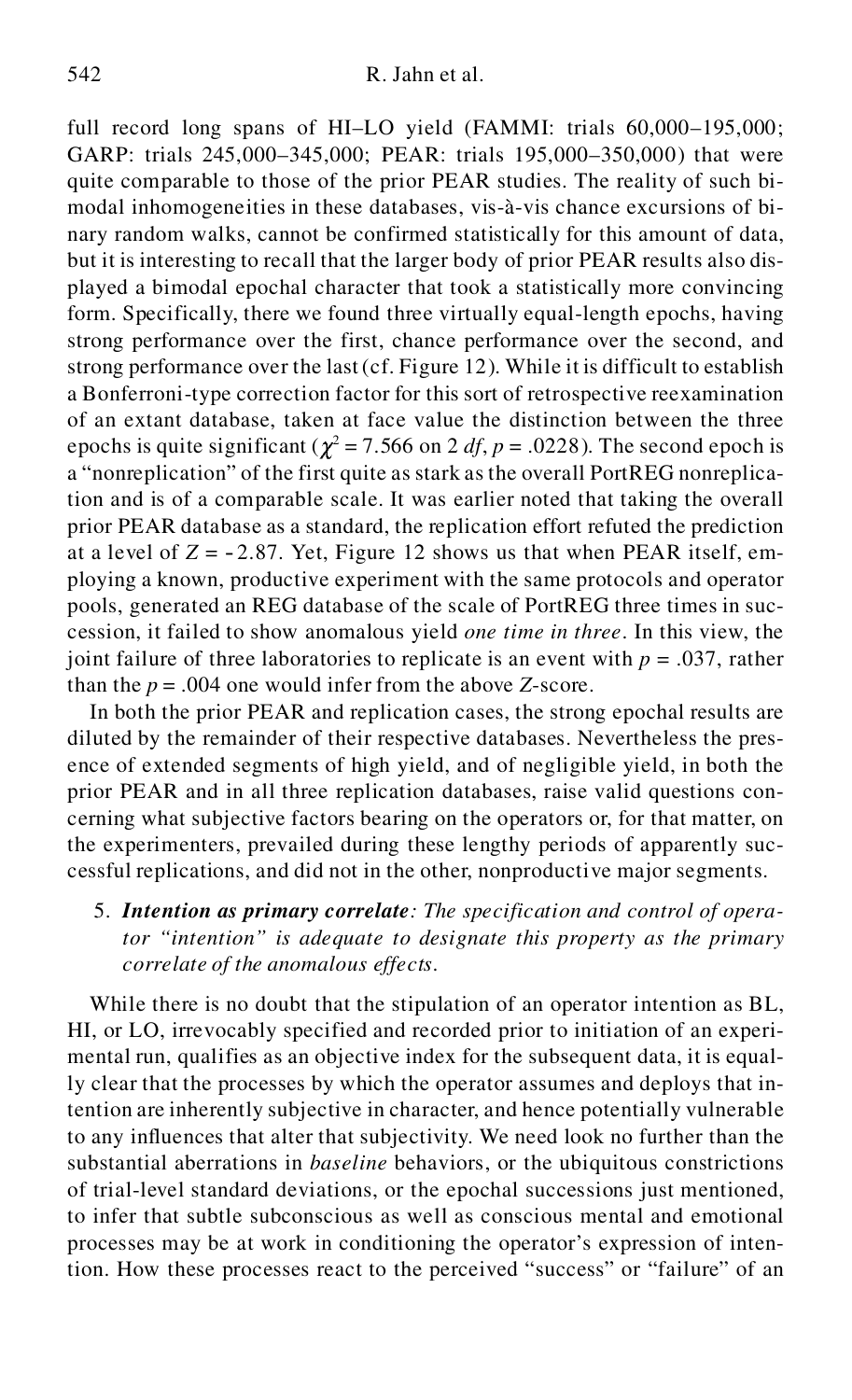ongoing experimental run or of a previously completed series; to the operator's sense of "resonance" with the experiment; to the sense of importance of the achievement; or to the temporal variations in the operator's mood or state of health are not really illuminated by these experiments, and remain far from our grasp. What does emerge, however, is a legitimate question as to whether intention is the best primary correlate for such anomalies or, as suggested by the FieldREG experiments (Nelson et al., 1996, 1998), some subtler criterion for the requisite mind/machine "resonance" would be more fundamental, or at least complementary to it.

# 6. *Replication criterion: Successful replication validates the phenome non; failure to replicate disqualifies it*.

The concept of objective replication or falsification is crucial to the exact sciences. Yet examples abound where varying degrees of compromise with rigorous replicability have been tolerated out of pragmatic necessity. For ex ample, the essential indeterminancy of quantum events forced physicists to ac knowledge that for some experimental configurations, no degree of control over the apparatus will allow the exact prediction of a single observation. Instead, exact prediction and measurement are reserved for ensembles and distri butions, rather than for individual events, i.e., the definition of "replication" has been subtly changed to accommodate the intrinsic indeterminancy. Similar modifications are routinely applied in the study of dynamical chaos and com plex systems, e.g., in fluid mechanical turbulence, granular media, fracture and fatigue processes, etc. Indeed, in any systems sufficiently complex that the validity of statistical limit theorems must be questioned, the concept of empirical replication may need to be modified. In our case, the potential indeterminancy of various physical outcomes is overlaid with a plethora of potentially relevant biological and psychological variables associated with the human operators and experimenters that may exceed our ability to specify, measure, or detect, let alone to control. To expect that these hypercomplex systems will submit to classical expectations of causality, determinism, and replicability may be overly presumptive.

Many attempts to address such mind/matter replication problems have been advanced in the recent literature. One of the authors (J.H.) previously pro posed that failures to replicate frequently occur if a sequence of experiments is interrupted by an overall analysis of the results up to that point. He has termed this the "Meta-Analysis Demolition Effect" and has discussed its psychologi cal and pragmatic implications (Houtkooper, 1994). Others have suggested that better understanding of the limitations on the dynamical replicability of unstable physical systems could benefit mind/matter interaction research, as well (Atmanspacher, 1997; Atmanspacher & Scheingraber, 2000). It has also been proposed that the lack of dependable reproducibility might be intrinsically related to the appearance of the anomalies, and thus constitutive of our un derstanding of them (Atmanspacher et al., 1999). Yet another approach has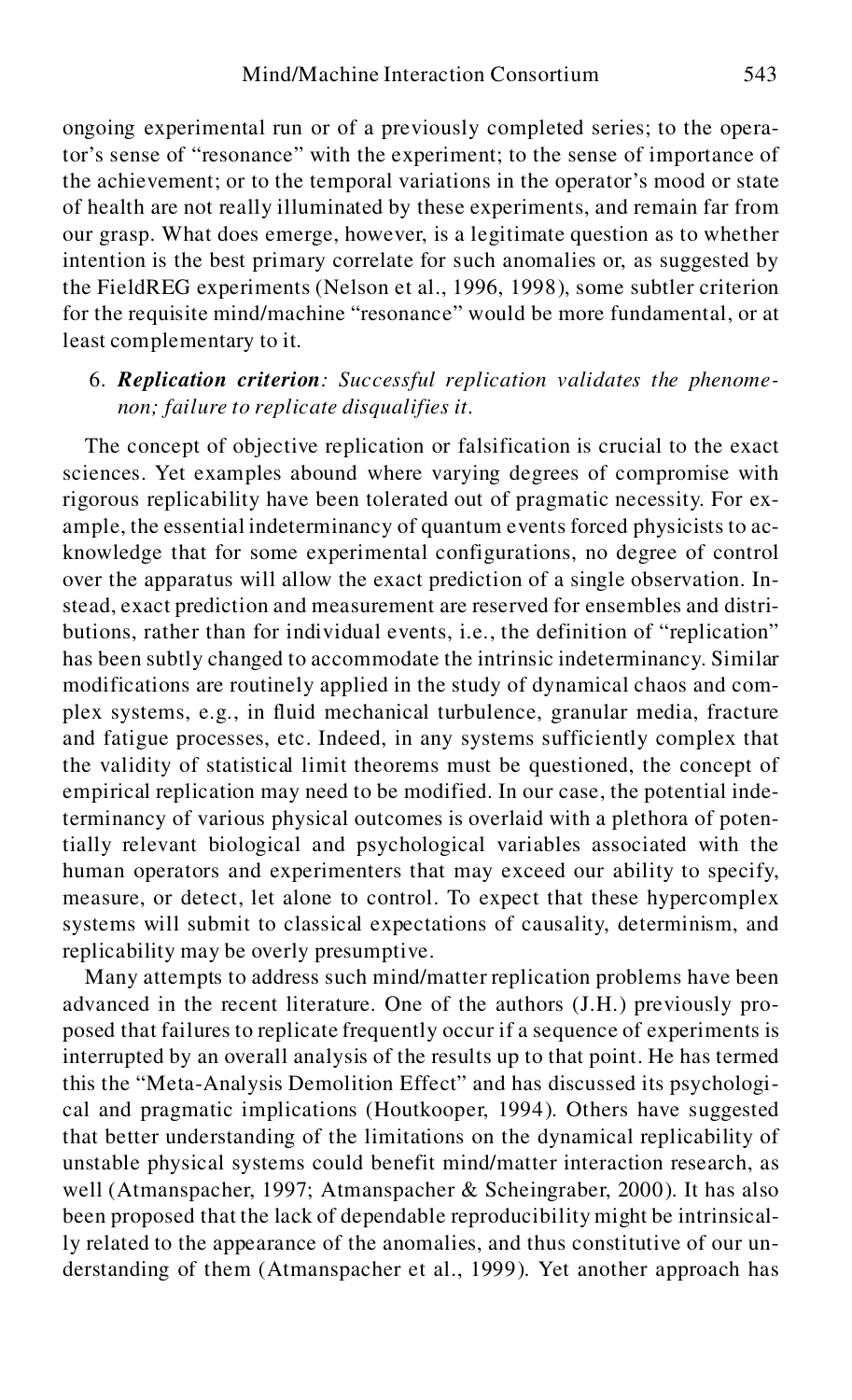treated all mind/matter interactions as inherently quantum mechanical in char acter, and thus prone to the intrinsic quantum uncertainties (Jahn & Dunne, 1986). Many other rigorous and speculative propositions could be cited, but the replication problem remains a central conundrum in this class of research.

7. *Anomaly indicators: Composite "bottom-line" mean shifts in directions of intention would be the primary indicators of anomalous effect; any structural anomalies would simply be embellishment thereon*.

While the overall mean-shift criterion is undoubtedly the simplest to specify, evaluate, and promulgate, it is not a particularly informative source for comprehension of any subtle psychophysical processes underlying the phe nomenon. In prior work, whether "successful" by the overall mean-shift criterion or not, much more has been inferred from the structural details of the databases, than from their gross characteristics (Dunne, 1998; Dunne et al., 1994; Jahn, Dobyns, & Dunne, 1991; Jahn et al., 1997; Nelson et al., 2000). In this PortREG replication program as well, having acknowledged the bemusing failure to replicate the prior scale of "bottom-line" results, we are presented with an impressively deep reservoir of structural features that in their striking internal disparities may testify equally emphatically to a broad variety of oper ator influences. Just as those studies in human behavior that encompass many heterogeneous groups of people rarely yield results that are universally valid for all participating population subsets, so the broad range of personal characteristics of the operators of these experiments, if relevant at all, could be ex pected to express themselves in less-than-consistent, variably incoherent forms. In this view, the polyglot nature of the results is not so much paradoxi cal as it is consistent with, and even supportive of, the hypothesis that some human behavioral characteristic is indeed interacting with the machines.

Nor should we ignore the magnitude of this constellation of structural anomalies. Recall that those components encompassed by the Monte Carlo treatment stood out from chance at about the  $p = .02$  level. But the other structural features uncovered in the data, which necessarily required alternative evaluations, contribute further to an overall chance unlikelihood that extends well beyond that. Specifically, Appendix II outlines conservative meta-analytical computations that place the composite structural anomalies at a level of chance expectation in the range of 0.001 to 0.002 (two-tailed). This approach es the level of significance that would have been achieved had the overall mean-shift replication been successful. That is, if the average prior PEAR H–LO mean shift,  $\Delta$ , had been sustained over the replication database, the corresponding *Z*-score would have been about 3.60 ( $p = .0002$ , one-tailed). In comparison, the equivalent *Z*-scores for the structural anomalies in the repli cation database range from 3.10 to 3.30, depending on the particular analysis base employed (cf. Appendix II).

While these reexaminations of presumptions and retrospective arguments clearly do not resolve our replication paradox, in some respects they may help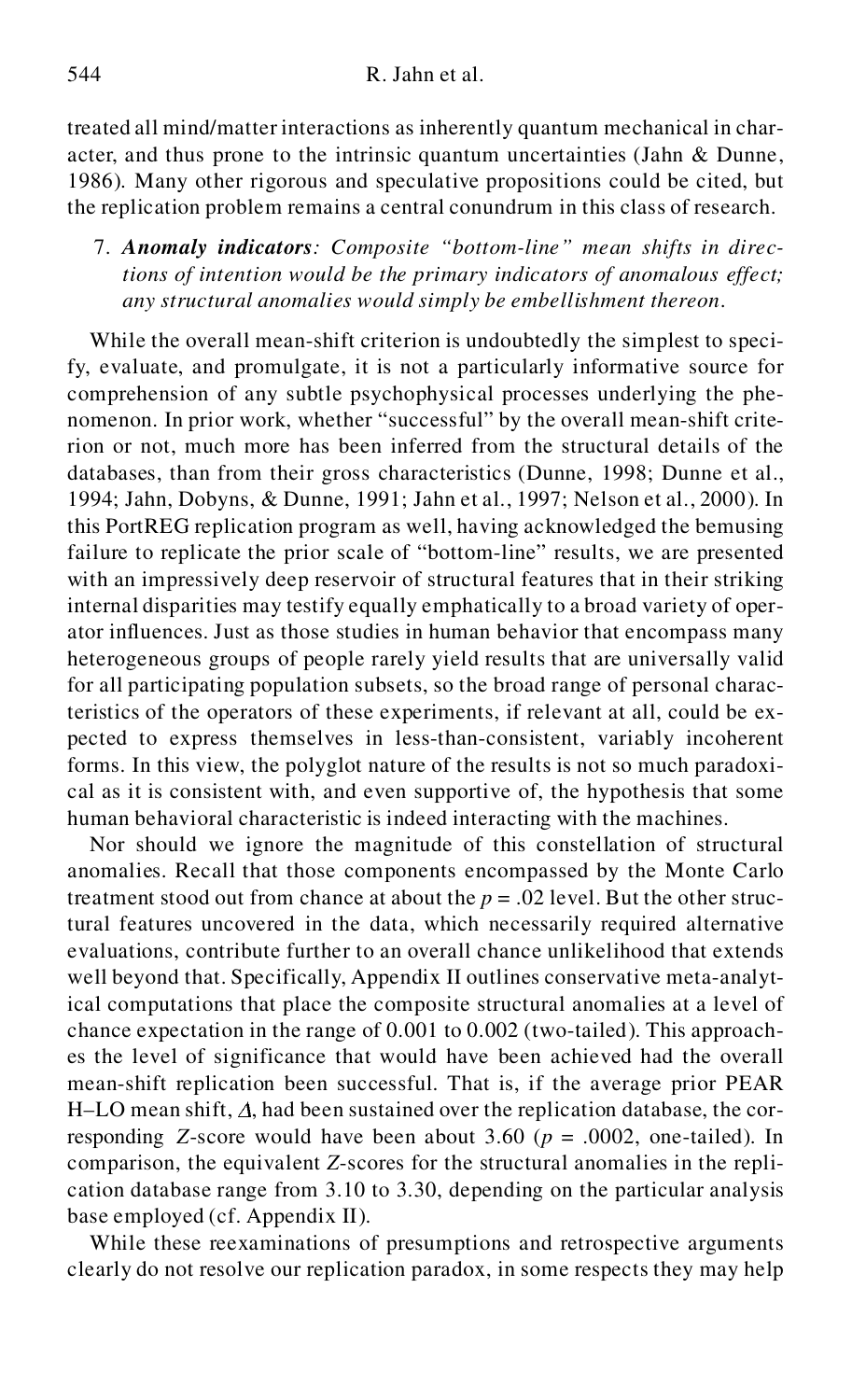

Fig. 12. Prior PEAR cumulative deviations in three epochs.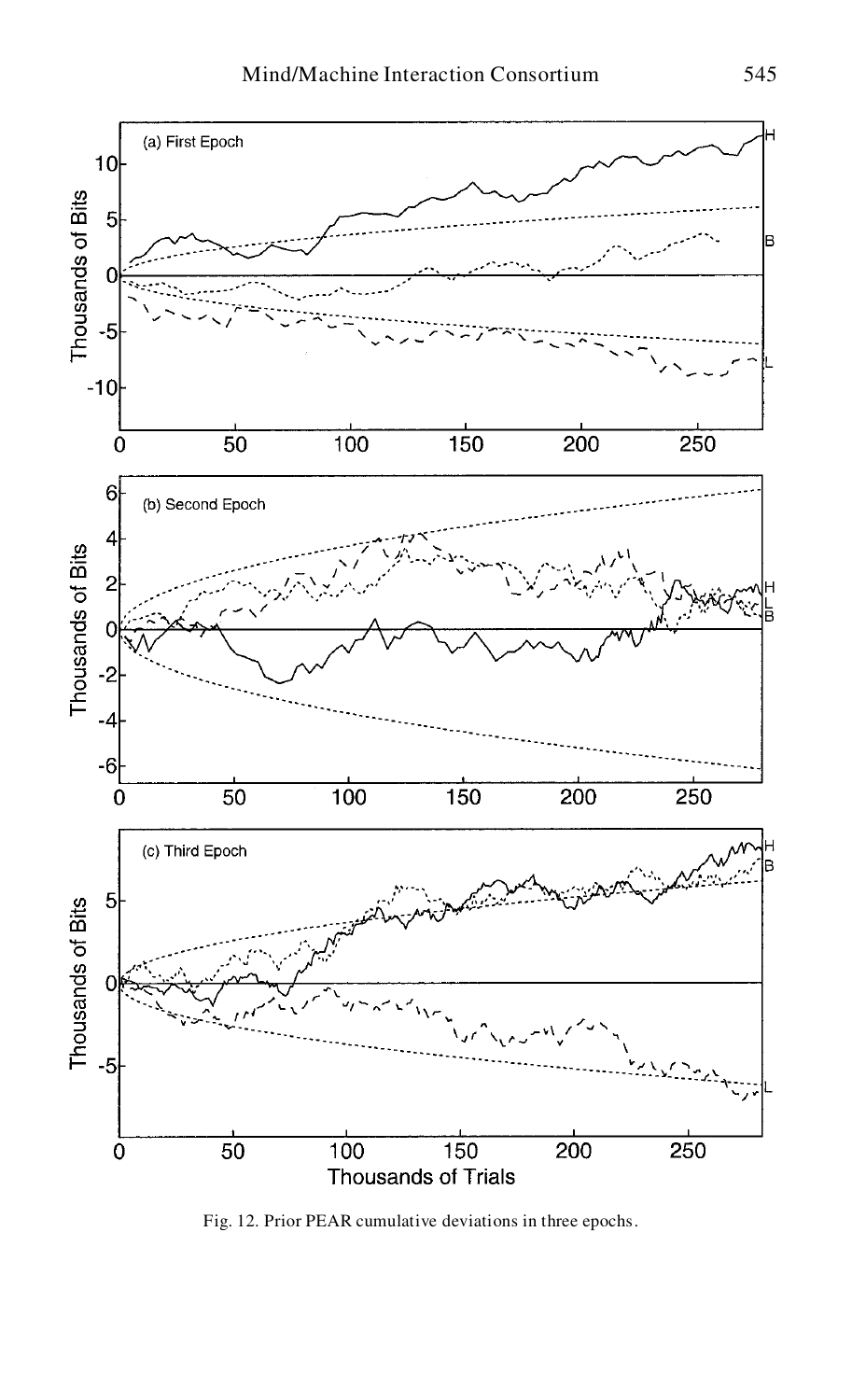to focus suggestions for future research. The change from systematic, intention-correlated deviations to a comparably anomalous, albeit less orderly pattern of structural distortions testifies to our incomplete understanding of the basic phenomena, and warns that future empirical and conceptual efforts must proceed at a more sophisticated level. The next round of experiments and analyses will need to identify and address the implicit as well as the explicit assumptions, both in the initial designs and in the assessment of empirical results, and delve more deeply into the relationship between the anomalous manifestations and the underlying psychological and physical sources from which they emerge. No simpler conceptual route seems likely to prevail, but vigorous and insightful pursuit of this more difficult one not only may ulti mately illuminate the particular mind/machine anomalies under study here but also may provide a much broader view of the relationship of the human mind to all physical reality.

#### **Appendix I: PortREG Equipment Calibrations**

The protocol for the PortREG replication specified that concurrent calibrations be generated at each laboratory to correspond to each experimental session, using the same acquisition software but modified to run automatically. Beyond these, many other ad hoc calibration efforts were undertaken to establish that the REG devices were performing according to specifications and to characterize their performance in finer detail. Typically, the concurrent cali brations were generated following one or more experimental sessions, in blocks consisting of  $3000 \times 200$ -bit trials. Most were taken as 1000-trial runs, but some also were collected in 100-trial runs. Each of the laboratories collect ed more than the specified number of concurrent calibration trials from their respective REG sources. Specifically, GARP and PEAR generated over one million trials and FAMMI more than 850,000 trials. The results are displayed in Tables A1.F, A1.G, and A1.P. The first column of the tables lists the parameters computed in the standard suite of statistical tests for calibrations. Included are the first four moments of the statistical distribution, i.e., the Mean, SD (standard deviation), Skewness, and Kurtosis. The distribution of trial out comes is compared with theoretical expectation by the standard  $\chi^2$  calculations  $(\chi^2$  Bins), and the standard deviation is calculated for blocks of 100 and 1000 trials (100-tr Sigma and 1000-tr Sigma, respectively). The distribution of runs of consecutive trials scoring greater than 100, and trials scoring 100 or less is compared with theoretical expectation ( $\chi^2$  Runs), and a similar comparison against theory is made of the proportion of runs of length 50 remaining on one side of the origin (Arcsine). Finally, two autocorrelation functions are com puted, for the raw trial sequences and for blocks of 50 trials (Autocorr Raw and Autocorr 50). The probability values are computed from the appropriate statistical indicators (*Z*-scores, F values, and  $\chi^2$ s).

In general, the consistency of the data and the deviations of parameter esti mates are in accord with theoretical expectations for independent random bits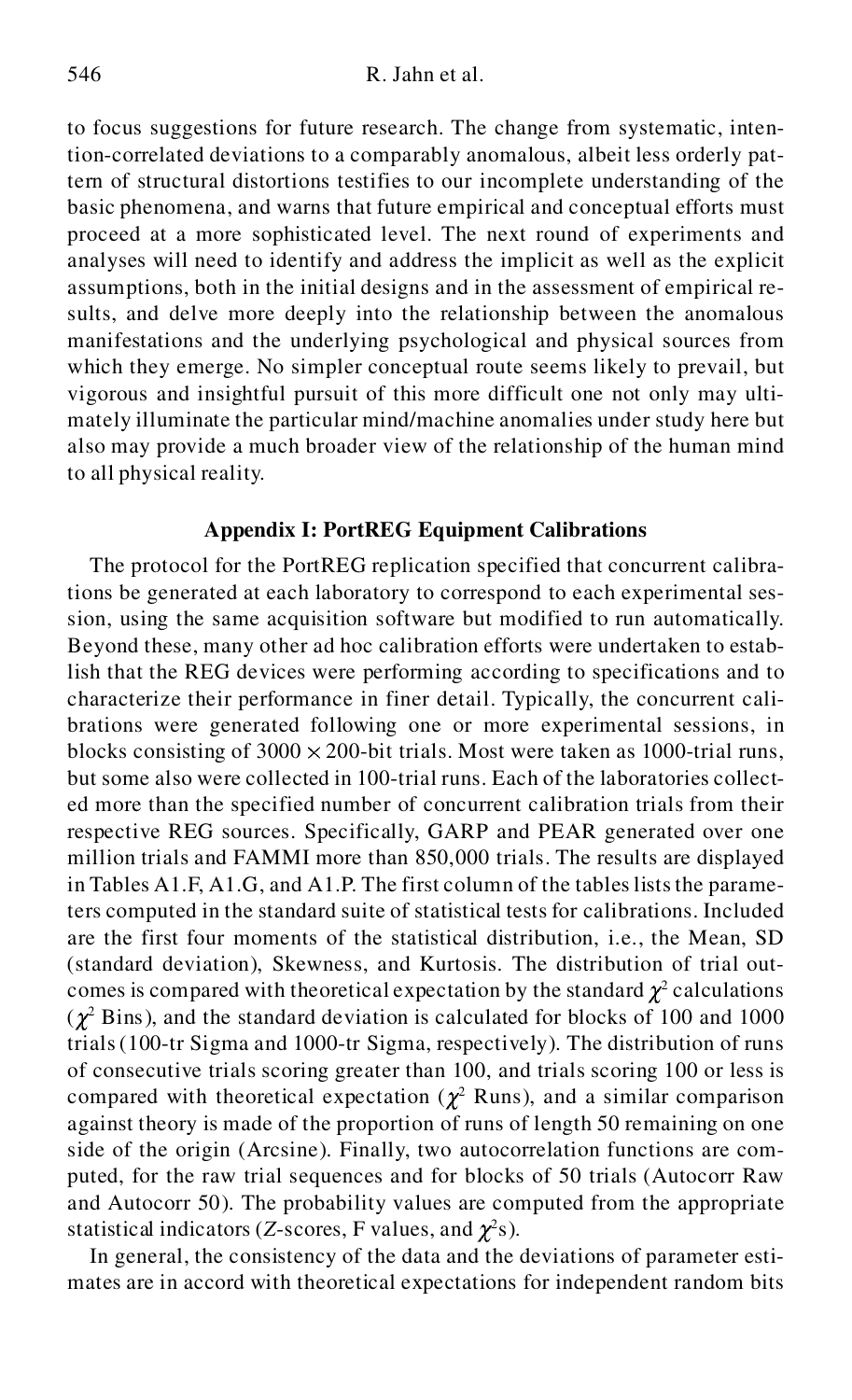having binary probability of precisely .5, and hence these calibrations confirm the nominal statistical distribution of the overall data. However, a few specific departures from the theoretical distribution, and their implications for analysis of the experimental data, should be noted:

- 1. One of the most consistent structural departures from expectation in the experimental data occurs in the trial-level standard deviations shown in Table C.11. Thus, it is particularly important to examine the corresponding behavior of the calibration data. None of the three calibration data bases shows a significant deviation from the nominal trial-level standard deviation of the appropriate theoretical binomial distribution. Specifi cally, there is only a slight increase  $(p = .215)$  in the FAMMI calibrations, and a slight decrease in the GARP and PEAR calibrations ( $p = .66$ ) and  $p = 0.61$ , respectively). Therefore, it is valid to pool these values to an empirical standard of comparison for the experimental data, as described in the main text, section III.B.5.
- 2. The FAMMI calibrations show a marginally significant elevation in the trial-level goodness-of-fit  $\chi^2$  test ( $p = .045$ ), even though all four parameters of the trial-level distribution are nominal. Of greater concern is the fact that the standard deviations of both 100-trial and 1000-trial blocks are significantly elevated ( $p = .001$ ,  $p = .012$ ). Since the triallevel standard deviation is nominal, this indicates a nonindependence between trials, which produces increased average deviations at the block lengths used in the actual experiments. Taken at face value, this would suggest that the mean-shift *Z*-scores emerging from the FAMMI data are exaggerated by as much as 5.5%. (This is obtained by comparing the observed standard deviation of 1000-trial blocks, 235.871, to the theoreti cal value of 223.607; the ratio, 1.0548, is the factor by which *Z*-scores would be inflated by this departure from theoretical standard deviation.) The presence of intertrial dependence is confirmed by a significant auto correlation ( $p = .005$ ) at the trial level, driven by a succession of large, positive correlations at various lags, especially lags 5, 6, 10, and 12. A breakdown of the FAMMI calibrations into four roughly chronological sections shows that the amplified standard deviation of blocks is primarily in the first half of the data, particularly in the second quarter (series 50 to 99), which show a standard deviation increase as severe as 11.4% in the worst case. [The FAMMI team observed these deviant early cali brations and replaced the original device with a new one. No deeper ex amination was made, but the difference between the first and second half of the FAMMI calibrations suggests the source of the problem was some subtle malfunction of their REG device.] By any reasonable criterion, these aberrations should have no consequential impact on the pri mary or secondary FAMMI data, or the interpretation thereof.
- 3. The GARP calibrations fail of perfection only in being too good, with a  $\chi^2$  for the deviation of the trial distribution so small that 97.6% of ran-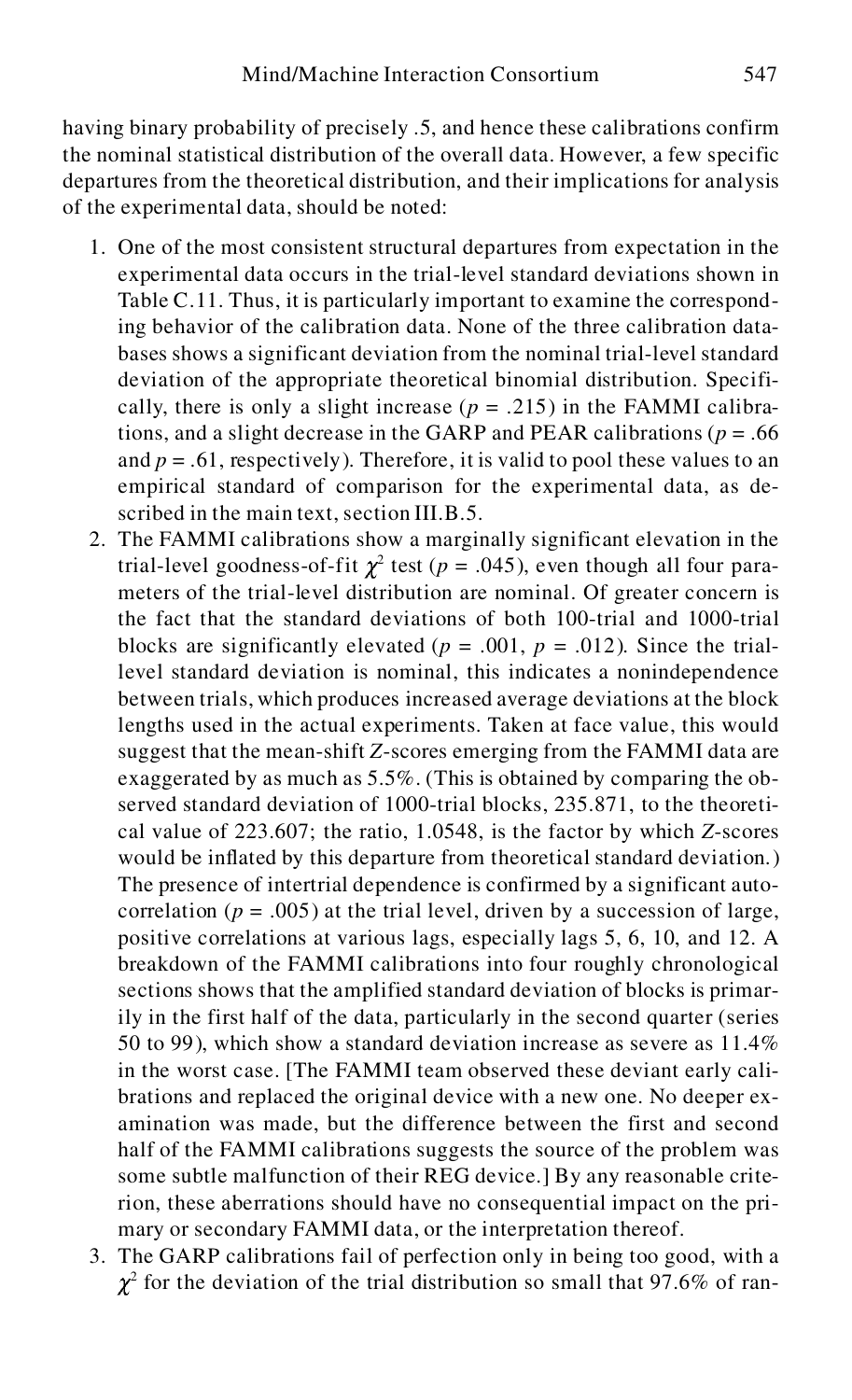dom samples would be expected to show greater departures from the theoretical populations.

- 4. The PEAR calibrations show an elevated skewness,  $\gamma_3 = 0.0057$ , corresponding to  $Z = 2.48$ , in the trial distribution. The reasons for this are obscure; a chronological breakdown into 10 segments shows marginally significant positive skewness in Blocks 4, 6, and 7, with an overall bias toward positive skewness. The distribution among the blocks suggests that a small positive skewness is present throughout, with the increased population of significant outliers being a consequence of normal variation about this shifted mean. Since trial-level skewness is a departure from normality, which will be suppressed rapidly in calculations involving large numbers of independent trials, this is not considered a damaging aberration so long as the trials are independent. All of the PEAR results relating to intertrial structure are nominal, suggesting that the trials are indeed mutually independent, despite their distributional oddity.
- 5. The chronological breakdown of PEAR calibration data suggests the existence of a brief epoch (May through June 1998) during which triallevel standard deviation may have been suppressed. (In this segment,  $\sigma$  = 7.0302 and  $p = .9970$ . This result remains a  $p = .03$  suppression even after Bonferroni correction for the examination of 10 subsets. Whether further correction for the many other parameters under scrutiny is ap propriate here may be left to the individual analyst.) Since this epoch, even if it represents a genuine local suppression of standard deviation, corresponds to a concomitantly small proportion of the experimental data, and since the overall trial-level standard deviation of the calibrations is nominal, the previous remarks and conclusions concerning the *Z*-scores of Table C.11 do not need revision.

As a supplement to the concurrent trial-level calibrations, GARP also collected bit-level calibration data, to examine the behavior of the REG source at this finer scale. In contrast to the "quality control" approach of the concurrent calibrations, the GARP procedure is a "device properties" approach (Hout kooper, 1998), which examines short-term dependencies as characterized by Markov-chain transition probabilities. These are in straightforward relationship to traditional parameter-based tests, but this alternative allows more spe cific deviations from randomness to be scrutinized and permits calculation of standard deviations between sections of data and, hence, sensitive detection of episodic deviations from ideal randomness.

These bit-level data reveal an expected effect, namely a slight excess of the bit sequences 01 and 10 over 00 and 11. The source of the effect is the design of the REG, which includes an XOR alternating template to eliminate actual physical bias in the threshold setting of the comparator that defines voltage levels as bits. The size of this excess of alternations is on the order of a few parts in 10,000 and is detectable if data sets are accumulated over a few days. (The tests require on the order of 100 million bits.) Of course, the standard de-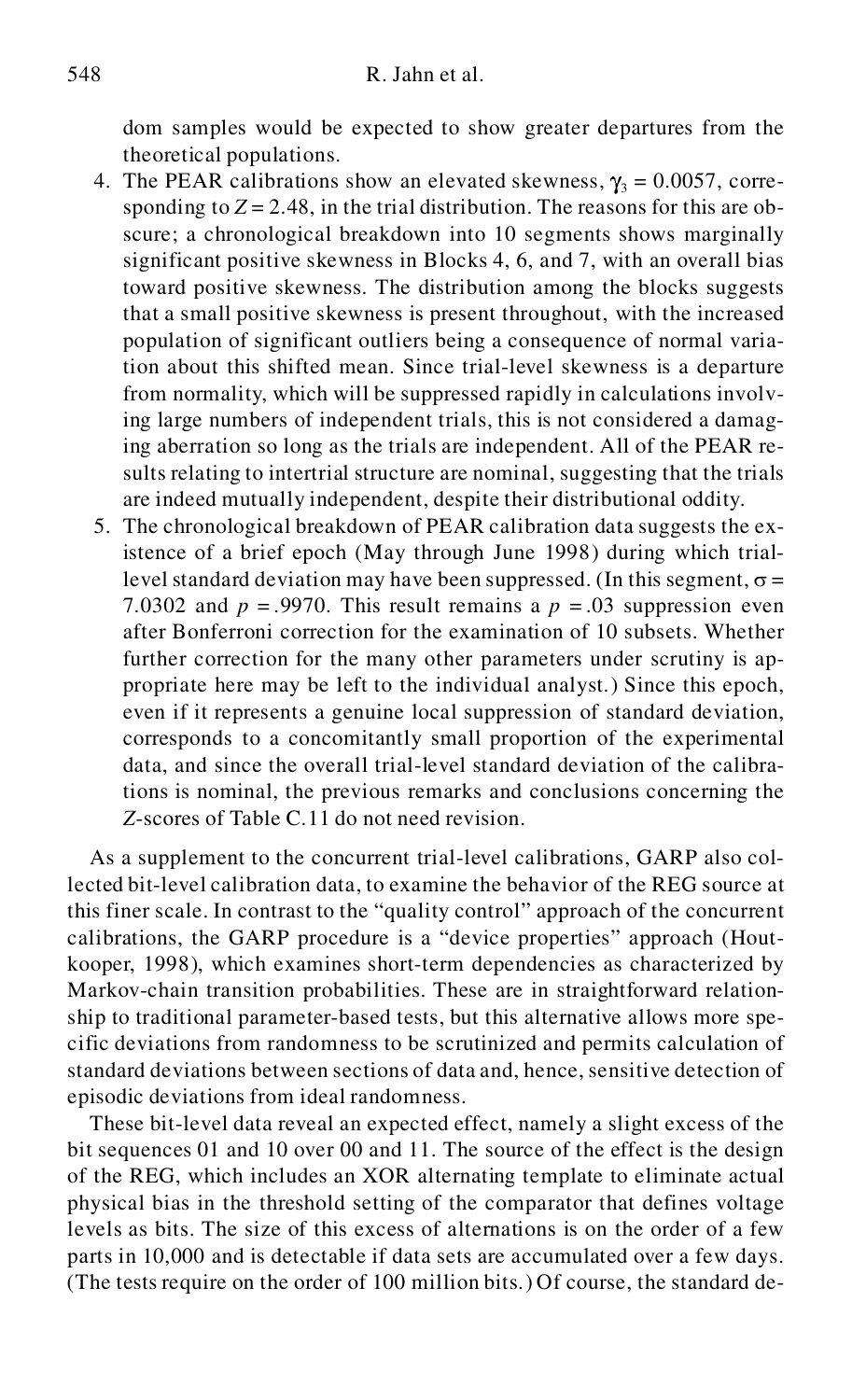### Mind/Machine Interaction Consortium 549

| Parameter       | Theory    | Actual    | Probability |
|-----------------|-----------|-----------|-------------|
| Mean            | 100.0000  | 99.9991   | .453        |
| Std.Dev.        | 7.0711    | 7.0753    | .215        |
| <b>Skewness</b> | 0.0000    | $-0.0001$ | .479        |
| Kurtosis        | $-0.0100$ | $-0.0018$ | .062        |
| $\chi^2$ Bins   | 62        | 82.0572   | .045        |
| 100-tr Sigma    | 70.7106   | 72.3696   | .001        |
| 1000-tr Sigma   | 223.6068  | 235.8710  | .012        |
| $\chi^2$ Runs   | 32        | 21.2935   | .925        |
| Arcsine         | 50        | 46.8844   | .599        |
| Autocorr Raw    | 25        | 46.9447   | .005        |
| Autocorr 50     | 25        | 22.3352   | .616        |

TABLE A1.F FAMMI Concurrent Calibrations (852,000 Trials)

TABLE A1.G GARP Concurrent Calibrations (1,165,000 Trials)

| Parameter       | Theory    | Actual    | Probability |
|-----------------|-----------|-----------|-------------|
| Mean            | 100,0000  | 100.0002  | .490        |
| Std.Dev.        | 7.0711    | 7.0691    | .661        |
| <b>Skewness</b> | 0.0000    | $-0.0010$ | .333        |
| Kurtosis        | $-0.0100$ | $-0.0134$ | .227        |
| $\chi^2$ Bins   | 62        | 41.9505   | .976        |
| 100-tr Sigma    | 70.7106   | 70.9264   | .321        |
| 1000-tr Sigma   | 223.6068  | 229.2080  | .113        |
| $\chi^2$ Runs   | 32        | 22.4490   | .917        |
| Arcsine         | 50        | 48.8943   | .518        |
| Autocorr Raw    | 25        | 36.6390   | .062        |
| Autocorr 50     | 25        | 14.3219   | .956        |

TABLE A1.P PEAR Concurrent Calibrations (1,130,000 Trials)

| Parameter       | Theory    | Actual    | Probability |
|-----------------|-----------|-----------|-------------|
| Mean            | 100.0000  | 99.9998   | .488        |
| Std.Dev.        | 7.0711    | 7.0697    | .613        |
| <b>Skewness</b> | 0.0000    | 0.0057    | .007        |
| Kurtosis        | $-0.0100$ | $-0.0143$ | .175        |
| $\chi^2$ Bins   | 62        | 64.9570   | .408        |
| 100-tr Sigma    | 70.7106   | 70.8991   | .351        |
| 1000-tr Sigma   | 223.6068  | 219.1441  | .829        |
| $\chi^2$ Runs   | 32        | 28.0941   | .665        |
| Arcsine         | 50        | 40.1359   | .839        |
| Autocorr Raw    | 25        | 20.9494   | .695        |
| Autocorr 50     | 25        | 19.5021   | .772        |

viation of 200-bit trials is affected by interbit structural behavior on scales up to 199-bit sequence length and cannot be predicted reliably from this alternation excess. It is for this reason that the empirical standard deviation estimate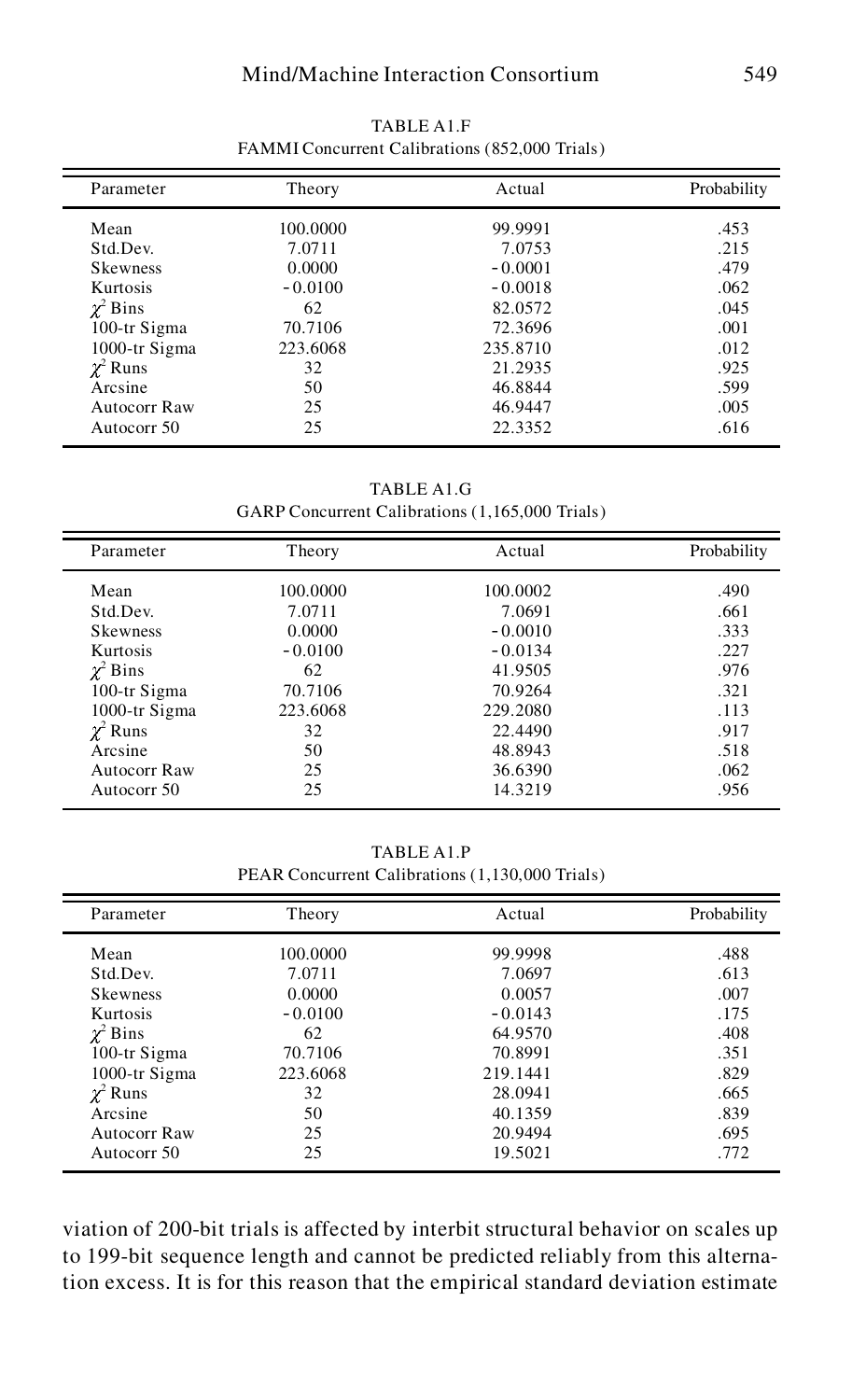from the calibrations, including the empirical uncertainty thereof, was used as the standard of comparison for the statistical measures in Table C.11.

## **Appendix II: Structural Meta-Analysis**

The main text introduces, analyzes, and discusses many different structural features of the database, some of which prove to be individually significant, others not. The question to be addressed here is how to compound all such structural evidence into an overall statistical figure of merit. Specifically, the general problem of evaluating a number of distinct analyses on a collective basis is addressed by a meta-analytic technique.

It should be noted at the outset that not all of the participating structural analyses enter on an equal footing. Some of them are consequences of other analyses, i.e., they are re-examinations or more detailed investigations of effects that have already been evaluated in the other formats. Also, certain analyses were preplanned while others were retrospective. Moreover, while most of the analyses are based on the entire three-laboratory database, others are restricted to only single-laboratory data. The following numbered list intro duces each of the structural analyses in the order they are encountered in the main text, describing its status in terms of the foregoing factors and providing any additional information required to specify how the conclusion of that spe cific analysis is reached. A probability value (*p*) is quoted for each analysis, to facilitate meta-analytic combination via the method of adding logarithms (Rosenthal, 1984).

- 1. The breakdowns by secondary parameters presented in Tables F.2 through F.5, G.2 through G.5, and P.2 through P.5 comprise a preplanned structural analysis, i.e., examination of these parameters was part of the original experimental design. While this is a complex calculation with many subparts, it has been collectively evaluated against the null hy pothesis by the Monte Carlo analysis of section III.B.2, resulting in *p* = .022.
- 2. The series-position results, presented in Tables F.6, G.6, and P.6, constitute another preplanned analysis. The  $\chi^2$  summaries in Table C.9 result in  $p = 0.026$  after Bonferroni correction for including separate results from each of the three laboratories. (Only the rightmost column of Table C.9 is relevant, since the raw  $\chi^2$  would respond to overall mean shifts, if any.)
- 3. Table F.7 reports a preplanned exploration of experimenter effects con ducted only at FAMMI; combining the independent  $\chi^2$  values results in  $p = .887$ .
- 4. Table G.7 reports a preplanned examination of control mode conducted only at GARP; constructing a  $\chi^2$  from the independent *Z*-scores yields  $p = .684$ .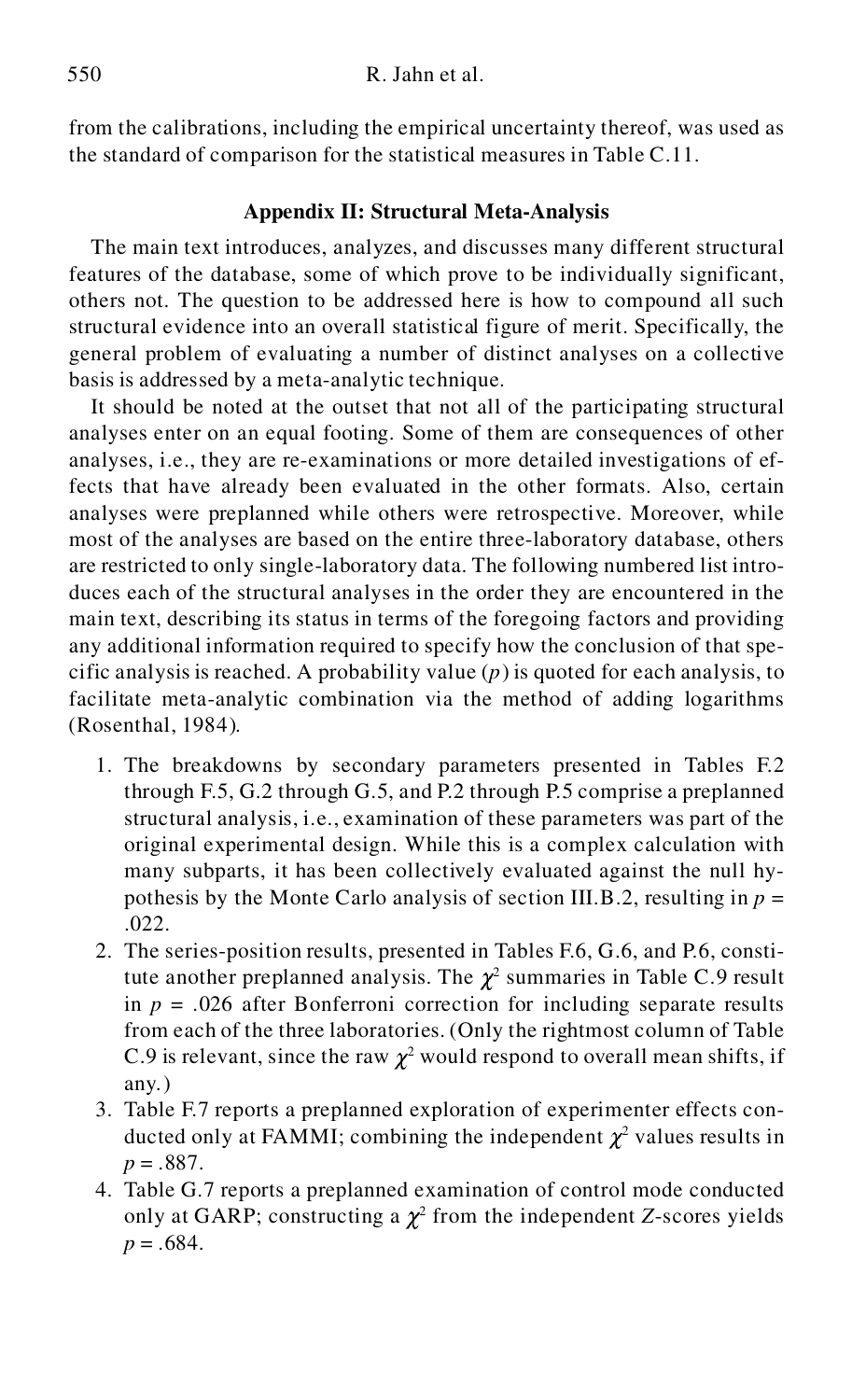- 5. Table G.8 reports a preplanned examination of operator types conducted only at GARP; the composite  $\chi^2$  corresponds to  $p = .241$ .
- 6. Following Table G.8, a few summary figures, and the discussion of the Monte Carlo analysis noted in Item 1 above, the next analysis in the text is the discussion of "favored cells" in section III.B.2.b. This retrospective analysis examines internal features of the structural qualities which have already been evaluated against the null hypothesis in Item 1. Although a *p-*value of .274 can be computed for this (by applying a Bonferroni correction to the most striking *Z*-score reported), it cannot properly be included in the meta-analysis.
- 7. In contrast, the correlation coefficients reported in the second half of Table C.7 are a retrospective examination of a different phenomenon. Such correlations between laboratories are independent of the Monte Carlo evaluation. After Bonferroni correction this yields  $p = .243$ .
- 8. The retrospective examination of unconfounded secondary parameters (Table C.8), like Item 6, is a direct consequence of the structural ele ments analyzed in Item 1. It produces  $p = .031$  after Bonferroni correction but cannot properly be included in the meta-analysis.
- 9. Table P.7, presenting the evaluation of individual operator consistency between experiments, is an independent retrospective analysis, albeit one limited to a single laboratory (PEAR). This yields  $p = .011$  after Bonferroni correction.
- 10. The summary of PEAR operator-specific performances presented in Table C.10 also qualifies as a preplanned analysis requested by certain of the authors. It yields  $p = .051$  after Bonferroni correction.
- 11. The discussion following Table C.10 mentions, but does not report, a similar analysis based on a  $\chi^2$  calculation for the series-level, rather than operator-level, data. This was a retrospective analysis that detects the same structural properties as the operator-specific analysis and must therefore be regarded as a derivative of Item 10; its *p-*value of .021 must therefore be excluded.
- 12. The trial-level standard deviation results in Table C.11 follow from a retrospective analysis that is independent of all previous analyses, with *p* = .049 after Bonferroni correction.
- 13. The counts of successful operators and series, mentioned in the last subsection of section III, are consequent to and dependent on the mean shifts. An earlier version of the Monte Carlo analysis incorporated these along with the mean-shifts and proved statistically consistent with the results of Item 1; thus, we may quote  $p = 0.022$  for this but must consider it a consequent analysis and exclude it from the meta-analytic combination.
- 14. The previous 13 items cover all of the analyses presented in sections II and III, but for completeness, we must note one other independent retrospective analysis that was not included in the text. From earlier PEAR experience, it was speculated that the trial-level variance might be re-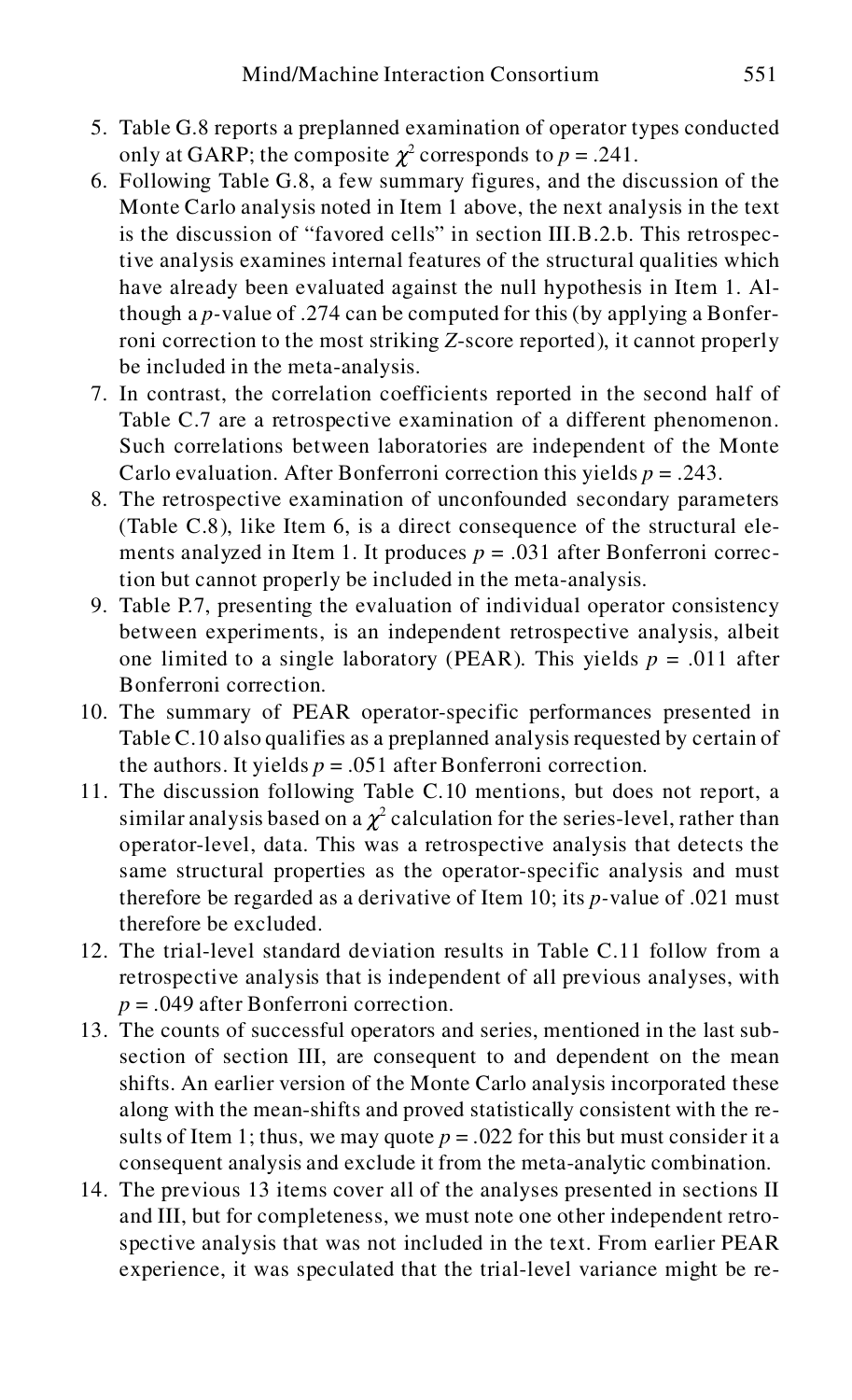duced in runs that were successful in the direction of intention, relative to its value in those runs contrary to intention. The calculated  $p = .234$ .

Table A2.1 summarizes these 14 analyses, now organized by category. The index numbers in the left margin of the table refer to the itemized list above.

To compound the results of a set of analyses individually reported as *p-*values, we may take advantage of the fact that under the null hypothesis *p* is uniformly distributed between 0 and 1, whence  $-2 \log(p)$  is distributed as a  $\chi^2$  with 2 degrees of freedom (*df*). The addition properties of  $\chi^2$  then guarantee that a sum of *n* such values is a  $\chi^2$  with 2*n df* (Rosenthal, 1984).

Considering first only the preplanned analyses that incorporate the entire database, we have  $p_i = \{.022, .026, .051\}$ . This results in  $\chi^2 = 20.885$  on 6 *df*, yielding a composite meta-analytic  $p = .0019$ . Adding the three retrospective analyses that cover the entire database increases this  $\chi^2$  to 32.651, now on 12 *df* so the meta-analysis reaches  $p = .0011$ . Finally, including the four analyses based on single-laboratory contributions increases  $\chi^2$  to 45.538 and *df* to 20, yielding  $p = .0009$ . Thus while the various analyses, which might be considered questionable due to retrospective status or limitation to a single laboratory, increase the statistical significance, they do so only by a factor of 2 from the initial figure for preplanned, whole-database analyses.

Including retrospective analyses raises the issue of the "file-drawer effect," where the visible results might spuriously overestimate an effect by overlooking an unreported background of null results. The standard measure for consid ering the possible impact of unreported studies is the number of such studies,

| $50$ and $\frac{1}{2}$ or $\frac{1}{2}$ and $\frac{1}{2}$ $\frac{1}{2}$ |                                        |                         |            |  |  |
|-------------------------------------------------------------------------|----------------------------------------|-------------------------|------------|--|--|
|                                                                         | Item                                   | Form of analysis        | $p$ -value |  |  |
|                                                                         | Preplanned; using all data             |                         |            |  |  |
| 1.                                                                      | Secondary parameters                   | Monte Carlo             | .022       |  |  |
| 2.                                                                      | Series position                        | Independent             | .026       |  |  |
| 10.                                                                     | Operator performance                   | Independent             | .051       |  |  |
|                                                                         | Retrospective; using all data          |                         |            |  |  |
|                                                                         | 7. Interlab correlation                | Independent             | .243       |  |  |
| 12.                                                                     | Trial-level $\sigma$                   | Independent             | .049       |  |  |
| 14.                                                                     | Success-based $\sigma$                 | Independent             | .234       |  |  |
|                                                                         | Preplanned; single-laboratory data     |                         |            |  |  |
| 3.                                                                      | Experimenter effects                   | Independent; FAMMI only | .877       |  |  |
| 4.                                                                      | Control mode                           | Independent; GARP only  | .684       |  |  |
| 5.                                                                      | Operator type                          | Independent; GARP only  | .241       |  |  |
|                                                                         | Retrospective; single-laboratory data  |                         |            |  |  |
|                                                                         | 9. Operator consistency                | Independent; PEAR only  | .011       |  |  |
|                                                                         | Reanalysis of effects already analyzed |                         |            |  |  |
|                                                                         | 6. Favored cells                       | Consequence of $(1)$    | (.274)     |  |  |
| 8.                                                                      | Unconfounded parameters                | Consequence of $(1)$    | (.031)     |  |  |
| 11.                                                                     | Series $\chi^2$                        | Consequence of $(10)$   | (.021)     |  |  |
| 13.                                                                     | Operator and series counts             | Consequence of $(1)$    | (.022)     |  |  |

TABLE A2.1 Summary of Analyses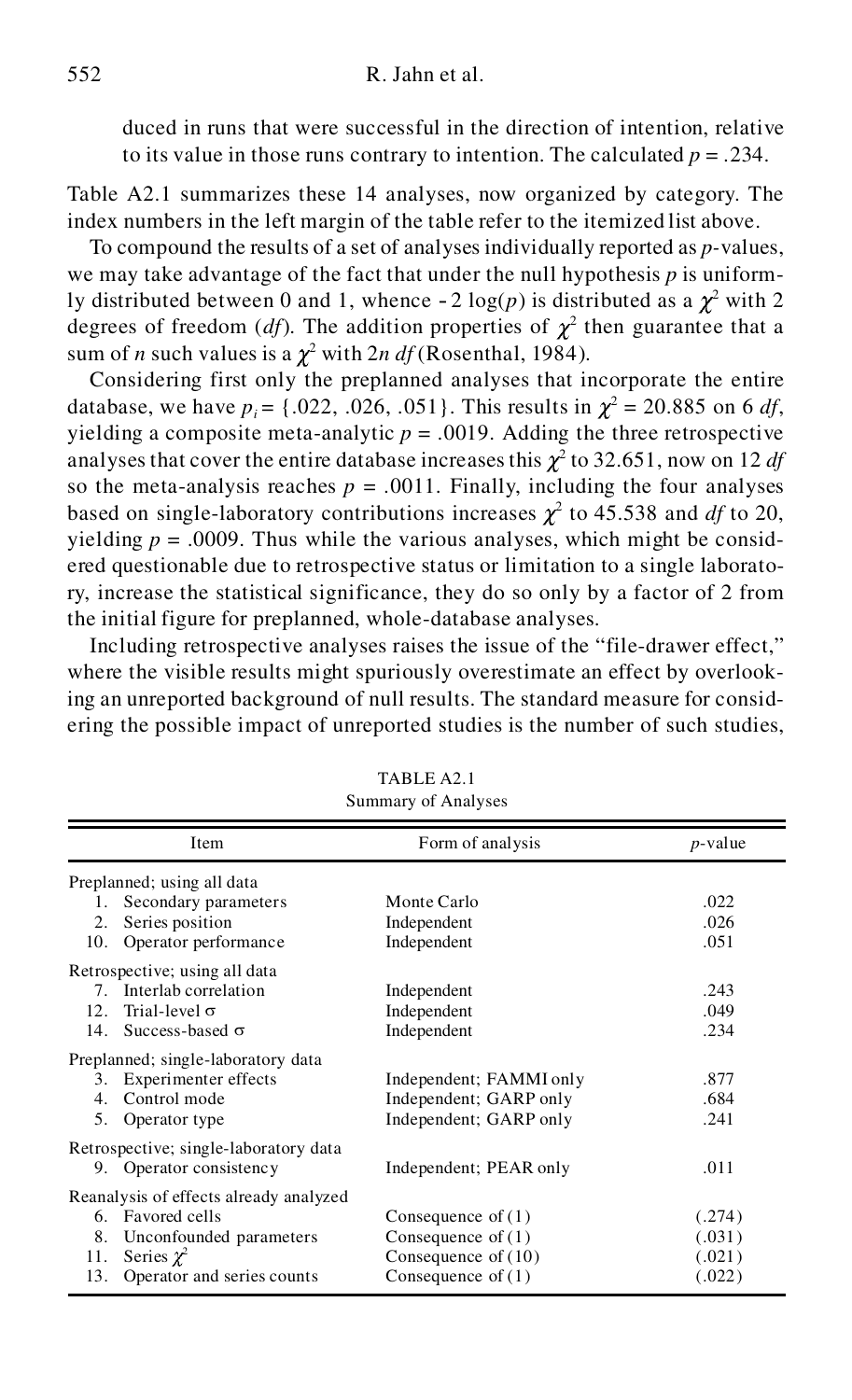with null outcomes, that would need to be added to the reported database in order to reduce the overall result to nonsignificance. For the current result, this file-drawer number is 14. Given the difficulty of finding any other new and substantive analyses that are not in some way reexaminations of structural as pects already considered, and given that this file-drawer number is equal to the total number of analyses already reviewed, including several such "dupli cates" (6, 8, 11, and 13), it would seem that there is little risk of file-drawer dilution of this survey statistic.

In conclusion, the aggregate interpretation for the PortREG analyses with all multiple-testing and redundancy concerns taken into account is  $p = .0009$ against the null hypothesis that the data contain no anomalous structures, or *p* = .0019 if only preplanned complete-data analyses are included (which has the virtue of rendering file-drawer considerations completely moot).

#### **Acknowledgments**

The authors acknowledge with deep gratitude the financial support of the Institut für Grenzgebiete der Psychologie und Psychohygiene, which allowed this Consortium to be formed and this research project to be accomplished. In the interpretation of the experimental data and its dialogue with theoretical models, and in critical editing of this report, our consultation with Dr. Harald Atmanspacher and his colleague Dr. Werner Ehm have been invaluable. We also express our thanks to the many operators who generated the experimental data and to the many staff persons who helped in implementing these studies and this report, most especially Ms. Lisa Langelier-Marks and Ms. Elissa Hoeger.

#### **References**

- Atmanspacher, H. (1997). Dynamical entropy in dynamical systems. In Atmanspacher, H., & Ruhnau, E. (Eds.), *Time, temporality, now* (pp. 327–346). Berlin: Springer.
- Atmanspacher, H., Bösch, H., Boller, E., Nelson, R. D., & Scheingraber, H. (1999). Deviations from physical randomness due to human agent intention? *Chaos, Solitons, and Fractals, 10*(6), 935–952.
- Atmanspacher, H., & Scheingraber, H. (2000). Investigating deviations from dynamical random ness with scaling indices. *[Journal of Scientific Exploration, 14](http://alidoro.catchword.com/nw=1/rpsv/cgi-bin/linker?ext=a&reqidx=/0892-3310^28^2914:2L.1[aid=883920])*(2), 1–18.
- Bierman, D. J., & Houtkooper, J. M. (1975). Exploratory PK tests with a programmable high speed random number generator. *European Journal of Parapsychology, 1*(1), 3–14.
- Bierman, D. J., & Houtkooper, J. M. (1981). The potential observer effect or the mystery of irre produceability. *European Journal of Parapsychology, 3*(4), 345.
- Braud, W. G. (1993). On the use of living target systems in distant mental influence research. In Coly, L. (Ed.), *Psi research methodology: A re-examination.* New York: Parapsychology Foundation.
- Braud, W. G., & Dennis, S. P. (1989). Geophysical variables and behavior: LVIII. Autonomic activity, hemolysis, and biological psychokinesis: Possible relationships with geomagnetic field activity. *[Perceptual and Motor Skills, 68,](http://alidoro.catchword.com/nw=1/rpsv/cgi-bin/linker?ext=a&reqidx=/0031-5125^28^2968L.1243[aid=883923,nlm=2762088])* 1243–1254.
- Dunne, B. J. (1991). *Co-Operator Experiments with an REG Device* (PEAR Technical Report No. 91005). Princeton, NJ: Princeton Engineering Anomalies Research, Princeton University, School of Engineering/Applied Science.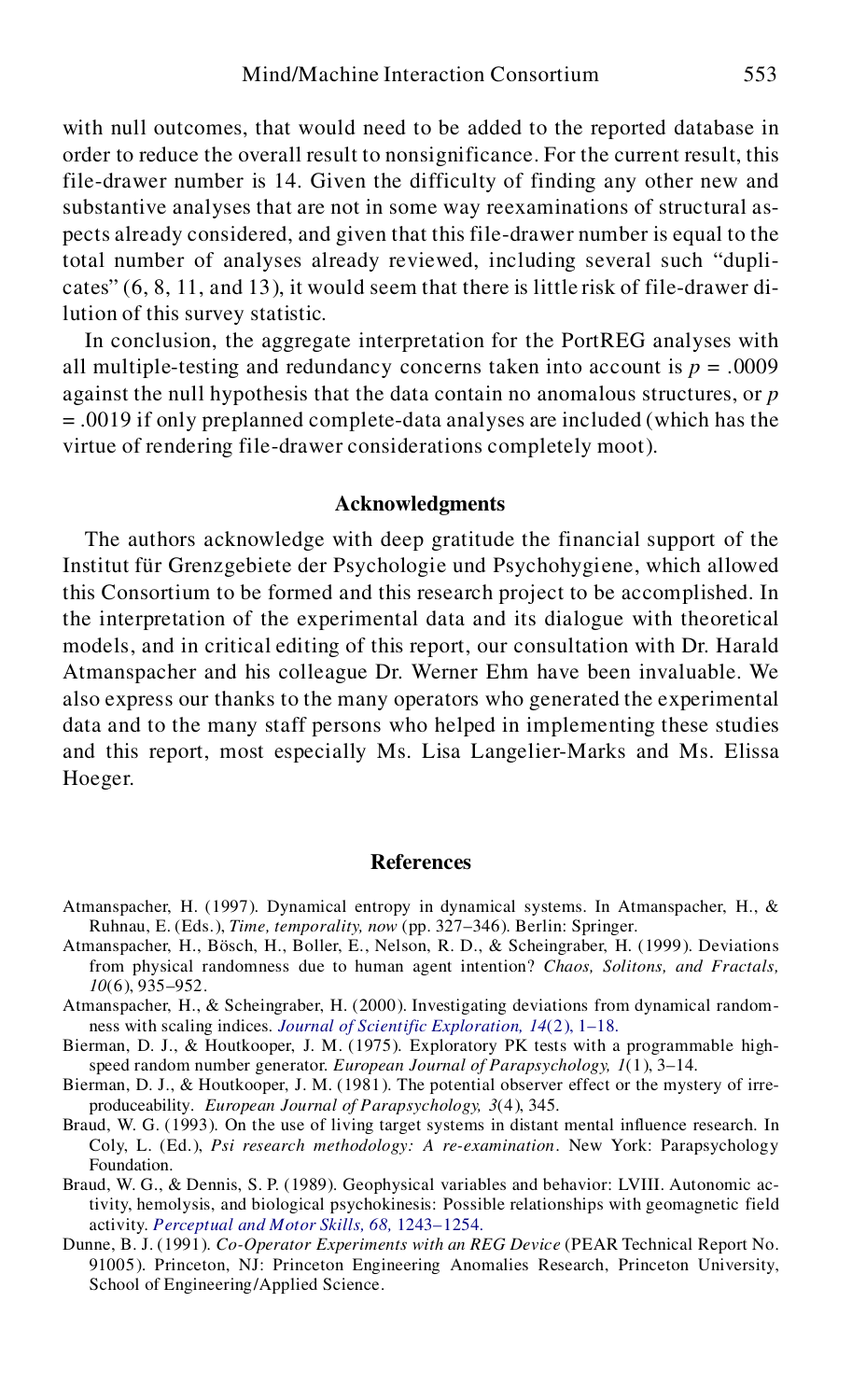- Du[nne, B. J. \(1998\). Gender differences in human/machine anomalies.](http://alidoro.catchword.com/nw=1/rpsv/cgi-bin/linker?ext=a&reqidx=/0892-3310^28^2912:1L.3[aid=569342,csa=0892-3310^26vol=12^26iss=1^26firstpage=3,cw=1]) *[Journal of Scientific Ex](http://alidoro.catchword.com/nw=1/rpsv/cgi-bin/linker?ext=a&reqidx=/0892-3310^28^2912:1L.3[aid=569342,csa=0892-3310^26vol=12^26iss=1^26firstpage=3,cw=1]) ploration, 12*(1), 3–55.
- Dunne, B. J., Dobyns, Y. H., Jahn, R. G., & Nelson, R. D. (1994). Series position effects in ran dom event generator experiments, with appendix by Angela Thompson. *Journal of Scientific Exploration, 8*(2), 197–215.
- Dunne, B. J., & Jahn, R. G. (1992). Experiments in remote human/machine interaction. *Journal of Scientific Exploration, 6*(4), 311–332.
- Dunne, B. J., Nelson, R. D., & Jahn, R. G. (1988). Operator-related anomalies in a random me chanical cascade. *[Journal of Scientific Exploration, 2](http://alidoro.catchword.com/nw=1/rpsv/cgi-bin/linker?ext=a&reqidx=/0892-3310^28^292:2L.155[aid=568914])*(2), 155–179.
- Grad, B. (1963). A telekinetic effect on plant growth. *International Journal of Parapsychology, 5*(2), 117–133.
- Houtkooper, J. M. (1994). Does a meta-analysis demolition effect exist? *Abstracts of 18th International Conference of the Society for Psychical Research, September 2–4* (pp. 14–15). Bournemouth, UK: Society for Psychical Research.
- Houtkooper, J. M. (1998). IGPP Mind-Machine Interaction Consortium: Giessen Anomalies Re search Program, MMI/PortREG Replication Phase 1. *GARP Technical Report, Draft 19981001*. Giessen, Germany: Center for Psychobiology and Behavioral Medicine, Justus- Liebig-Universität Giessen.
- Jahn, R. G., & Dunne, B. J. (1986). On the quantum mechanics of consciousness, with application to anomalous phenomena. *Foundations of Physics, 16*(8), 721–772.
- Jahn, R. G., Dobyns, Y. H., & Dunne, B. J. (1991). Count population profiles in engineering anomalies experiments. *Journal of Scientific Exploration, 5*(2), 205–232.
- Jahn, R. G., & Dunne, B. J. (1988). *Margins of reality: The role of consciousness in the physical world.* New York: Harper Brace Jovanovich .
- Jahn, R. G., & Dunne, B. J. (1997). Science of the subjective. *Journal of Scientific Exploration, 11*(2), 201–224.
- Jahn, R. G., Dunne, B. J., Dobyns, Y. H., Nelson, R. D., & Bradish, G. J. (2000). ArtREG: A ran [dom event experiment utilizing picture-preference feedback.](http://alidoro.catchword.com/nw=1/rpsv/cgi-bin/linker?ext=a&reqidx=/0892-3310^28^2914:3L.383[aid=883926,cw=1]) *[Journal of Scientific Explo](http://alidoro.catchword.com/nw=1/rpsv/cgi-bin/linker?ext=a&reqidx=/0892-3310^28^2914:3L.383[aid=883926,cw=1]) ration, 14*(3), 383–409*.*
- Jahn, R. G., Dunne, B. J., & Nelson, R. D. (1987). Engineering anomalies research. *Journal of Sci entific Exploration, 1*(1), 21–50.
- Jahn, R. G., Dunne, B. J., Nelson, R. D., Dobyns, Y. H., & Bradish, G. J. (1997). Correlations of random binary sequences with pre-stated operator intention: A review of a 12-year program. *Journal of Scientific Exploration, 11*(3), 345–367.
- Nelson, R. D., Bradish, G. J., & Dobyns, Y. H. (1989). *Random event generator qualification, calibration and analysis* (PEAR Technical Report No. 89001). Princeton, NJ: Princeton Engi neering Anomalies Research, Princeton University, School of Engineering/Applied Science.
- Nelson, R. D., Bradish, G. J., Dobyns, Y. H., Dunne, B. J., & Jahn, R. G. (1996). FieldREG anom alies in group situations. *Journal of Scientific Exploration, 10*(1), 111–141.
- Nelson, R. D., Bradish, G. J., Jahn, R. G., & Dunne, B. J. (1994). A linear pendulum experiment: Operator effects on damping rate. *Journal of Scientific Exploration, 8*(4), 471–489.
- Nelson, R. D., Dobyns, Y. H., Dunne, B. J., & Jahn, R. G. (1991). *Analysis of variance of REG ex periments: Operator intention, secondary parameters, database structure* (PEAR Technical Report No. 91004). Princeton, NJ: Princeton Engineering Anomalies Research, Princeton Uni versity, School of Engineering/Applied Science.
- Nelson, R. D., Jahn, R. G., Dobyns, Y. H., & Dunne, B. J. (2000). Contributions to variance in REG experiments: ANOVA models and specialized subsidiary analyses. *[Journal of Scientific](http://alidoro.catchword.com/nw=1/rpsv/cgi-bin/linker?ext=a&reqidx=/0892-3310^28^2914:1L.73[aid=883927,cw=1]) [Exploration, 14](http://alidoro.catchword.com/nw=1/rpsv/cgi-bin/linker?ext=a&reqidx=/0892-3310^28^2914:1L.73[aid=883927,cw=1])*(1), 73–89.
- Nelson, R. D., Jahn, R. G., Dunne, B. J., Dobyns, Y. H., & Bradish, G. J. (1998). FieldREG II: Consciousness field effects: Replications and explorations. *[Journal of Scientific Exploration,](http://alidoro.catchword.com/nw=1/rpsv/cgi-bin/linker?ext=a&reqidx=/0892-3310^28^2912:3L.425[aid=569694,cw=1]) 12*[\(3\), 425–454.](http://alidoro.catchword.com/nw=1/rpsv/cgi-bin/linker?ext=a&reqidx=/0892-3310^28^2912:3L.425[aid=569694,cw=1])
- Peoc'h, R. (1995). Psychokinetic action of young chicks on the path of an illuminated source. *[Journal of Scientific Exploration, 9](http://alidoro.catchword.com/nw=1/rpsv/cgi-bin/linker?ext=a&reqidx=/0892-3310^28^299:2L.223[aid=883928])*(2), 223–229.
- Radin, D. I*.* (1997 ). *The conscious universe: The scientific truth of psychic phenomena*. San Fran cisco, CA: HarperEdge.
- Radin, D. I., & Nelson, R. D. (1989). Consciousness-related effects in random physical systems. *Foundations of Physics, 19*(12), 1499–1514.
- Rhine, J. B., & Humphrey, B. M. (1944). The PK effect: Special evidence from hit patterns. II. Quarter distributions of the set*. Journal of Parapsychology, 8,* 287–303.